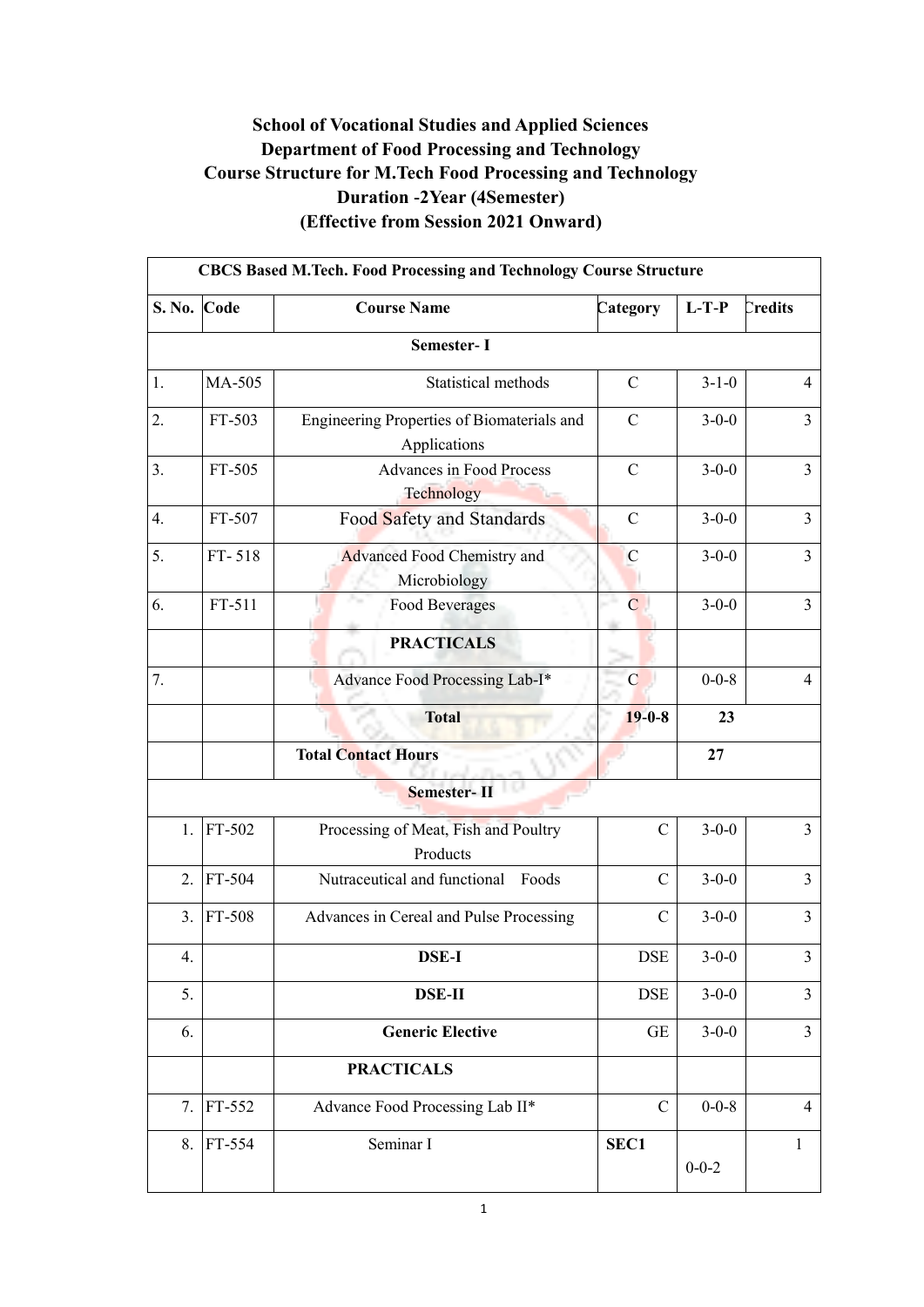|                                       |        | <b>Total</b>                                               |                  | $18 - 0 - 10$ |                |
|---------------------------------------|--------|------------------------------------------------------------|------------------|---------------|----------------|
|                                       |        |                                                            |                  |               | 23             |
|                                       |        | <b>Total Contact Hours</b>                                 |                  | 28            |                |
|                                       |        | <b>Semester-III</b>                                        |                  |               |                |
| 1.                                    | FT-601 | <b>Advanced Food Packaging</b>                             | $\overline{C}$   | $3 - 0 - 0$   | $\overline{3}$ |
| $\overline{2}$                        | FT-603 | Techniques<br>Food<br>Instrumental<br>in                   | $\mathcal{C}$    | $3-0-0$       | $\overline{3}$ |
|                                       |        | Analysis                                                   |                  |               |                |
| 3.                                    |        | Flavour Technology                                         | $\mathcal{C}$    | $3 - 0 - 0$   | $\overline{3}$ |
| 4                                     | FT-611 | <b>DSE III</b><br><b>DSE</b>                               |                  | $3-0-0$       | $\overline{3}$ |
| 5                                     |        | <b>DSE-IV</b>                                              | <b>DSE</b>       | $3-0-0$       | $\overline{3}$ |
| 6                                     |        | DSE-V                                                      | <b>DSE</b>       | $3-0-0$       | $\overline{3}$ |
|                                       |        | <b>PRACTICALS</b>                                          |                  |               |                |
|                                       | FT-651 | Seminar II                                                 | SEC <sub>2</sub> | $0 - 0 - 2$   | $\mathbf{1}$   |
|                                       | FT-653 | Dissertation-I                                             | r.               | $0 - 0 - 10$  | 5              |
|                                       |        |                                                            |                  | $18 - 0 - 12$ | 24             |
|                                       |        | <b>Total Contact Hours</b>                                 |                  | 30            |                |
|                                       |        | <b>Semester-IV</b>                                         |                  |               |                |
|                                       | FT654  | Dissertation-II                                            |                  |               | 20             |
| <b>Total credits for all semester</b> |        |                                                            |                  |               | 90             |
|                                       |        | *Generic Elective (GE)                                     |                  |               |                |
| 1.                                    | FT-514 | Functional Foods and Ingredients                           | GE               | $3 - 0 - 0$   | 3              |
| 2.                                    | FT-512 | Food<br>Additives,<br>contamination<br>and                 | GE               | $3 - 0 - 0$   | $\overline{3}$ |
|                                       |        | Toxicology<br><b>Discipline Specific Electives (DSE-I)</b> |                  |               |                |
| 1.                                    | FT-506 | Food Texture and Rheology                                  | <b>DSE</b>       | $3 - 0 - 0$   | 3              |
| 2.                                    | FT-501 | Cryogenic Systems In Food Processing                       | <b>DSE</b>       | $3 - 0 - 0$   | 3              |
|                                       |        |                                                            |                  |               |                |
|                                       |        | <b>Discipline Specific Electives (DSE-II)</b>              |                  |               |                |
| 1.                                    | FT-500 | Post-Harvest Processing Of Fruits &<br>Vegetables          | <b>DSE</b>       | $3 - 0 - 0$   | $\overline{3}$ |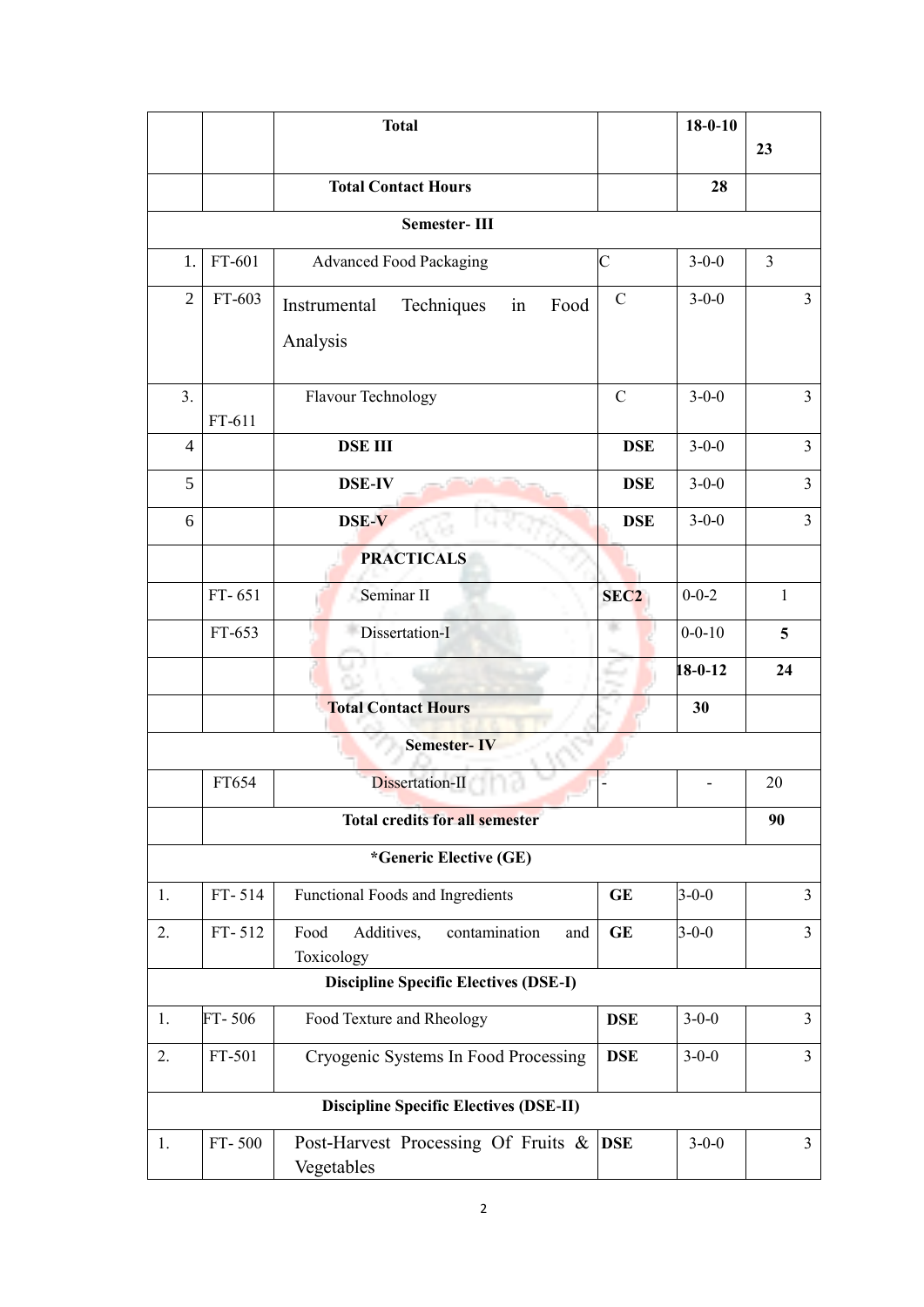|    |          | <b>Discipline Specific Electives (DSE-III)</b>              |            |             |                |
|----|----------|-------------------------------------------------------------|------------|-------------|----------------|
| 1. | $FT-605$ | Foods<br>Cold<br>Chain<br>Frozen<br>And<br>Management       | <b>DSE</b> | $3 - 0 - 0$ | $\mathbf{B}$   |
|    | FT-607   | Advances<br>Dairy<br>Engineering<br>and<br>in<br>Technology | <b>DSE</b> | $3-0-0$     | 3              |
|    |          | <b>Discipline Specific Electives (DSE-IV)</b>               |            |             |                |
|    | FT 609   | Food Industry Waste Management                              | <b>DSE</b> | $3 - 0 - 0$ | <sub>3</sub>   |
|    | FT-617   | Therapeutic Foods                                           | <b>DSE</b> | $3 - 0 - 0$ | 3              |
|    |          | <b>Discipline Specific Electives (DSE-V)</b>                |            |             |                |
|    | FT 613   | Fermented Foods and Bioprocess Engg.                        | <b>DSE</b> | $3 - 0 - 0$ | $\overline{3}$ |
|    |          | IPR and Patenting in Food technology                        | <b>DSE</b> | $3 - 0 - 0$ | $\overline{3}$ |

*not be bound to run all the courses. Minimum number of students may be fixed to run any elective course*.**REAL PROPERTY**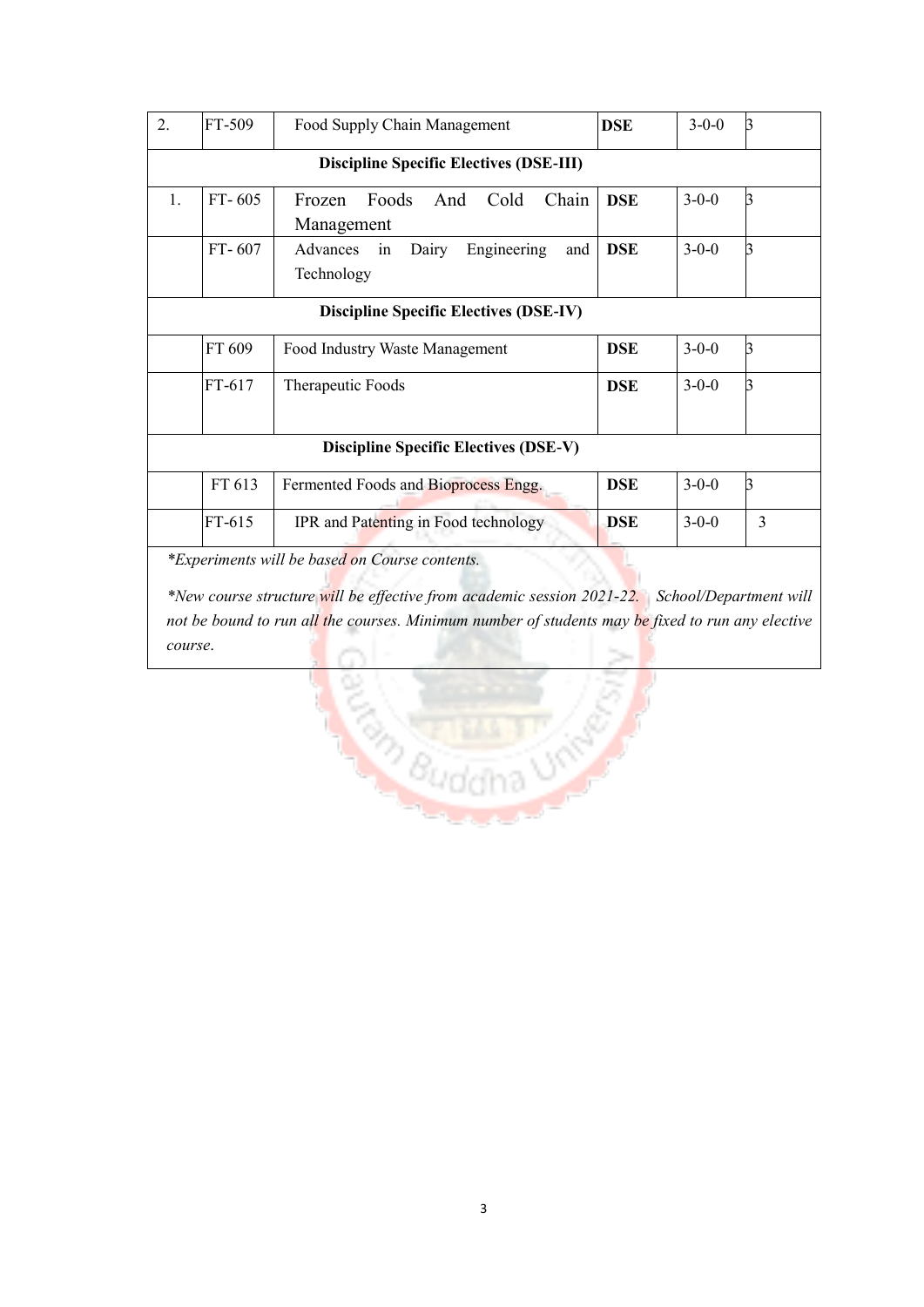### **M. Tech (Food Processing and Technology) (Effective from 2021 Onward) Semester-I**

## **FT- 503 Engineering Properties of Biomaterials and Applications (3-0-0) OBJECTIVES:**

1. To understand the basics of Food engineering and its applications

2. To elaborate the basic concepts of material and energy balance, fluid dynamics, thermal process calculations etc.

#### **Unit – I**

**Introduction:** Biomaterials and their properties in relation to processing, their role in the development of new products and processes **Physico-Chemical Characteristics:**  Physico-chemical characteristics: shape, sphericity, size, volume, density, porosity, surface area, coefficients of friction, and angle of repose and influence of constituents on processing and design of equipments

#### $Unit - II$

**Mechanical & Rheological Properties**: Concept of rheology and ASTM standard definitions of terms related to mechanical properties, physical states of material, classical ideal materials, rheological models and rheological equations, visco-elasticity, creep-stress relaxation, Non-Newtonian fluid and viscometry, rheological properties of solid and liquid food, Flow behaviour of granular and powdered food materials, textural profile analysis of food products

**Aero and hydrodynamic characteristics:** Concepts and application of drag coefficients, terminal velocity in agricultural products processing and handling,

#### **Unit – III**

**Thermal, Electrical and Optical Properties:** Specific heat, thermal conductivity, thermal diffusivity, electrical resistance and conductance, dielectric constant, reflectivity, transmitivity and absorbtivity of incident rays and Application of bioluminescence in food.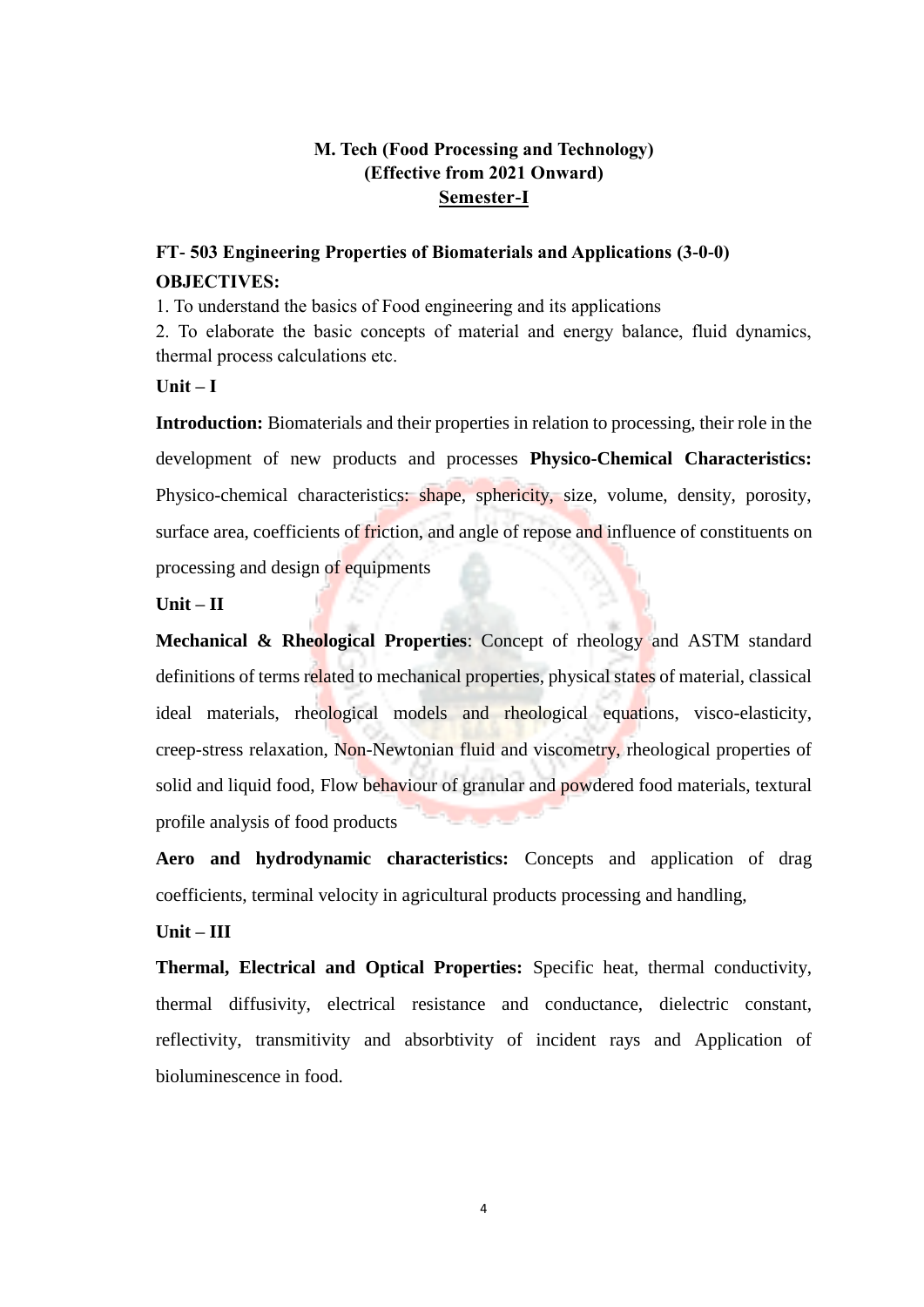#### **Unit – IV**

**Applications:** Application of engineering properties in process development as well as design and operation of equipment and structures associated with handling, processing and storage of raw as well as processed food products. Development of **Space Food.** 

#### **No. of Lecture: 45**

#### **OUTCOMES:**

After the completion of the course, the students will be able to:

- Understand various basic aspects of food engineering.
- Grasp the knowledge about fluid flow of foods.
- Comprehend the thermal process calculations.
- Understand the processing of foods by thermal and freezing process.

#### **Books Recommended**

- 1. Mohsenin N.N. 1980. Physical Properties of Plant And Animal Materials. Gordon and Breach Science Pub1.
- 2. Mohsenin N.N. 1980. Thermal Properties of Foods and Agricultural Materials. Gordon and Breach Science Pub1.
- 3. Peleg M and Bageley E.B. 1983. Physical Properties of Foods. AV1Pub1.
- 4. Ronal Jowitt, Felix Escher, Bengt Hollsrram, Hans F, Th. Meffert, Walter EC Spices, Gilbert Vox. 1983. Physical Properties of Foods. Applied Science Pub1.
- 5. M.A. Rao & S.S. H. Rizvi Engineering Properties of Foods
- 6. M. Aguilera & D. W. Stanley Micro-structural principles of food processing and Engineering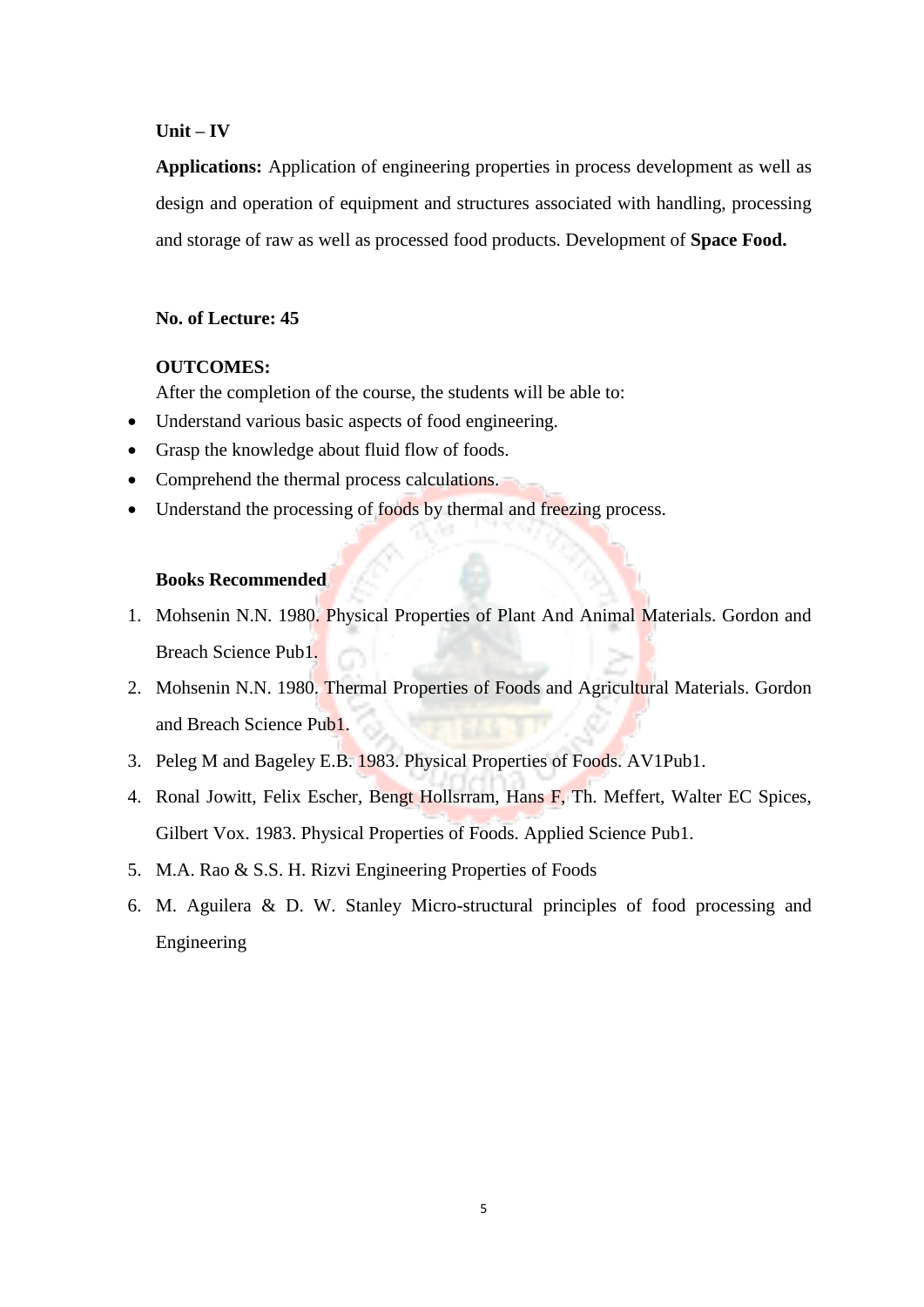### **M. Tech (Food Processing and Technology) (Effective from 2021 Onward) Semester-I**

#### **FT- 505 Advances in Food Process Technology**

#### **OBJECTIVE**

The course aim is to introduce the students to the area of food processing. This is necessary for effective understanding of a detailed study of food processing and technology subjects.

**Unit – I** 

**Modeling of Microbial Food Spoilages:** Microbial growth dynamics models, partial differentiation equation models, application of models in thermal preservation, Concept, mechanism of microbial destructions, equipments etc. **Membrane Technology:** Introduction to pressure activated membrane processes, performance of RO/UF and NF and industrial application.

**Unit – II** 

**Supercritical Fluid Extraction:** Property of near critical fluids (NCF), solubility and efficiency of NCF extraction, equipment and experimental techniques used in NCF extraction and industrial application.

**Use of Microwave Energy in Foods:** Theory of microwave heating, dielectric properties of food materials, working principle of magnetron, microwave blanching, sterilization and finish drying.

**Unit – III** 

**Hurdle Technology:** Types of preservation techniques and their principles, concept of hurdle technology and its application.

**High Pressure Processing of Foods:** Concept of high-pressure processing, quality changes, effects of pressure on microorganisms and its application in food processing. **Unit – IV** 

**Ultrasonic in Food Processing:** Properties and generation of ultrasonic, ultrasonic imaging, application of ultrasonics as an analytical tool and processing techniques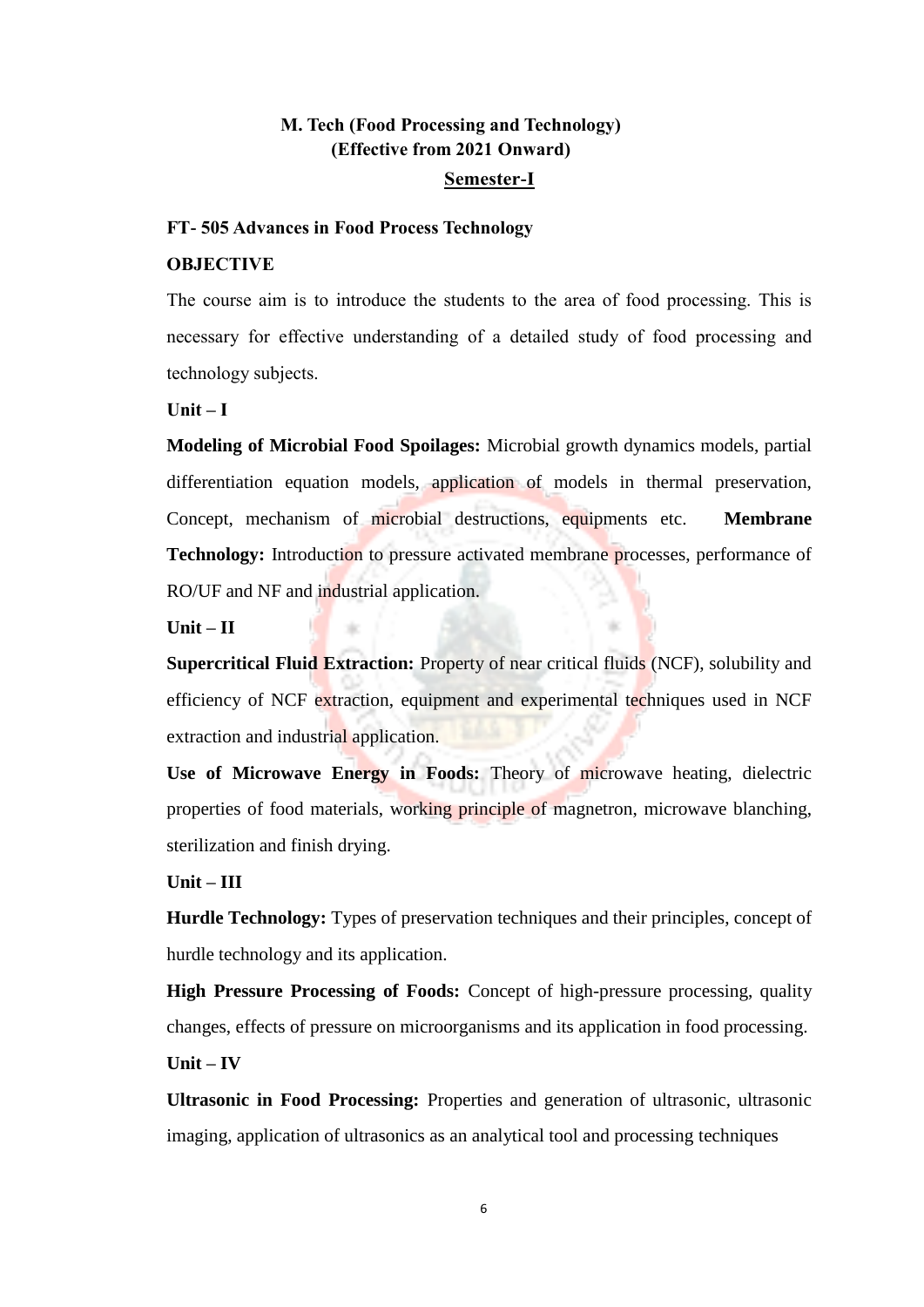**Newer Techniques in Food Processing:** Application of technologies of high intensity light, pulse electric field, ohmic heating, micronization in food processing and preservation

**Nanotechnology:** Principles, mechanism and applications in foods

### **Number of Lectures: 45**

#### **OUTCOME**

On completion of the course the students are expected to

 Develop a clear understanding of the principles of different methods applied to the processing of foods

Have a grasp of emerging processing technologies and hurdle concepts

#### **Books Recommended**

1. G. W. Gould. New Methods of Food Preservation (Non-Thermal Processing of Foods)

**Buddha UN** 

2. R. P. Singh. Introduction to Food Engineering

3. Food processing technology. Fellows, P. J.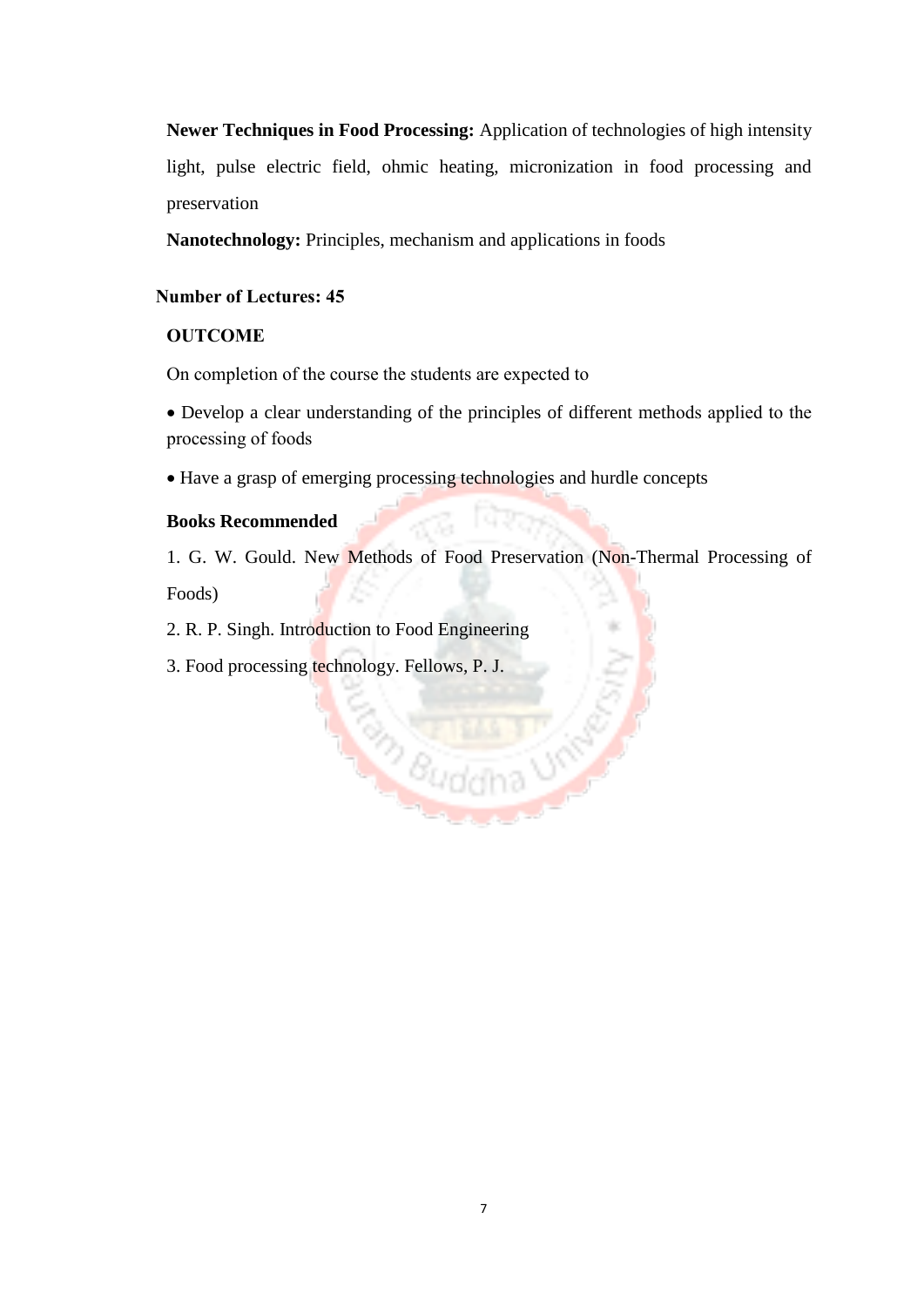## **M. Tech (Food Processing and Technology) (Effective from 2021 Onward)**

#### **Semester-I**

#### **FT-507 Food Safety and Standards (3-0-0)**

#### **OBJECTIVES:**

• To characterize different type of food hazards, physical, chemical and biological in the industry and food service establishments

• To help become skilled in systems for food safety surveillance

• To be aware of the regulatory and statutory bodies in India and the world

#### **Unit –I**

Assessment of Food safety: Definition of food safety, importance of food safety; Causes of unsafe food; food hazards – biological, chemical and physical, allergens; sources and effects of food hazard, Risk assessment covering risk analysis, risk management and risk communication.

#### **Unit –II**

Food Safety and Standards Act of India, 2006: Provision, definitions and different sections of the Act and implementation. FSS Rules and Regulations. Overview of other relevant national bodies (e.g. APEDA, BIS EIC, MPEDA, Spice Board etc.) International Food Control Systems/Laws, Regulations and Standards/Guidelines with regard to Food Safety – Overview of CODEX Alimentarius Commission (History, Members, Standard setting and Advisory mechanisms: JECFA, JEMRA JMPR): WTO agreements (SPS/TBT): Important national and international accreditation bodies

### **Unit -III**

FSSAI : Genesis and Evolution of FSSAI Structure and Functions of Food Authority Overview of systems and processes in Standards, Enforcement, Laboratory ecosystem, Imports, Third Party Audit etc. Training and capacity building, Role of State Food Authorities.Quality control and quality assurance functions.

### **Unit –IV**

Total Quality Management; General principles of food safety management systems including traceability and recall – sanitation, HACCP, Good production and processing practices (GMP, GAP, GHP, GLP, BAP, etc.); Various organizations dealing with inspection, traceability and authentication, certification and quality assurance (PFA, FPO, MMPO, MPO, AGMARK, BIS).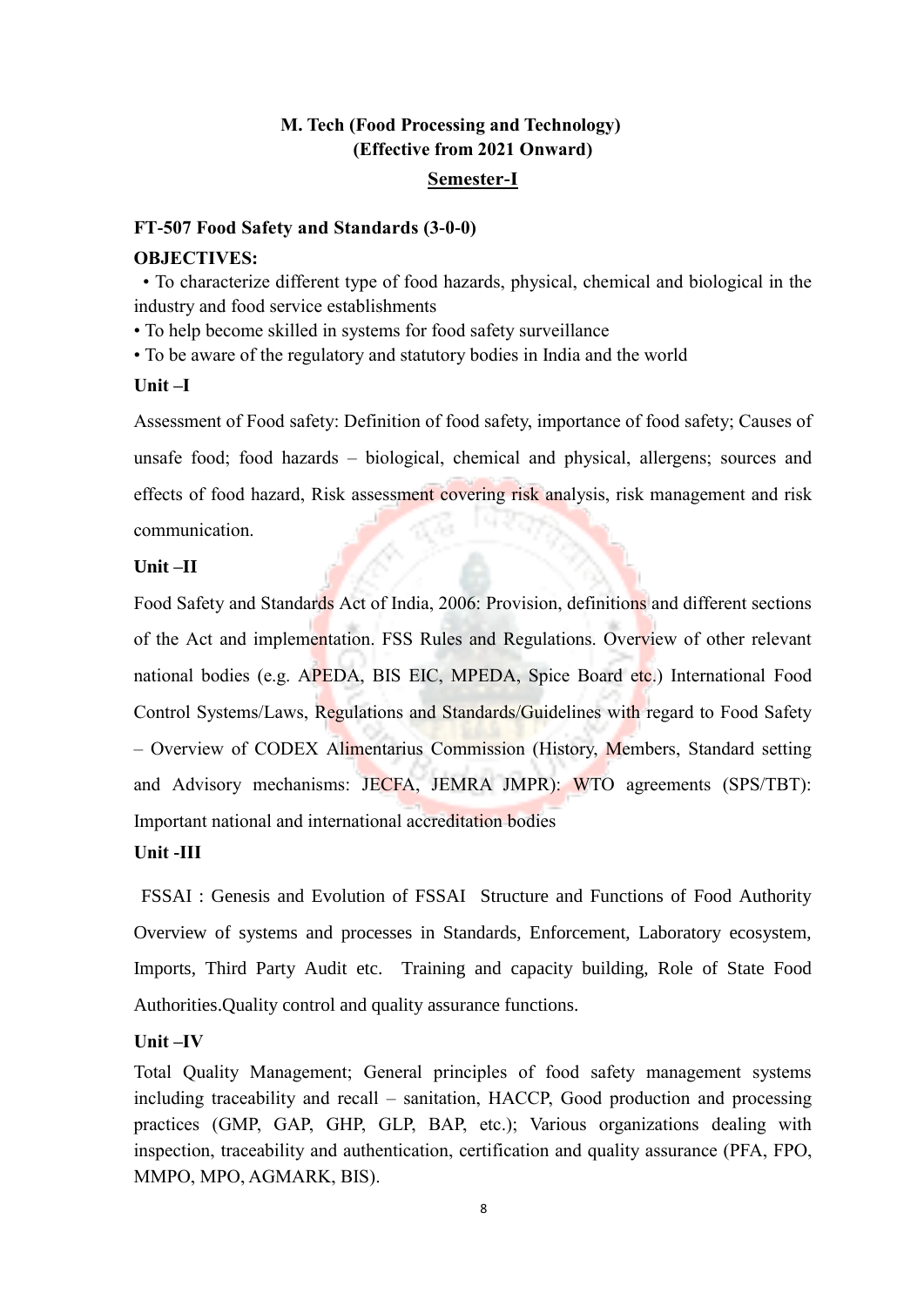#### **No. of Lecture : 45**

#### **OUTCOMES:**

 Thorough Knowledge of food hazards, physical, chemical and biological in the industry and food service establishments

Awareness on regulatory and statutory bodies in India and the world

### **Books Recommended:**

- 1. Food Safety:The science of keeping food safe by Ian C. Shaw
- 2. Quality control in the food industry -S. M. Herschfoerfer
- 3. Quality control for the food industry -A. Kramer and B.A.Twigg
- 4. Principles of sensory evaluation of Foods -M. A. Amerine
- 5. Rheology and Texture in Food Quality -J. M. deMan, P. W. Vowsy

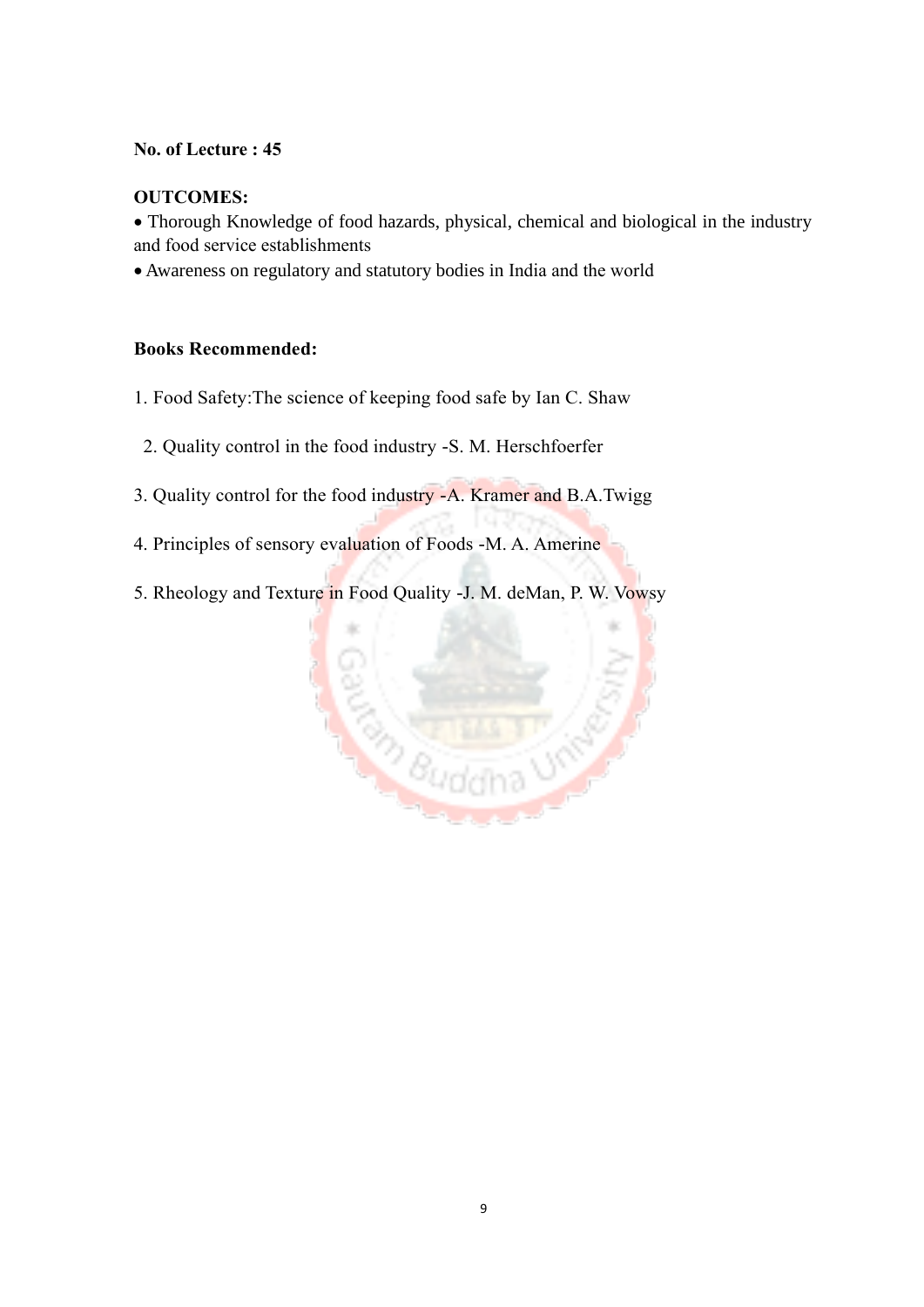### **M. Tech (Food Processing and Technology) (Effective from 2021 Onward) Semester-I**

### **FT518- Advanced Food Chemistry and Microbiology OBJECTIVE**

The course is targeted to develop the knowledge of students in Food Chemistry at advanced level. This is necessary for effective understanding of food processing and technology subjects. This course will enable students to appreciate the similarities and complexities of the chemical components in foods.

#### **Unit-I**

**Water Relations in Food:** Water relationships in foods: water activity and its relevance to deteriorative processes in foods (chemical, enzymatic, physical and microbial changes) and sorption isotherm, Glass transitions and molecular mobility in foods, their relevance to quality and shelf life of food systems, anticaking agents: Definition, role in preventing spoilage, mode of action, permitted list of anticaking agents and food application.

### **Unit-II**

**Carbohydrates and Proteins:** Carbohydrates: Structure, classification and chemistry of carbohydrates, Starch, Hydrocolloids and gums: Occurrence, functions and properties, Modified starches. Protein: Chemistry, structure and functions of amino acids and proteins, Role of enzyme in food processing, Functional properties of proteins: modified proteins, application in product formulation.

### **Unit-III**

**Food Lipids** Chemistry of oils and fats, Antioxidants: Chemistry and mechanisms of action, Techniques of evaluation of antioxidant activity, Uses. Emulsifiers: Role of emulsifiers, different classes of emulsifiers and their chemical structure, Selection of emulsifier based on Hydrophilic and lipophilic balance (HLB) and its application, Role of different stabilizers and other substances in emulsion stability.

### **Unit-IV**

**Food Spoilage:** Cause of spoilage, Biochemical changes caused by microorganisms, Types of microorganism associated with food spoilage and their controls.

### **Unit-V**

**Food Pathogens:** Contamination of food, Sources of contamination, Food poisoning and microbial toxins, Use of antimicrobial chemicals: Organic acids, sugars, sodium chloride, nitrites, phosphates, sulphites, benzoates, sorbets/propionates naturally occurring antimicrobials-their mode of action.

**No. of Lecture: 45 OUTCOME**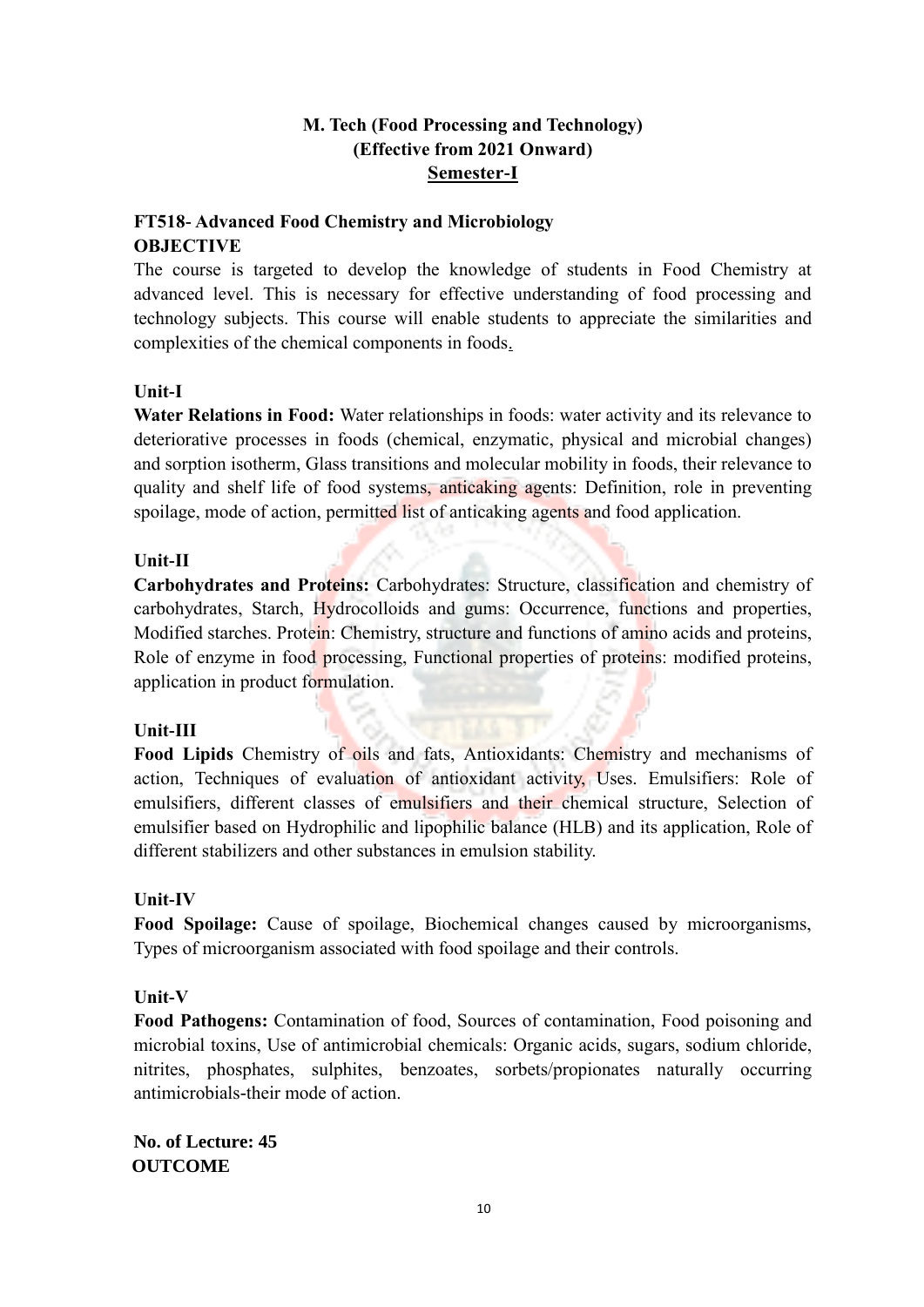On completion of the course the students are expected to

- Be able to understand the significant role of food biomolecules
- Grasp the functional role of food components and their interaction in food products in terms of color, flavor, texture and nutrient composition
- Understand the significance and role of microbe sin fermentation, spoilage and food borne infectious diseases

#### **Books Recommended**

- 1. Chopra, H.K and Panesar, P.S. "Food Chemistry", Narosa, 2010
- 2. Damodaran, S., Parkin, K.L. and Fennema, O.R. "Food Chemistry", 4 th Edition, CRC / Taylor & Francis, 2008
- 3. Belitz, H.D., Grosch, W and Schieberle, P. "Food Chemistry", 3rd Edition, Springer, 2004
- 4. Walstra, P. "Physical Chemistry of Foods", Marcel Dekker, 2003
- 5. Adams, M.R. "Food Microbiology", New Age International, 1995
- **6.** Frazier, William M.C and Dennis, C.W. "Food Microbiology", 4th Edition, Tata Mc-GrawHill, 1988 7. Vijaya, R.K. "Food Microbiology", MJP, 2007

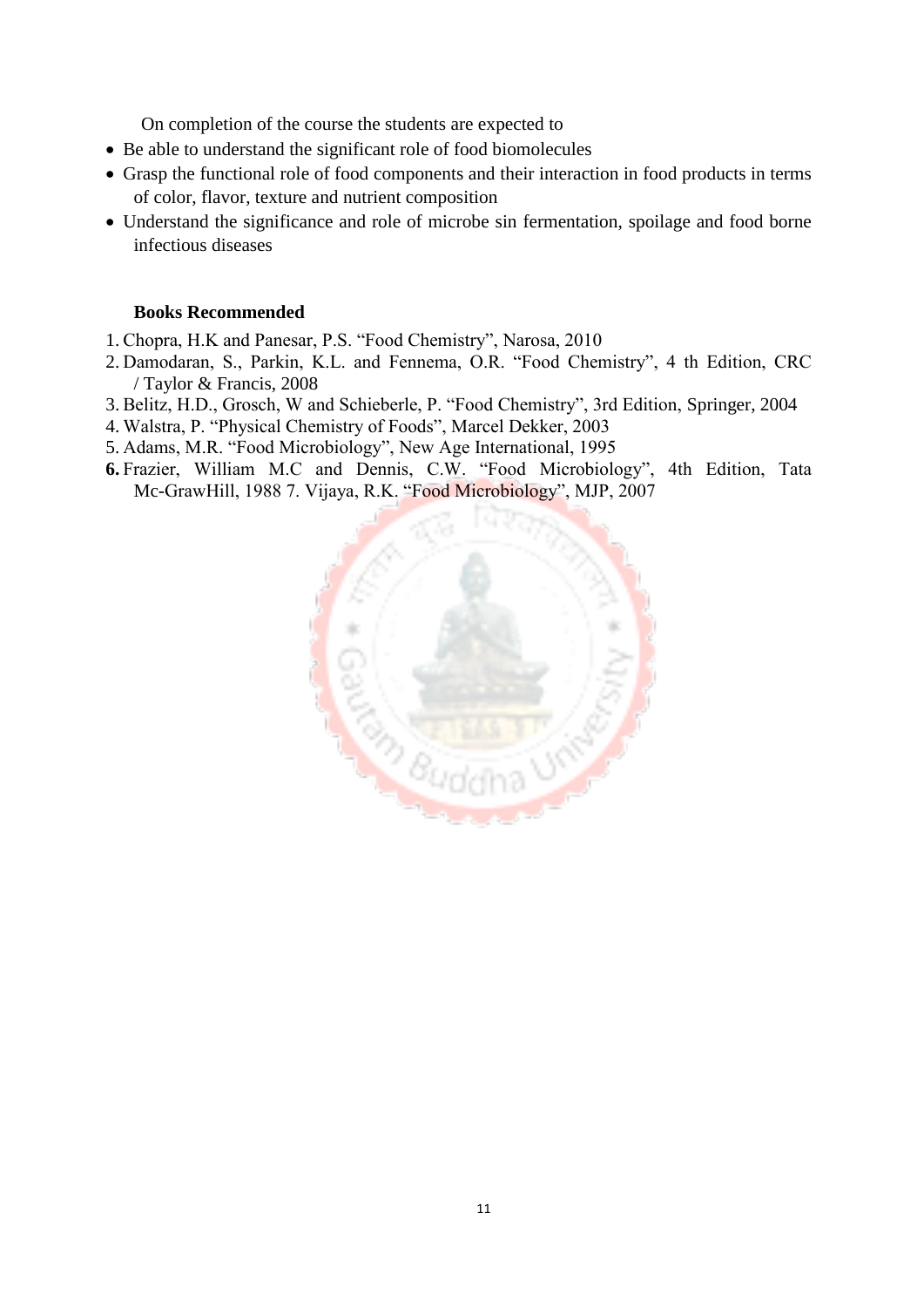### **M. Tech (Food Processing and Technology) (Effective from 2021 Onward)**

#### **Semester-I**

#### **FT-511 Food Beverages**

#### **OBJECTIVE:**

To provide an understanding of the science and technology for processing different types of beverages.

#### **UNIT-I**

Beverages, classification, importance of beverages in our diet prospect and scope of beverage industry in India. Water- use, Source, quality parameters & treatment for beverage industry. Technology alcoholic & Non-alcoholic beverages.

#### **UNIT-II**

Fruit juice beverage- their types and production, preservation & packaging. Equipments and machineries for juice pressing, methods of bottling, enzymatic clarification and debittering of juices. Technology of soft drinks, ingredients, and additives used in production of soft drinks. Manufacturing of carbonated and non-carbonated beverages, technology of carbonation, and application of  $CO<sub>2</sub>$  in juice preservation.

#### **UNIT-III**

Coffee: production practices, structure of coffee/cherry, coffee processing including roasting, grinding, brewing extraction, instant coffee, de-caffeinated coffee; Tea: tea leaf processing, black, green, red, yellow, oolong, instant tea; Cocoa processing and cocoa beverages. Specialty beverages- whey beverages and utilization of whey in development of fortified drinks, use of low calorie sweeteners in beverages

#### **UNIT-IV**

Alcoholic beverages- types, manufacture and quality evaluation; the role of yeast in beer and other alcoholic beverages, ale type beer, lager type beer, technology of brewing process, equipments used for brewing and distillation, wine and related beverages, distilled spirits.

#### **UNIT V**

Packaged drinking water- definition, types, manufacturing processes, quality evaluation and raw and processed water, methods of water treatment, BIS quality standards of bottled water; mineral water, natural spring water, flavoured water, carbonated water.

### **OUTCOME: Number of Lectures: 45**

Students shall have thorough knowledge of processing of fruit juice beverages, carbonated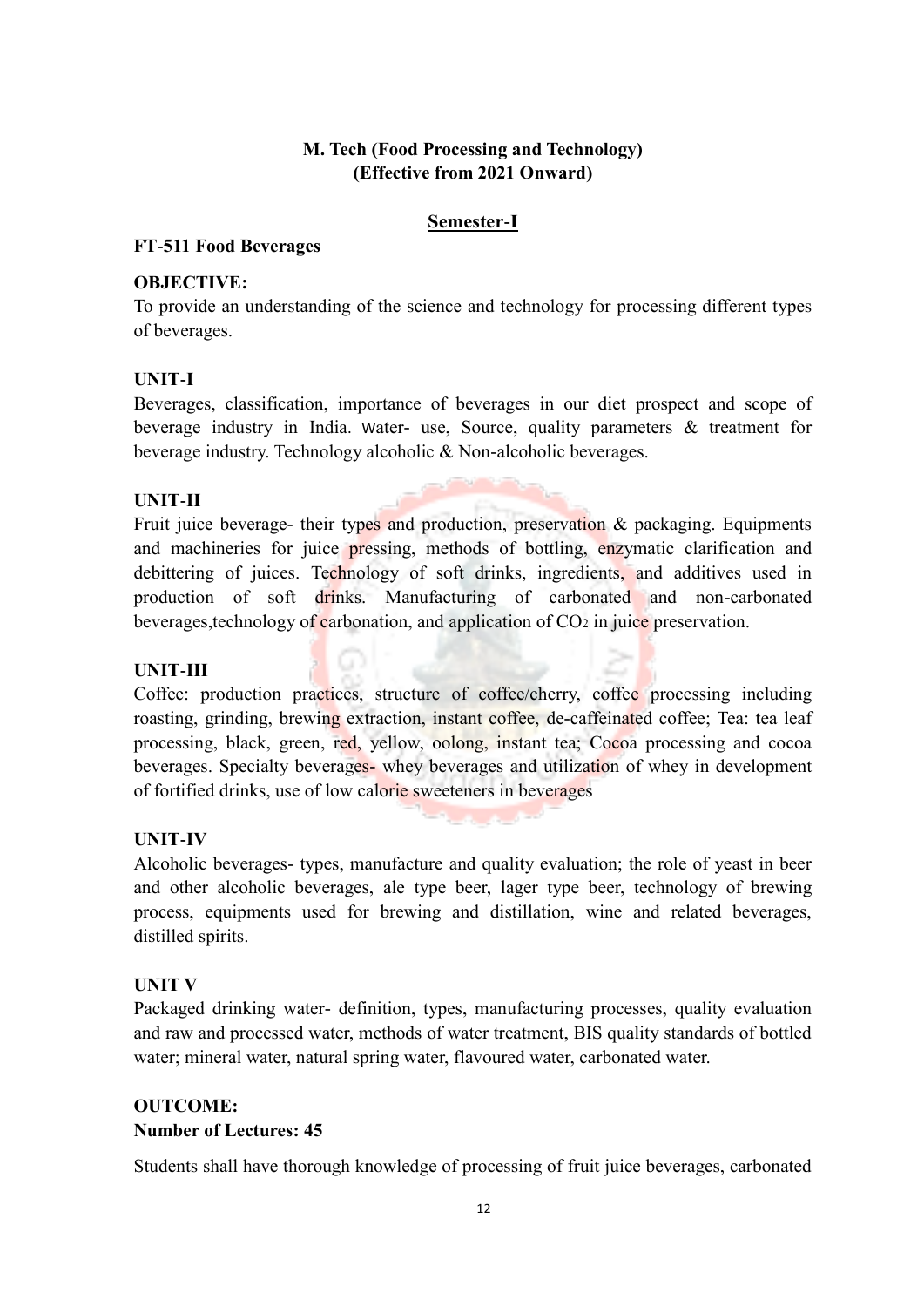beverages, citrus beverages, tea and coffee.

#### **Books Recommended:**

1. Rao, L. J. M. & Ramalakshmi, K. (2011). Recent trends in soft beverages: AFST, India. 2. Priest, F. G. & Campbell, I. (1996). Brewing Microbiology (2nd ed.): Chapman and Hall, London.

3. Hui, Y. H. (2004). Handbook of Food and Beverage Fermentation Technology: Marcel Dekker, New York.

4. Varnam, A. H. & Sutherland, J. P. (1994). Beverages: Technology, Chemistry and Microbiology: Chapman, London.

5. Varnam, A. H. & Sutherland, J. P. (2009). Beverages Technology, Chemistry and Microbiology: Springer, UK.

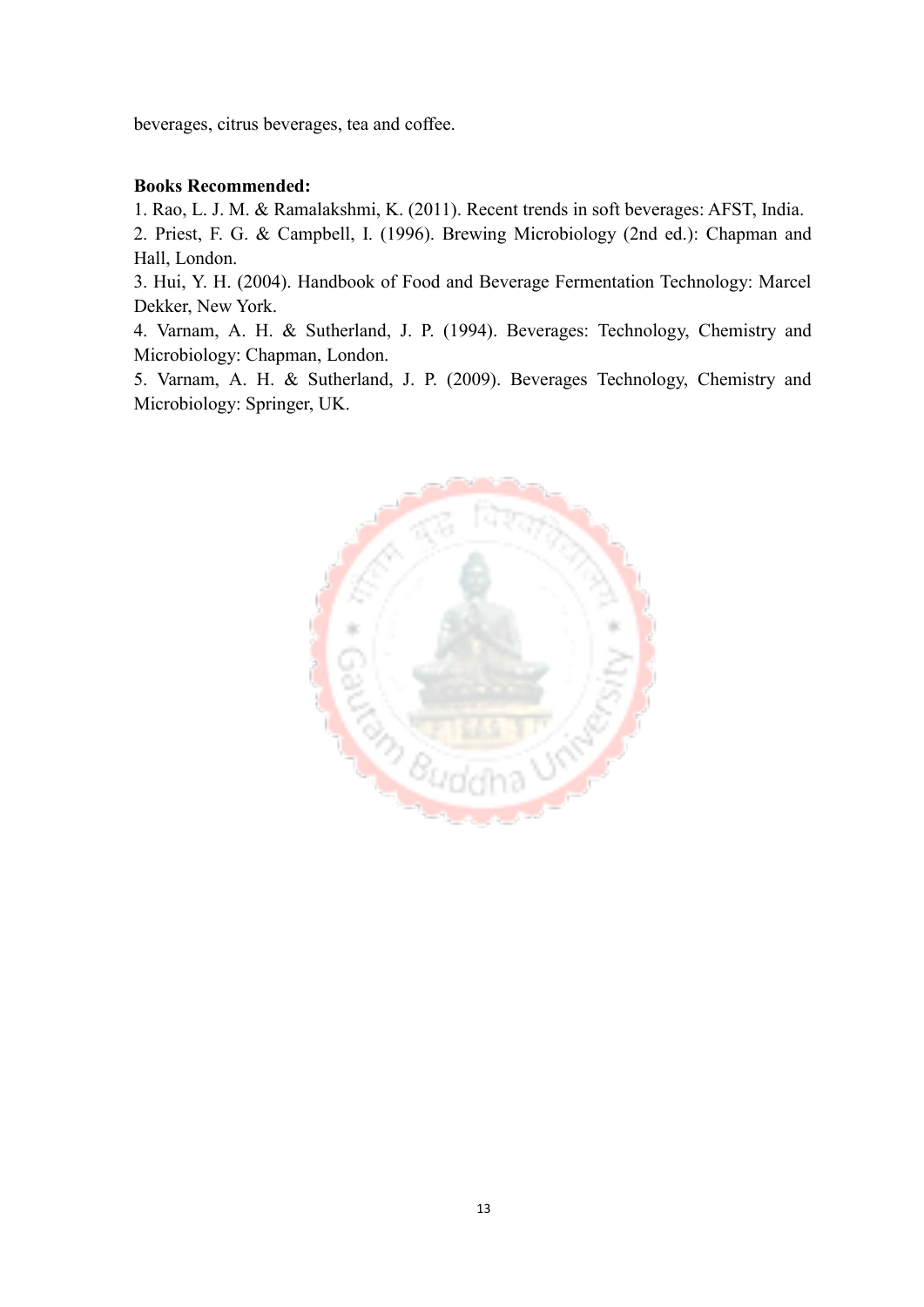### **M. Tech (Food Processing and Technology) (Effective from 2021 Onward)**

### **M.Tech Semester-II**

### **FT-502 Processing of Meat, Fish and Poultry Products OBJECTIVES:**

• The course aims to develop the knowledge of students in the area of animal product processing and technology.

• This course will enable students to appreciate the application of scientific principles in the processing of these materials.

### **Unit-I**

Meat and poultry industries in India – kinds of meat animals and poultry birds, Current levels of production, consumption and export of category products. Nutritional, safety, health and hygienic considerations.

### **Unit-II**

Structure, composition and nutritive value of meat tissues, Postmortem changes, Pre-slaughter handling, Death of the Animal–stunning and bleeding, dressing and cutting, Post slaughter care and post mortem inspection – classification and quality of meat.

Aging, Curing, Smoking, Canning, Irradiation, Freezing and Dehydration of Meat and Meat Products, Formed and Sectioned Meat Production Method, Meat Sausages-Classification, Ingredients and Production Technology. Recent trends in meat processing.

### **Unit-III**

Chemical composition and nutritive value of poultry meat, Pre-slaughter handling, Transport and Dressing of poultry, Antemortem and postmortem examination of poultry.

Egg: Structure, composition, and nutritional aspects of eggs. Grading, Storage and transportation of whole eggs. Microbial spoilage of eggs, Preservation and maintenance of eggs, Processing of eggs and egg products (liquid and solid products)

### **Unit-IV**

Fish: Types of fish, Composition and Nutritive Value, Post-mortem changes in fish. Unit operations in fish processing. Canning, Smoking, Salting, Curing, Freezing and Drying/Dehydration of fishes. Fish spoilage, Fish sausages.

### **OUTCOME:**

### **No. of Lecture: 45**

On completion of the course the students are expected to

 Be able to understand and identify the specific processing technologies used for meat and such foods and the various products derived from these materials.

 Grasp the changes in the composition of foods with respect to the type of processing technology used.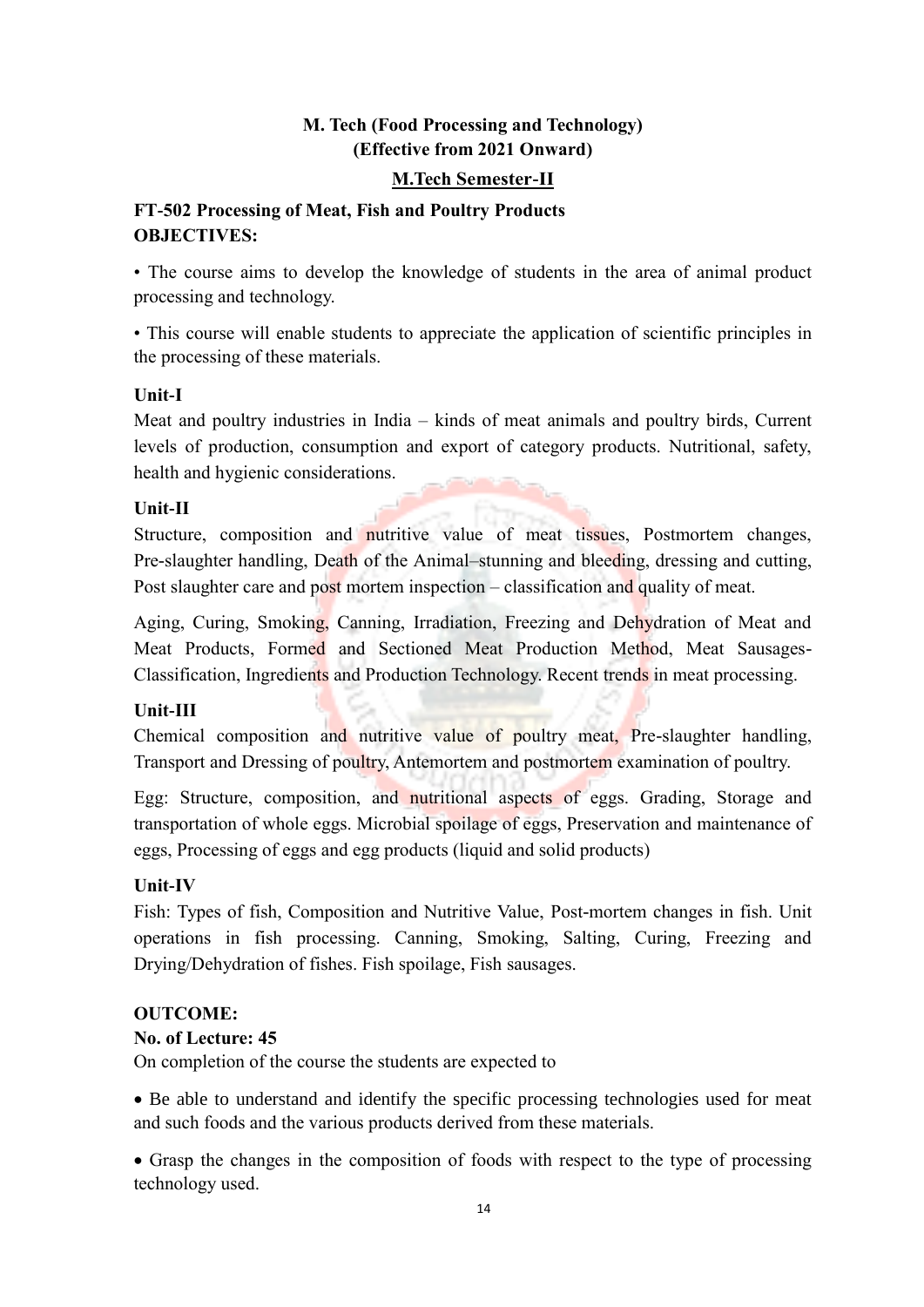#### **Books Recommended:**

- 1. Meat and Meat Products Technology (Including Poultry Products Technology) by B.D Sharma
- 2. Meat Science by R.A. Lawrie,Pergamon Press.
- 3. Poultry Products Technology by G.J. Mountney.
- 4. Meat, Poultry and Sea Food Technology by R.L.Henricksons.
- 5. Poultry Meat and Egg Production by Parkhurst and Mountney

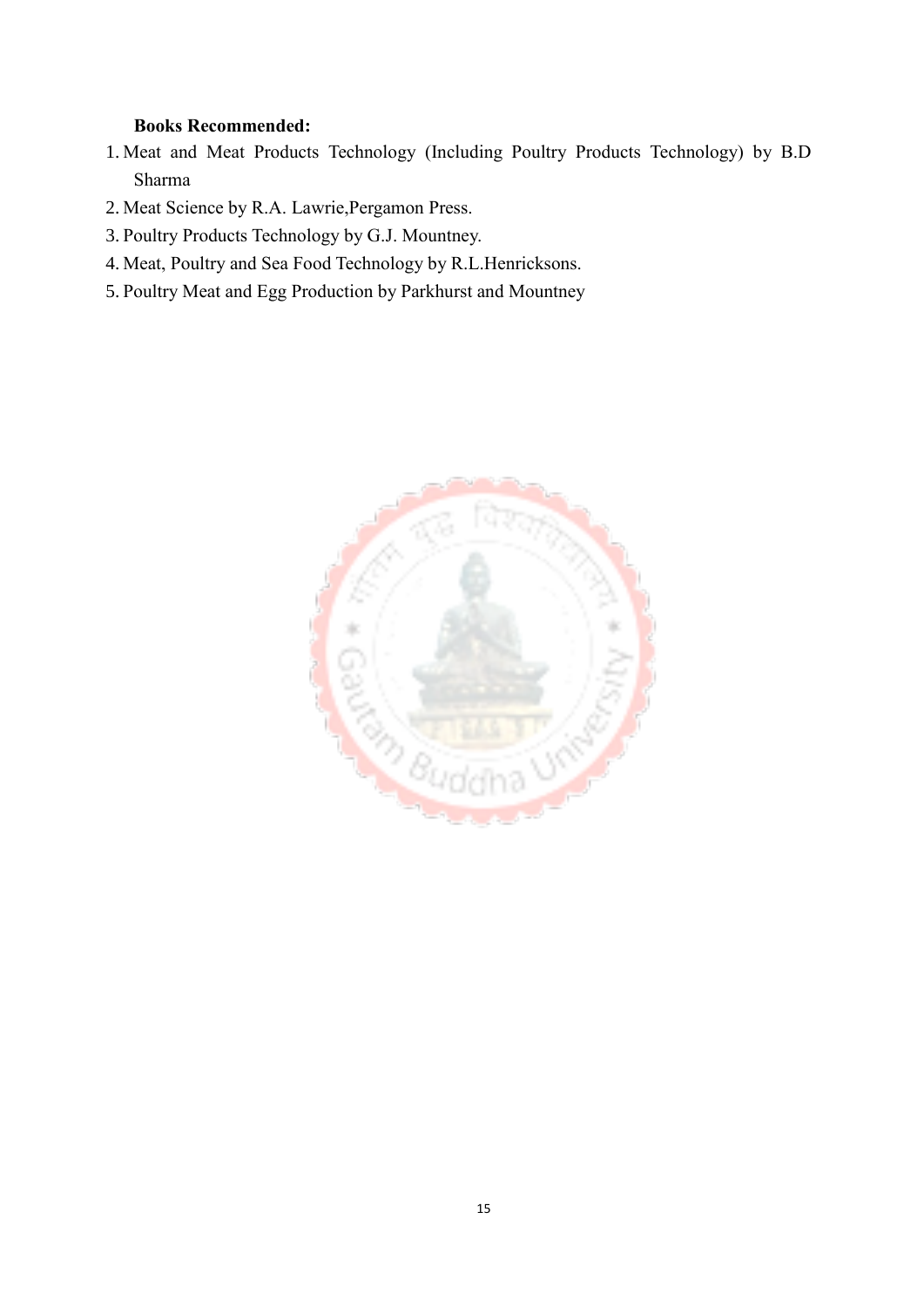### **M. Tech (Food Processing and Technology) (Effective from 2021 Onward) Semester-II**

### **FT-504 Nutraceuticals and Functional Foods OBJECTIVES:**

• To understand the basic concepts of Nutraceuticals and functional food, their chemical nature and methods of extraction.

• To understand the role of Nutraceuticals and functional food in health and disease

#### **Unit – I**

Nutraceuticals and functional foods: Nature, type and scope of nutraceutical and functional foods. nutraceutical and functional food applications and their health benefits, Nutraceutical compounds and their classification based on chemical and biochemical nature with appropriate descriptions.

#### **Unit – II**

Nutraceuticals for specific situations such as cancer, heart disease, stress, osteoarthritis, hypertension etc, antioxidants and other phytochemicals, (isoflavones, lycopenes), their role as nutraceuticals and functional foods, Dietary fibers and complex carbohydrates as functional food ingredients. protein as a functional food ingredient, Probiotic foods and their functional role, Herbs as functional, health promoting activity of common herbs

### **Unit – III**

Cereal products as functional foods: oats, wheat bran, rice bran etc. Functional vegetables products, oilseeds and sea foods. Coffee, tea and other beverages as functional foods/drinks and their protective effects.

### **Unit – IV**

Processing, storage and interactions of various environmental factors of functional and nutraceutical foods. Marketing and regulatory issues for functional food and nutraceutical foods. Recent development and advances in the areas of functionl and nutraceutical and foods.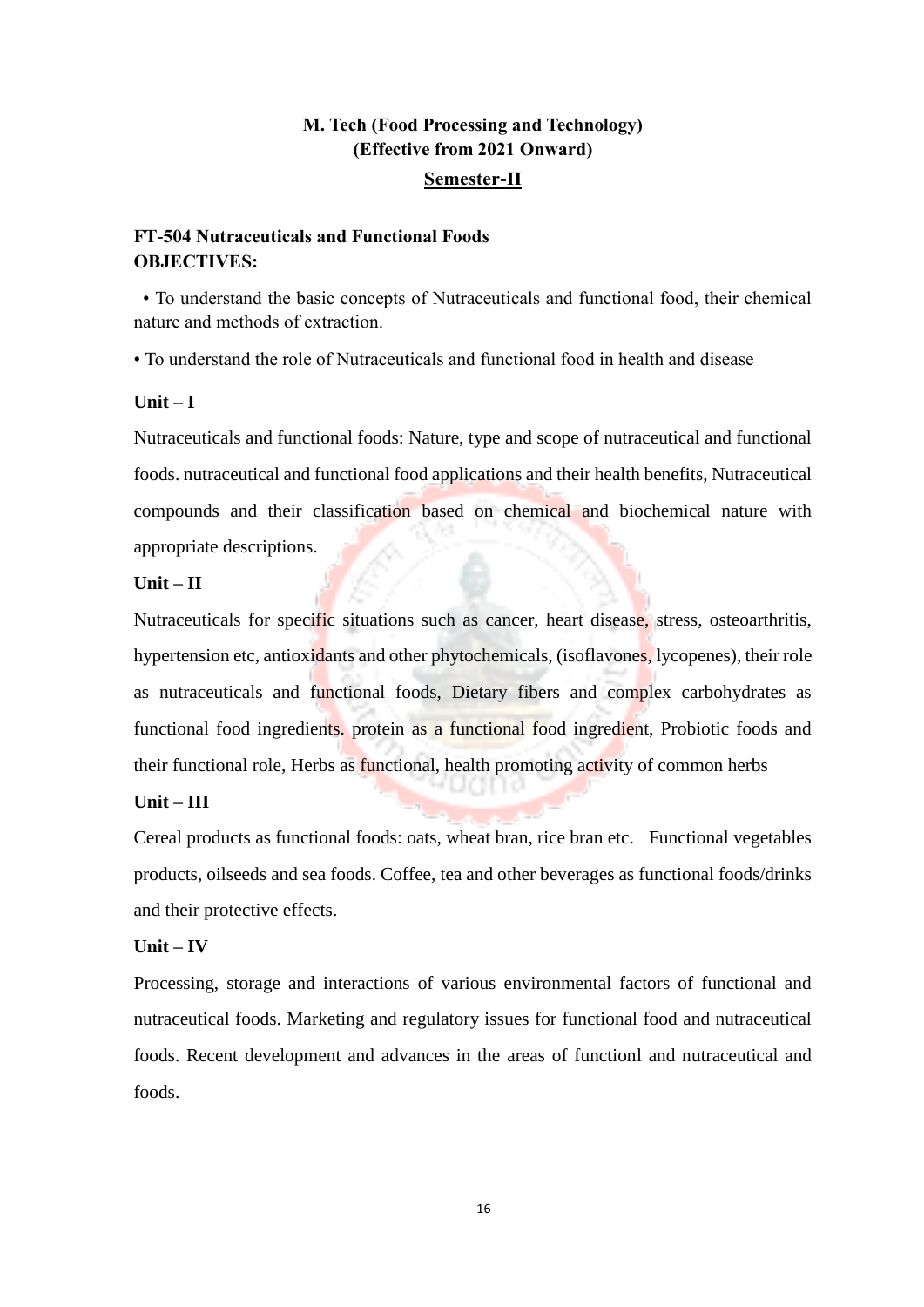### **OUTCOMES: No of Lecture: 45**

 Knowledge of the basic concepts of Nutraceuticals and functional food, their chemical nature and methods of extraction

Understand the role of Nutraceuticals and functional food in health and disease

#### **Books Recommended:**

- 1. Functional Foods by R. Chadwick,S. Henson,B. Moseley,G
- 2. Methods of Analysis for Functional Foods and Nutraceuticals by W. Jeffrey Hurst
- 3. Handbook of Nutraceuticals and Functional Foods by Robert E.C.

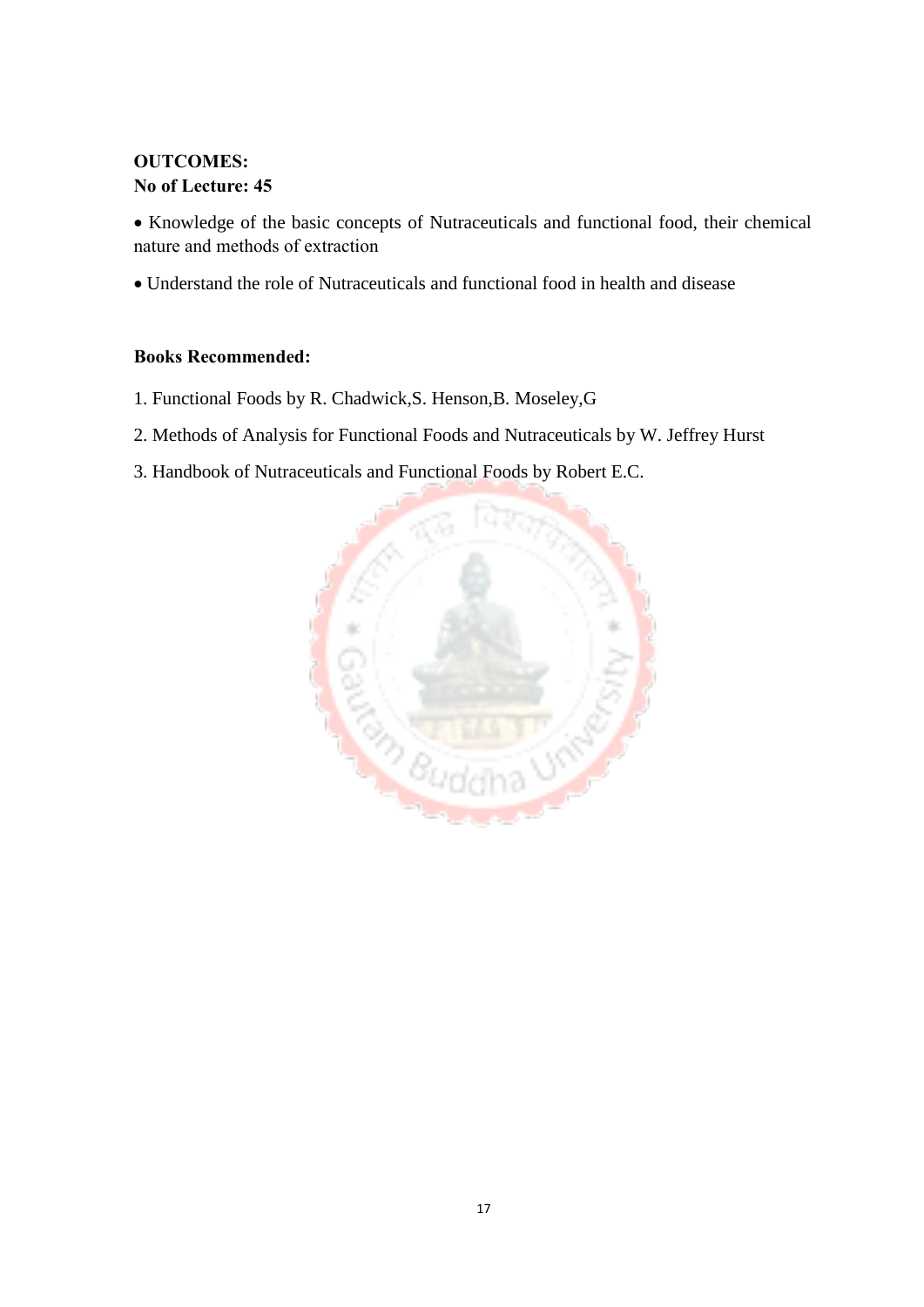### **M. Tech (Food Processing and Technology) (Effective from 2019-20)**

#### **Semester-II**

#### **FT508 Advances in Cereal and Pulse Processing**

**OBJECTIVE** The course aims to develop the knowledge of students in the area of Cereal, pulse and oilseed processing and technology. This is necessary for effective understanding specific aspects of food processing related to these foods.

**Unit - I** 

Paddy Processing: Curing of paddy. parboiling processes, cold water soaking and hot water soaking processes, paddy dryer-LSU dryer. by products of paddy processing - paddy husk and its uses - as boiler fuel, husk ash, activated carbon, furfural and other by products, Production of flattened rice and puffed rice from paddy

#### **Unit - II**

**Rice Milling:** Components of modern rice mill, pre cleaners, shellers, under runner shellers and centrifugal shellers, paddy separators – Satake and Schule designs, Polishers-cone polishers and other types, bran and brokens separators, Rice mill yields and loss due to brokens at different stages of milling, Rice mill machinery handling. Methods of rice bran oil extraction

#### **Unit - III**

**Milling of Pulses:** Need for modernization, Traditional milling process, merits and demerits, Modern milling process, Mechanical hot air drying and conditioning, merits and demerits, Dehusking in Pulse Pearler, Water conditioning, splitting of pulses in Pulse splitter, process flow chart, Merits and demerits, Mini dal mill, working principle, advantages and disadvantages, Grinding of split pulses, pulse flour products, their applications, equipment used .<br>Yddha

#### **Unit - IV**

**Milling and Processing of Maize** : Dry milling of maize: Wet milling of Maize and corn**:**  Modern methods of processing, Cleaning, Steeping, Degermination, Bran and Fibre separation, Gluten and Starch Separation, extraction process; Equipment needed for Degermination, Debranning and starch separation, Starch conversion into other value added products, Acid Hydrolysis, Enzyme Hydrolysis, Isomerization processes, Processing for Dextrose, Malto Dextrin and other products. Extraction and refining of Corn oil in brief.

### **OUTCOME**

#### **Number of Lectures : 45**

On completion of the course the students are expected to

• Be able to understand and identify the know-how technologies used for cereals, pulses, oilseeds

Understand the application of scientific principles, processing and utilization of value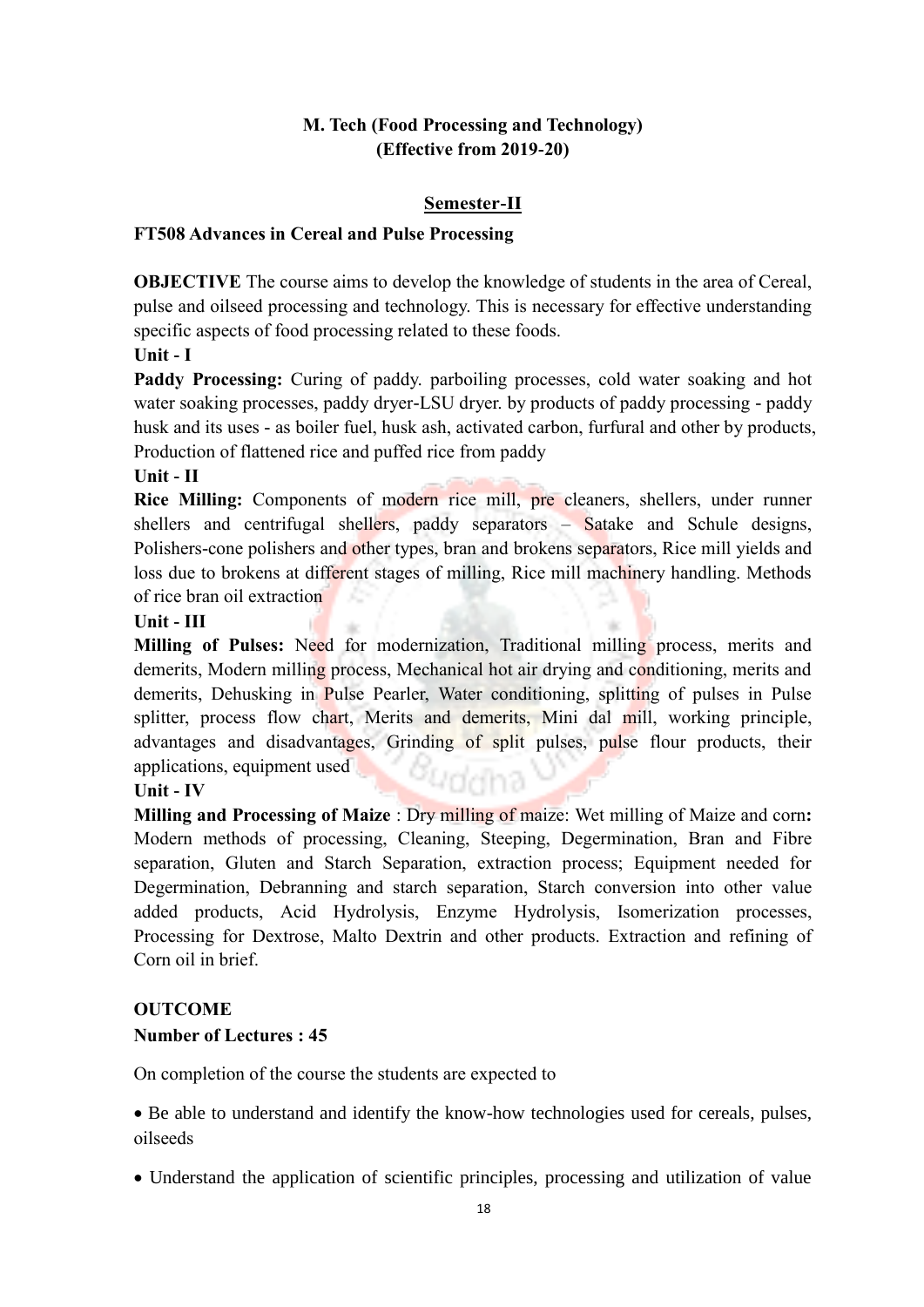added products

 Enable students to appreciate the application of scientific principles and technology in the processing of materials

#### **Books Recommended**

- 1. Post Harvest Technology of Cereals, Pulses and Oilseeds, Chakraverty, A
- 2. The Chemistry and Technology of Cereals as Food and Feed, Samuel Matz
- 3. Technology of Cereals, N. L. Kent and A. D. Evans
- 4. Maize-Recent Progress in Chemistry and Technology, George E Inglett

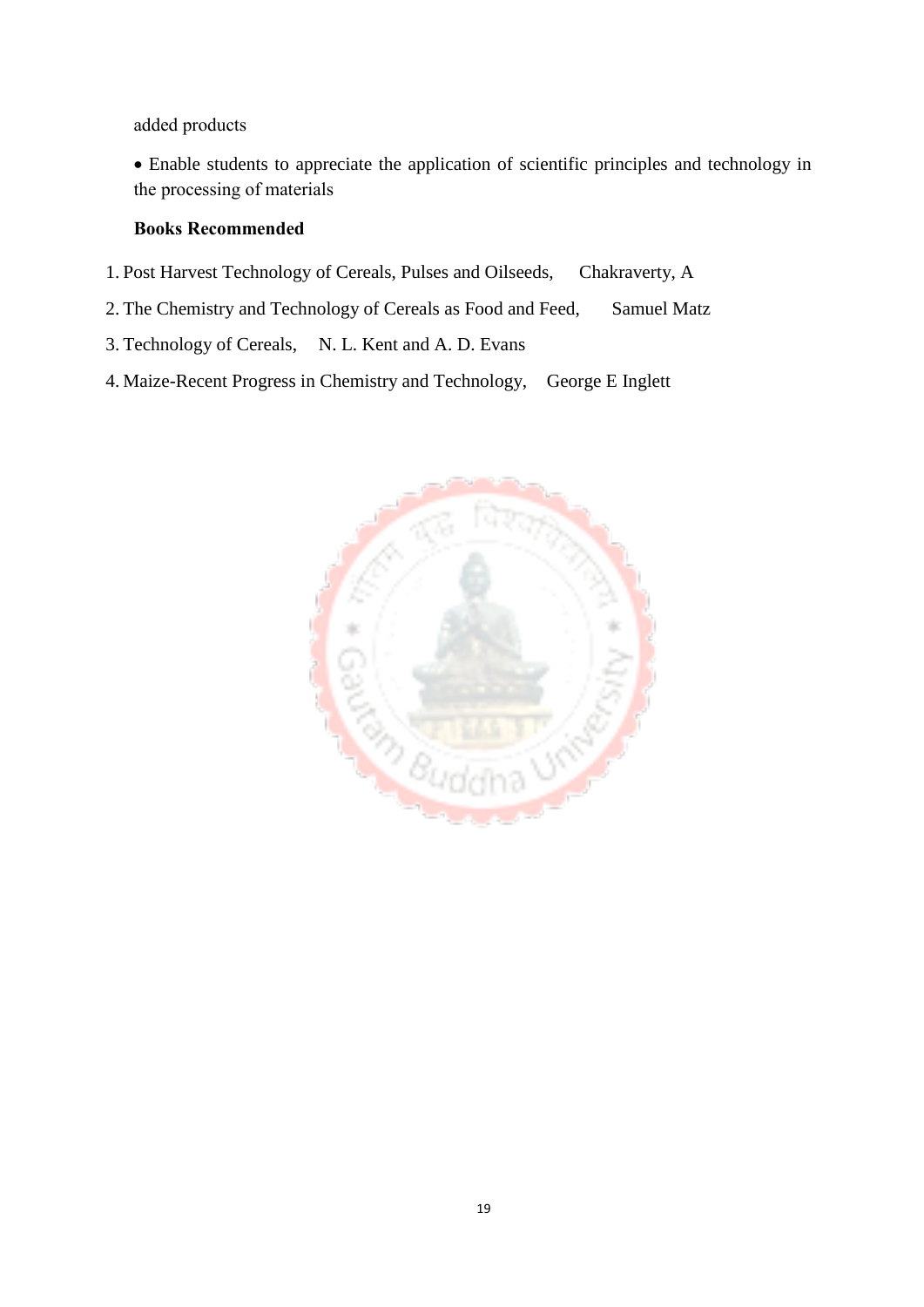### **M. Tech (Food Processing and Technology) (Effective from 2021 Onward)**

### **Semester-II**

### **FT-506 Food Texture and Rheology**

### **OBJECTIVE:**

 To expose the students to the fundamental knowledge of food, its properties and different methods of food processing

### $Unit - I$

### **Fundamentals of Structuring: Polymer, Colloid, and Materials Science;** Food Polymers, Polymer Solutions, Phase Transitions, Colloids and Surface Chemistry, Mechanical and Rheological Properties, Rheology of Foods, Mechanical Properties of Food Solids, Food Structure in the Mouth and Beyond

### **Unit – II**

**Food Structuring:** Traditional Food Structuring and Texture Improvement, Approaches to Food Structuring, Extrusion and Spinning, Structuring Fat Products, Structure and Stability, Gels, Gelation Mechanisms, Mixed Gels, The Microstructure of Gels, Structure-Property Relations in Gels th.

### **Unit – III**

**Microstructural Components and Food Assemblies:** Water and Ice, Proteins, Lipids, Carbohydrates, Cells and Cell Membranes, Structural Aspects of Animal Tissue, Structural Aspects of Plant Tissue

**Food Microstructure and Quality:** Measurement of Texture, Structural Aspects of Food Texture, Quality and Structure 169

### **Unit – IV**

**Microstructure and Mass Transfer: Solid-Liquid Extraction:** Fundamental Aspects of Extraction, The Extraction process, Extraction of Food Materials, Modifying Microstructure, Modeling the Extraction Process

### **OUTCOMES:**

### **No. of Lecture: 45**

• Students will understand the importance of quality control and food packaging in shelf life of foods.

Understand thermal processing of food and hygiene practices in food industry.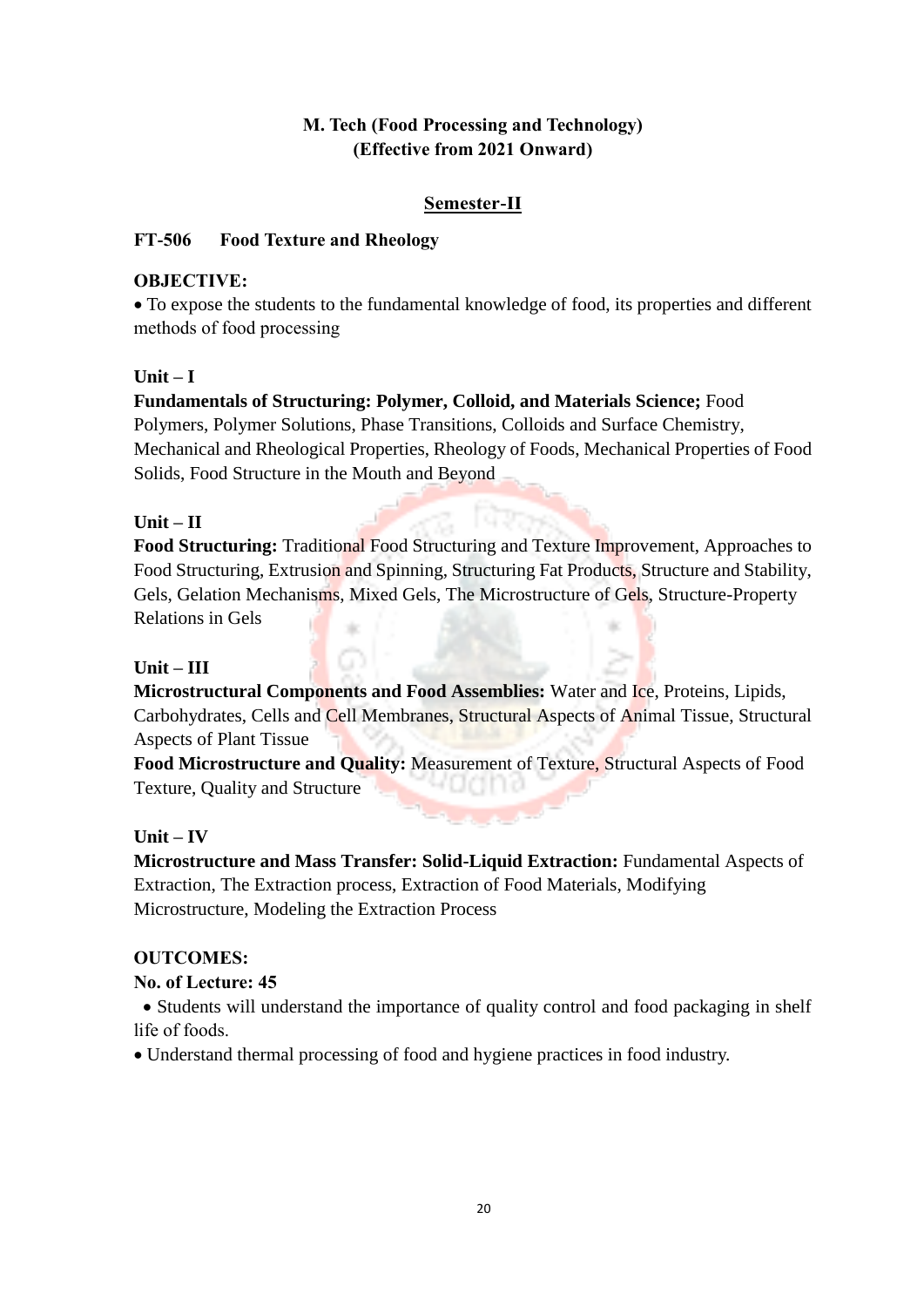#### **Books Recommended**

- o Food Engineering Operations by Brennan J.G, 1976
- o Fundamentals of food process engineering by Romeo Toledo, 1999
- o Engineering Properties of Foods by Rao MA and Rizvi SSH, 1986
- o Elements of Food Engineering by Watson EL and Harper JC, 1989
- o Food Process Engineering by Heldman DR and Singh RP, 1984
- o Serpil Sahin and Servet Gulum Sumnu. Physical Properties of Foods. CRC.
- o D G Rao. (2012) Fundamentals of Food Engineering

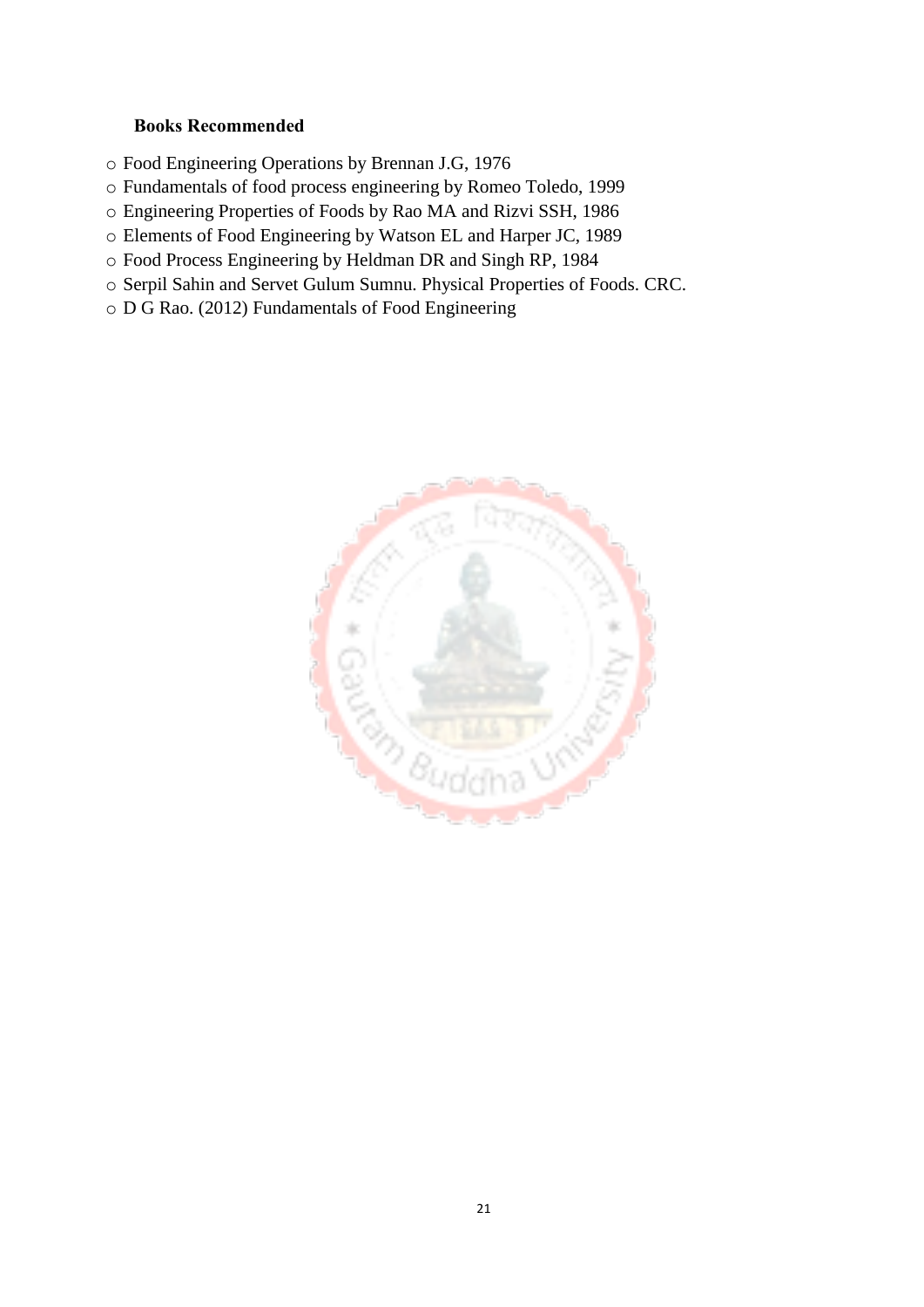### **M. Tech (Food Processing and Technology) (Effective from 2021 Onward) Semester-II**

### **FT-501 Cryogenic Systems in Food Processing**

#### **OBJECTIVES:**

- 1. To teach about the mechanism and operation of freezing.
- 2. To teach about various equipment and process used in freezing.
- 3. To impart knowledge about quality and safety aspect of various frozen products.

#### **Unit-I**

**Introduction to cryogenics:** Applications involving Cryogenic Engineering, Properties of Cryogenic Fluids: Oxygen, Nitrogen, Air, Argon, Neon, Fluorine, Hydrogen, Helium. Properties of Solids: Mechanical Properties, Thermal Properties, Electrical Properties, Superconductivity.

#### **Unit-II**

**Refrigeration and Liquefaction:** Refrigeration and liquefaction principles, Joule-Thomson expansion, isentropic expansion, Cascade processes, Ortho-Parahydrogen conversion, cold-Gas refrigerators, miniature refrigerators, Ultra-Low-Temperature refrigerators, Thermodynamic analyses of system.

#### **Unit-III**

**Storage and Transfer Systems:** Basic storage vessels and design issues of small and large storage dewars. Structural design of Inner vessel and outer vessels, Design of suspension system, Insulation systems, Surface evaporation, thermal overfill, thermo-acoustic oscillation, eddy current heating, Cooling of storage vessels, cool down time estimation. Transfer systems, Industrial storage and transfer of cryogens, Cool down of Storage and Transfer System.

#### **Unit- IV**

**Cryogenic Instrumentation.:** Properties characterizing cryogenic Instrumentation, strain, displacement and position, Pressure, Flow, Liquid Level, Density ,Temperature. **Unit-V**

**Safety Issues with Cryogenic Fluids:** Cryogenic safety, General safety issues, cold damage, Asphyxiation, sudden thermal contraction and pressure build-up in cryogen systems, brittle failure, LNG safety, Properties – Flammability, auto ignition temperature, rapid phase transition, LNG storage tanks, Risk of LNG fires, Oxygen safety – General concept of ignition and combustion, ignition mechanisms of different types, Effect of operating parameters, Selection of materials for oxygen use, Design of systems with oxygen rich environment, International and national codes and standards of safe handling of cryogenic fluids.

### **OUTCOMES:**

#### **No. of Lecture: 45**

After the completion of the course, the students will be able to:

1. Understand about the concept of freezing.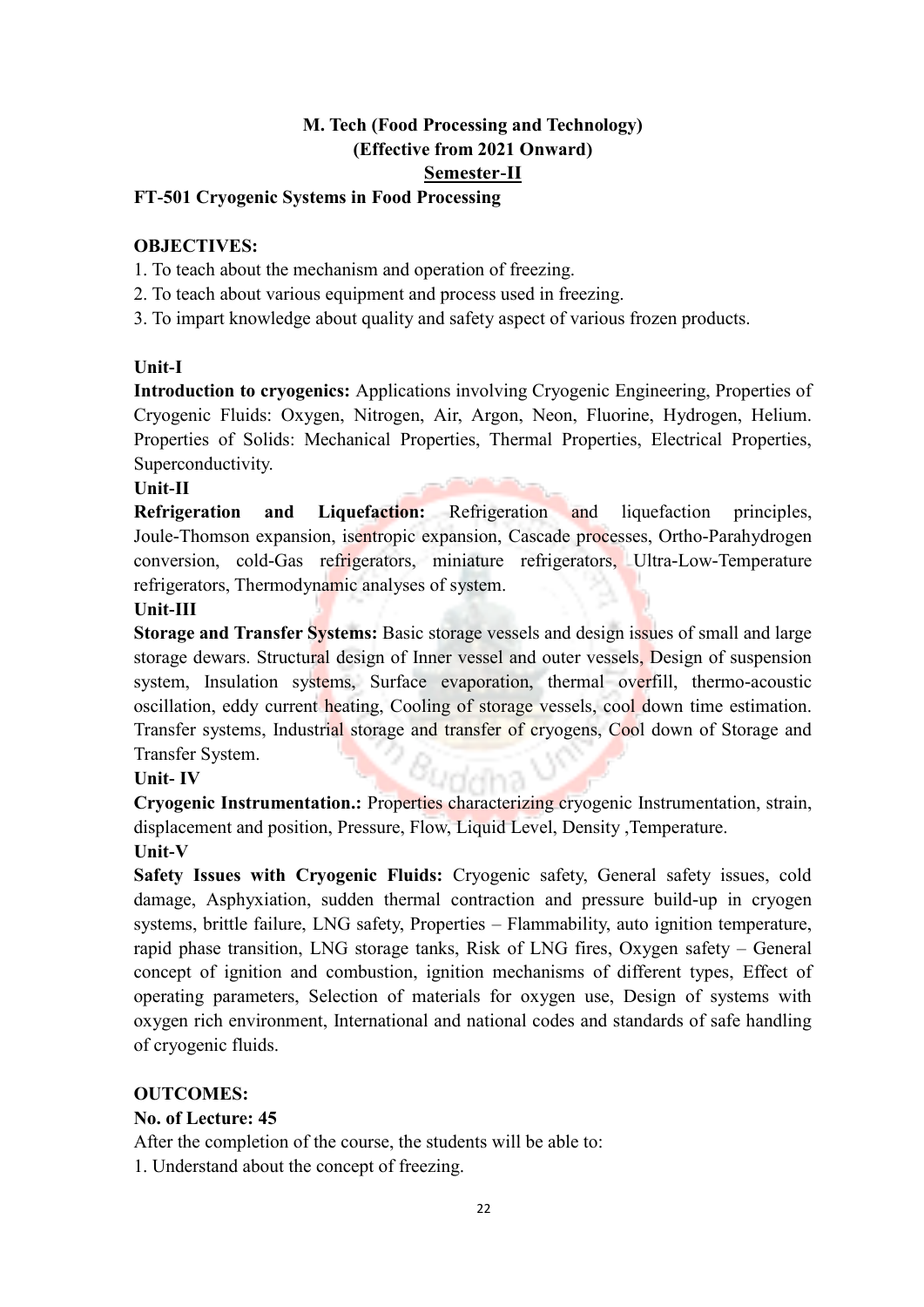- 2. Acquire knowledge about equipment and process used for food freezing.
- 3. Understand maintenance of quality of frozen food.

### **Books Recommended**

- 1. Cryogenic Process Engineering By Klaus D. Timmerhaus
- 2. Cryogenic Systems by Randall F.Bar

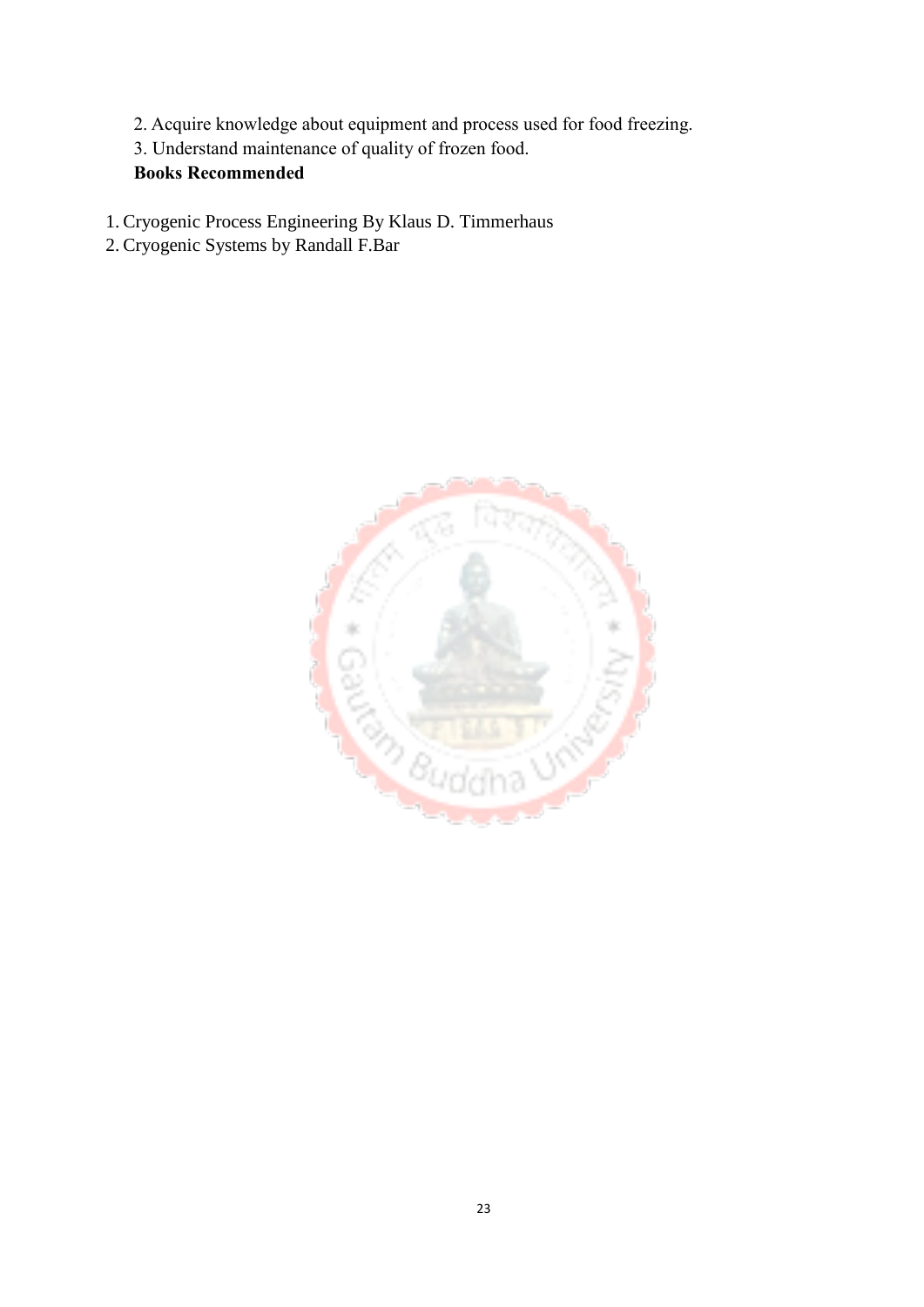### **M. Tech (Food Processing and Technology) (Effective from 2021 Onward) Semester-II**

### **FT-509 Food Supply Chain Management (3-0-0) OBJECTIVE**

To provide an introduction to the concepts and tools of supply chain management in the food and beverage industry

### **UNIT I**

**INTRODUCTION:** Building blocks of Food Supply Chain Management, Significance in Nation's Economy, International Food Supply Chains - Special emphasis to Indian Scenario and challenges thereof; Agricultural policy impacts, and problems in the modern food supply chain; Human Resource Development in Supply Chain, Understanding the changing customer needs: domestic and export;. Food Disaster and Hunger relief

### **UNIT II**

Inbound and outbound logistics, Supply Chain as a source of competitive advantage, Buyer – Vendor co-ordination, Procurement, Vendor development and evaluation, reduced sourcing and supplier partnership – benefits, risks and critical success factors, The Logistics/SC product: Nature and classification of products, the product life cycle, product characteristics, weight – bulk ratio, substitutability, risk characteristics, product packaging, product pricing, geographic pricing methods, legal concerns; Coordination and management of transportation, Inter model transportation and third party transportation services; Facility location, Transportation infrastructure and management

### **UNIT III**

Multi-level supply control, Inventory control systems of stock replenishment, Cost elements, EOQ and derivative models; Order processing and information systemsDefining order processing, order status reporting- industrial order processing, retail order processing, customer order processing; web – based channel order planning.

### **UNIT IV**

Porter's industry analysis and value chain models; concept of total cost ownership; Use of stochastic models and combinatorial optimization in SC planning, layout, capacity planning, inventory optimization; Operation research models for operational and strategic issues in supply chain management, the Bullwhip effect and supply chain management game; Internet technologies and electronic commerce in SCM related to ERP, Q procurement, e-logistics, internet auctions

### **UNIT V**

Specific supply chain practices (buy local vs. commodity supply chain)- Pre and Post Harvest Management of Fresh Produce; Food Manufacturing Restaurant and Hospitality Industry, Controlling Food Safety and Insuring Quality, Sustainable and Organic Food Supply Chains and Certification Programs. Benefits and risks associated with FDI in retail sector of India.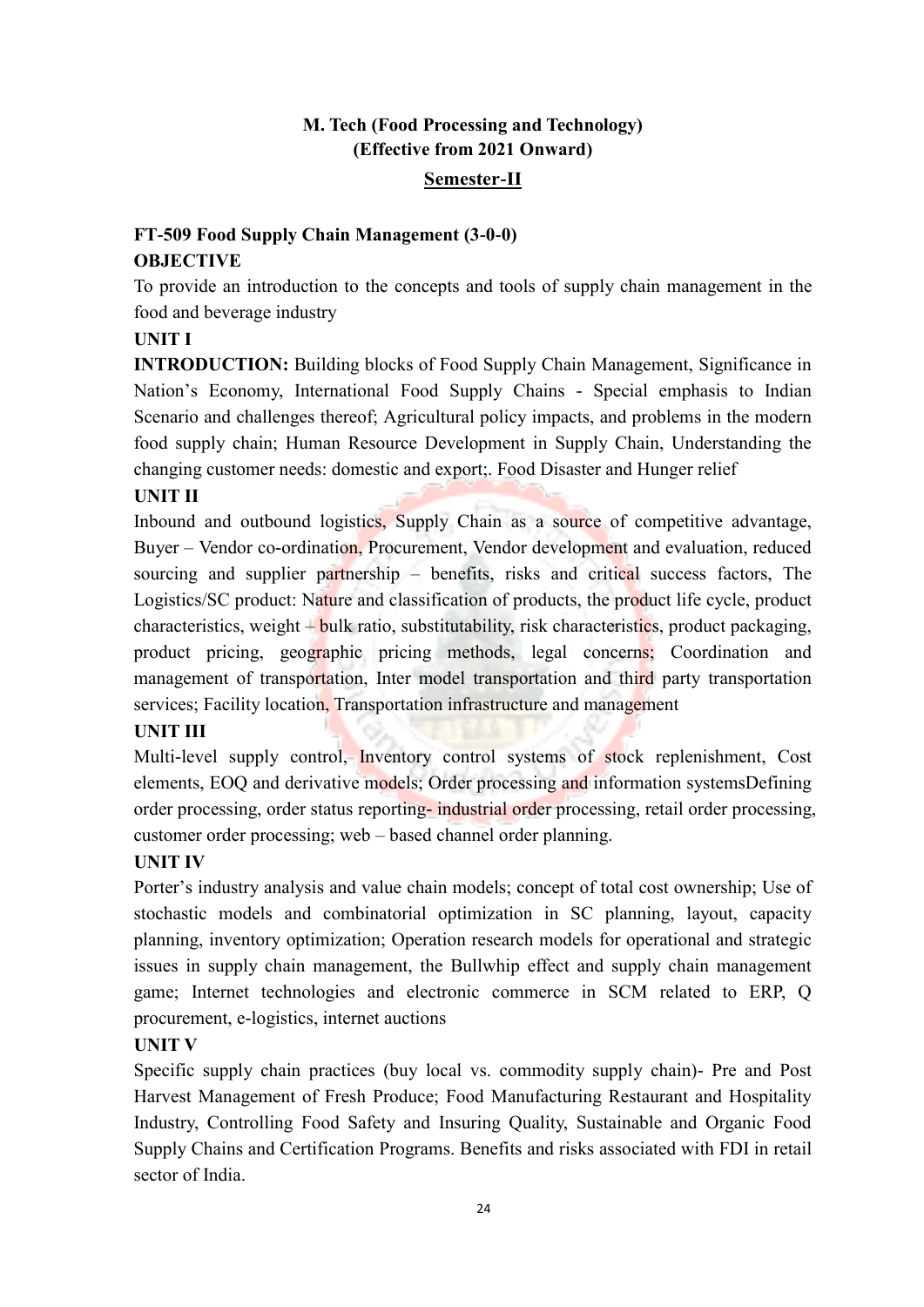### **OUTCOME**

#### **No of Lecture 45**

 To demonstrate an awareness of the role of supply chain management in competitive strategy in the food and drinks industry

To get a critical understanding of the buyer-supplier relationship debate

 To be aware of the challenges involved in identifying, acquiring and managing the various resources required in food supply chains

 To develop a conceptual appreciation of the key supply chain management processes and their role in satisfying customer demands

### **Books Recommended**

1. Pullman, M. and Wu, Z. "Food Supply Chain Management: Economic, Social and Environmental Perspectives", 2011

2. Chopra, S and Meindl, P. "Supply Chain Management Strategy, Planning and Operation", Pearson Education, 2004

3. Janat, S. "Supply Chain Management: Text and Cases", Pearson, 2009

4. Raghuram, G and Rangaraj, N. " Logistics and Supply Chain Management: Cases and Concepts" , Macmillan, 2000 5. Simchi, L.D., Kaminski. P., Simchi, L.E. "Designing and Managing the Supply Chain: Concepts, Strategies and Case Studies" , 2nd edition, Irwin/McGraw- Hill, 2003**Buddha USA**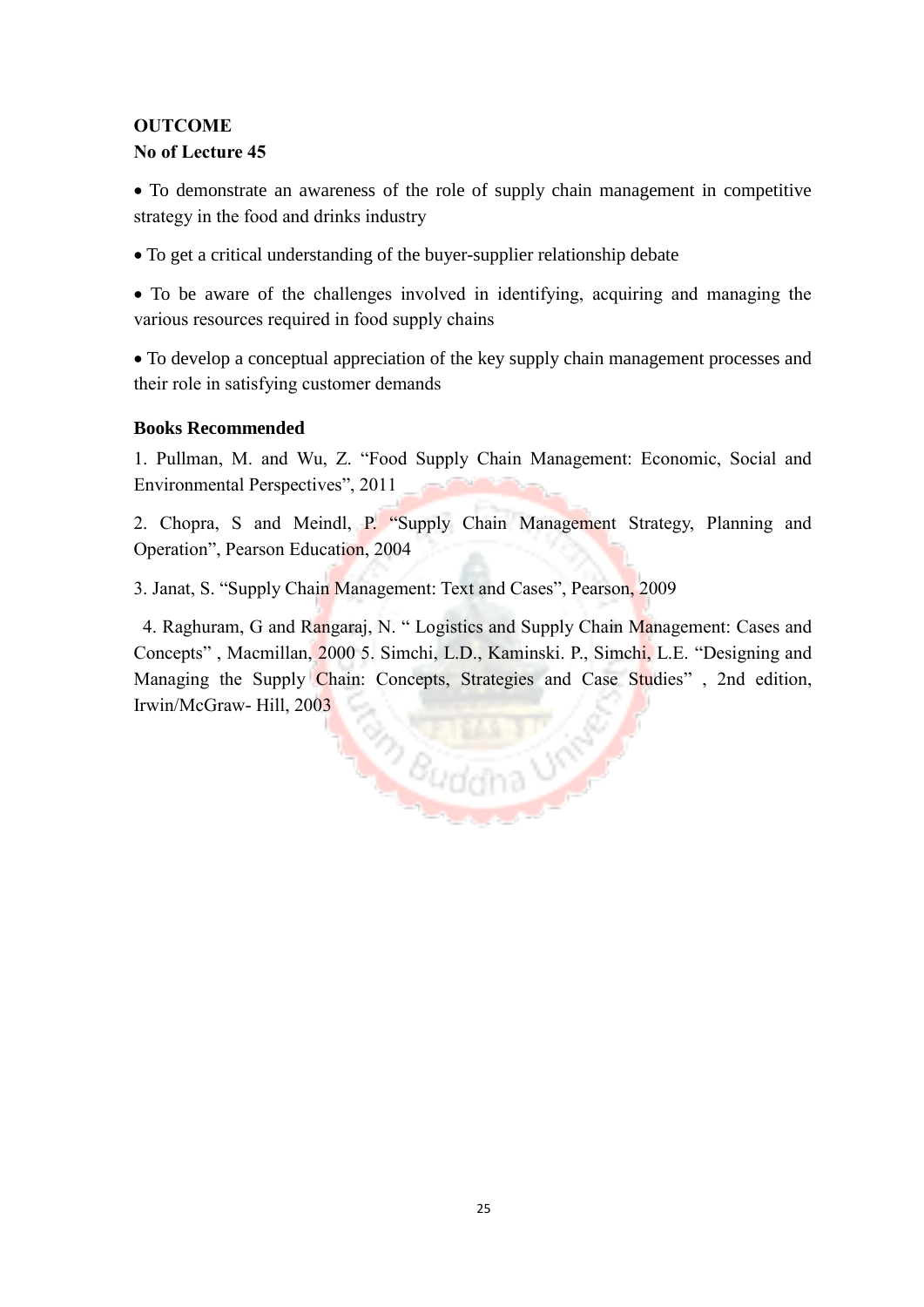### **M. Tech (Food Processing and Technology) (Effective from 2021 Onward) Semester-II**

#### **FT-500 Post Harvest Processing Of Fruits & Vegetables**

#### **OBJECTIVE**

The course aims to develop the knowledge of students in the area of vegetable and fruit processing and technology. This course will enable students to appreciate the application of scientific principles in the processing of these materials.

#### **Unit-I**

**Post Harvest of Fruits & Vegetables:** Fruit and vegetable production, classification, structure and composition, Importance and scope of pre harvest and postharvest management of fruits and vegetables in Indian economy, post-harvest losses, Maturity indices and standards for selected fruits and vegetables, instrumental methods of maturity determination, standards and specifications for fresh fruits and vegetable, Assessment of fruit quality, Advances in non-destructive quality measurement of fruits and vegetables.

#### **Unit-II**

### **Post Harvest Changes in Fruits & Vegetables and their Primary Processing Operations:**

Post-harvest physiological and biochemical changes in fruits and vegetables, ripening of climacteric and non-climacteric fruits, changes during ripening, role of ethylene in fruit ripening, ripening chambers, Field heat of fruits and vegetables and primary processing operations postharvest treatments, Advances in pre-cooling, equipment commodity pretreatments-chemicals, types of coating, pre-packaging, irradiation, blanching, peeling and other pre-processing operations, transportation and storage operations, Mechanism and advances in CA and MA, hypobaric storage, cold storage design, Zero energy cool chamber.

#### **Unit-III**

**Harvesting Tools and Post-Harvest Handling Operations:** Advanced harvesting tools and their design aspects, advances in Post-harvest handling operations, Cleaning, washing of fruits and vegetables, types of cleaners, screens, types of screens, rotary screens, vibrating screens, machinery for cleaning of fruits and vegetables (air cleaners, washers), cleaning efficiency, care and maintenance, Sorting and grading: Sorting, grading, methods of grading, Size grading, color grading, specific gravity grading, screening, equipment for grading of fruits and vegetables, grading efficiency, care and maintenance, Separation: Magnetic separator, de stoners, electrostatic separators, pneumatic separators.

#### **Unit-IV**

**Post-Harvest Diseases & Disorders and their Remedies:** Post-harvest disorders chilling injury and diseases, Biological, Physical and Chemical control of post-harvest diseases,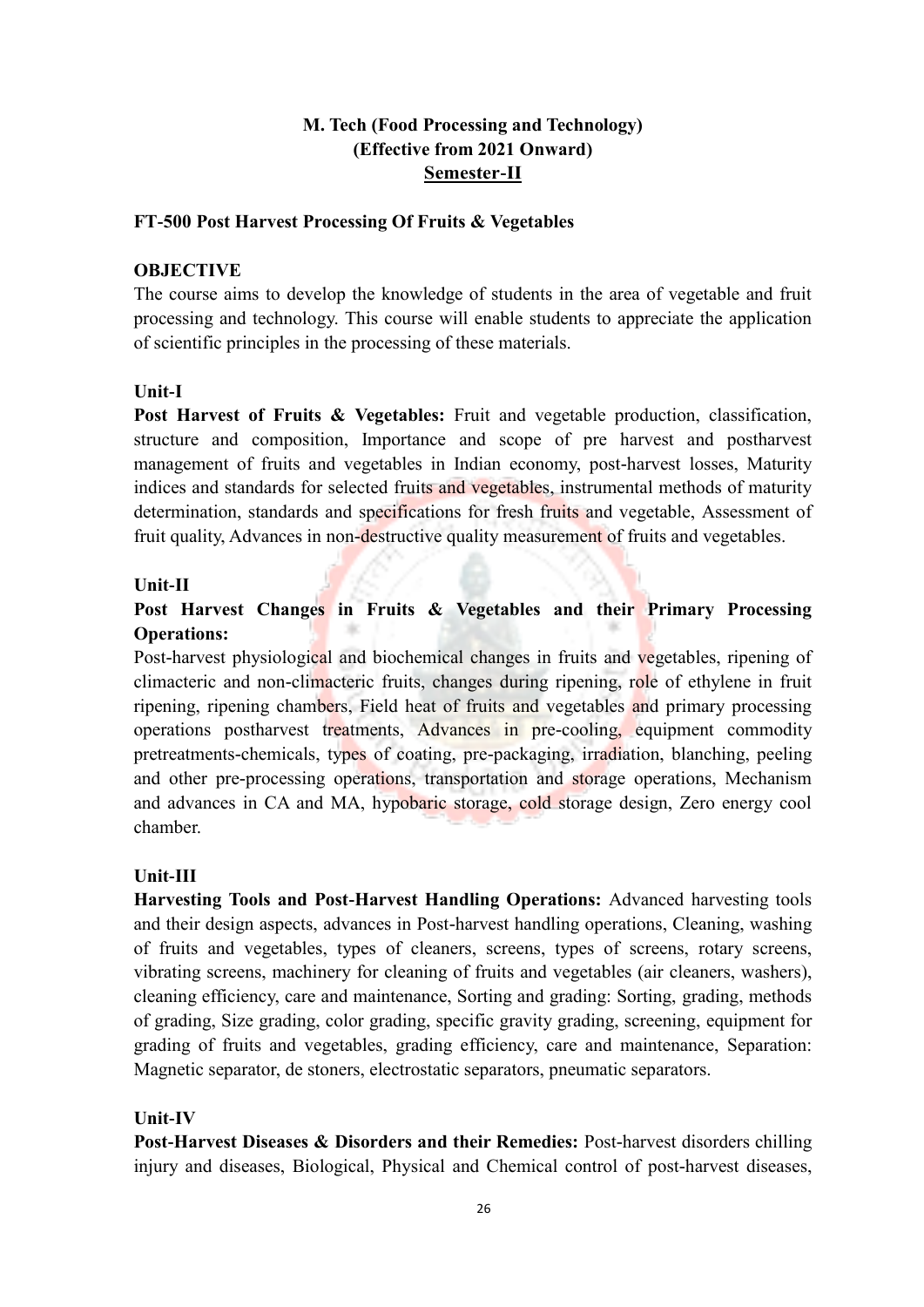Advances in drying and packaging of fruits and vegetables, Cushioning materials used in packaging of fresh fruits, Minimal processing.

#### **Unit-V**

**Post-Harvest Handling of Grains:** Crop drying principles and methods, Grain storage: principle and structures, Design of storage bins, Storage quality attributes of stored produce, Causes of wastes and pretreatments forminimizing losses during storage.

#### **OUTCOME**

#### **No. of Lecture: 45**

On completion of the course the students are expected to

- Be able to understand and identify the specific processing technologies used for vegetables and fruits and the various products derived from these materials.
- Understand the application of scientific principles in the processing technologies, product specification and regulations.
- Grasp the changes in the composition of foods with respect to the type of processing technology used

#### **Books Recommended:**

- 1. Postharvest Biology and Handling of Fruits and Vegetable by N.F. Haard and D.K. Salunkhe
- 2. Post-harvest Technology of Horticultural Crops by A.A. Kader
- 3. Handbook of Fruit Science and Technology,Production by D.K. Salunkhe and S.S. Kadam
- 4. Post-Harvest Technology of Fruits and Vegetables by A.K. Thompson
- 5. Advances in Postharvest Fruit and Vegetable Technology by B.H. Wills-Ron and J.B Golding*<i><u>Buddha*</u>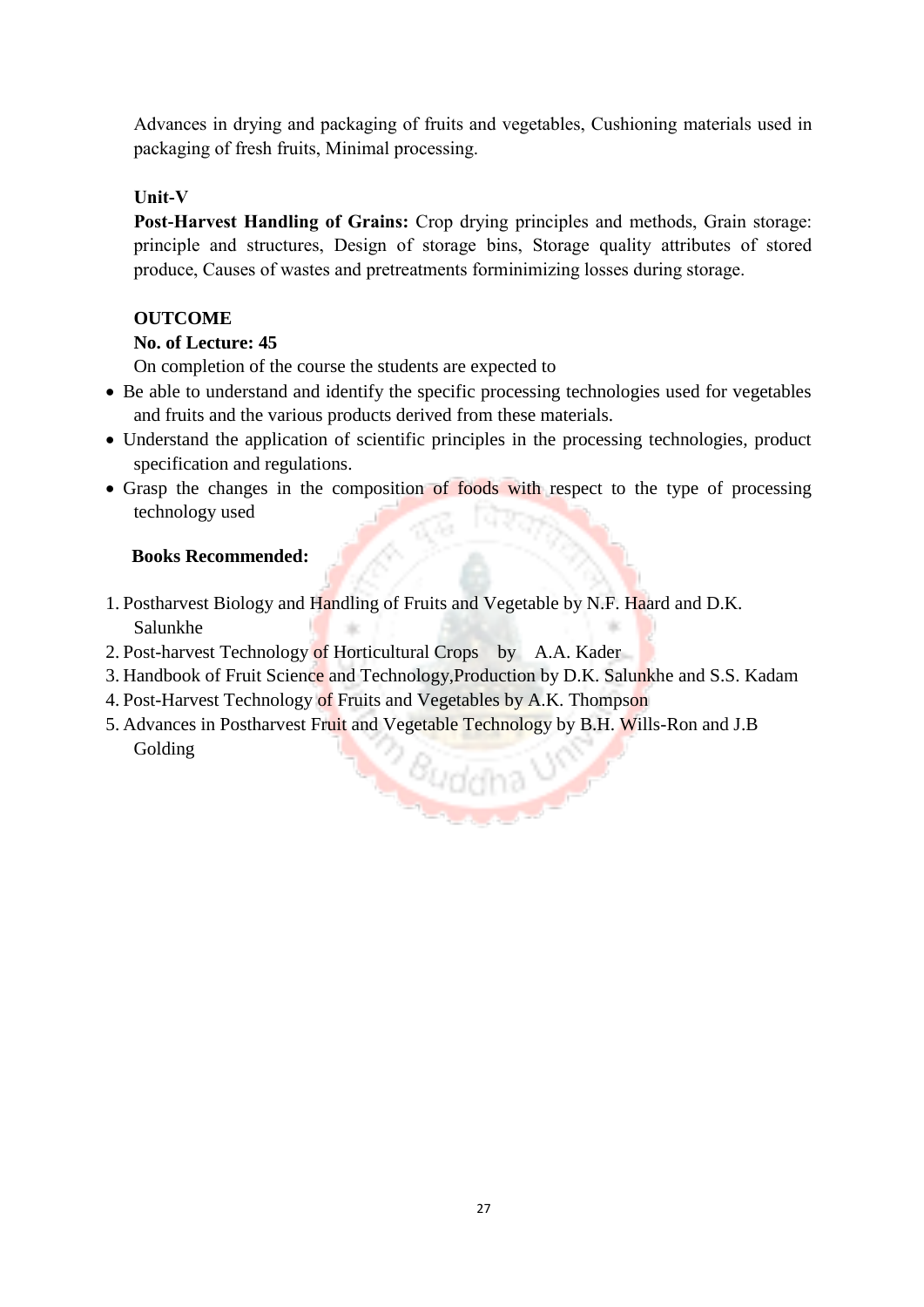### **M. Tech (Food Processing and Technology) (Effective from 2021 Onward) Semester-II**

### **FT- 514 Functional Foods and Ingredients (3+1+0) OBJECTIVE:**

To impart the concept of nutraceuticals, functional ingredients and foods and their role in health and disease

### **UNIT I**

**Need For Functional Foods**: Lifestyle changes & diet, lifestyle diseases like cardiovascular diseases, diabetes, cancer and effects of diet in their control

### **UNIT II**

**Nutraceuticals & Phytochemicals**: Definition of Nutraceuticals and difference from nutrients. Traditional Health Sciences including Ayurveda, Unani, Chinese etc. Benefits of Nutraceuticals in controlling certain diseases; Natural Occurrence of certain phytochemicals and their usefulness in functional foods with following examples: Antioxidants and Flavonoids; Omega-3 Fatty Acids; Carotenoids; Dietary Fibre; Phytoestrogens; Glucosinolates; Organosulphur Compounds etc. their effectiveness in specific disease conditions; other functional ingredients in foods such as peptides, fatty acids, antimicrobial compounds; Clinical Studies including Structure-Activity relationship of active compound. Dosage for effective control of disease or health benefit with adequate safety; Studies with animals and humans; acute and chronic studies. Sea weeds as functional foods and as source of functional ingredients.

### **UNIT III**

**Pre- & Probiotics:** Usefulness of Probiotics & Prebiotics in gastrointestinal health and other benefits. Examples of useful microbes and their benefits; Prebiotic ingredients in foods; types of prebiotics and their effects on gut microbes.

uddha

### **UNIT IV**

**Preparation Of Phytochemicals From Plant Materials**: Care in handling and storage of raw material with minimal damage to sensitive bioactive compounds; Extractive methods for maximum recovery and minimal destruction of active material; Stability studies.

### **UNIT V**

**Development Of Functional Foods**: Developing Functional Foods; Use of bioactive compound in appropriate form with protective substances and activators; Effect of environmental conditions in food matrix on activity of bioactive compound; Effects of processing conditions and storage; Development of biomarkers to indicate efficacy of functional ingredients; Research frontiers in functional foods; delivery of immunomodulators / vaccines in functional foods.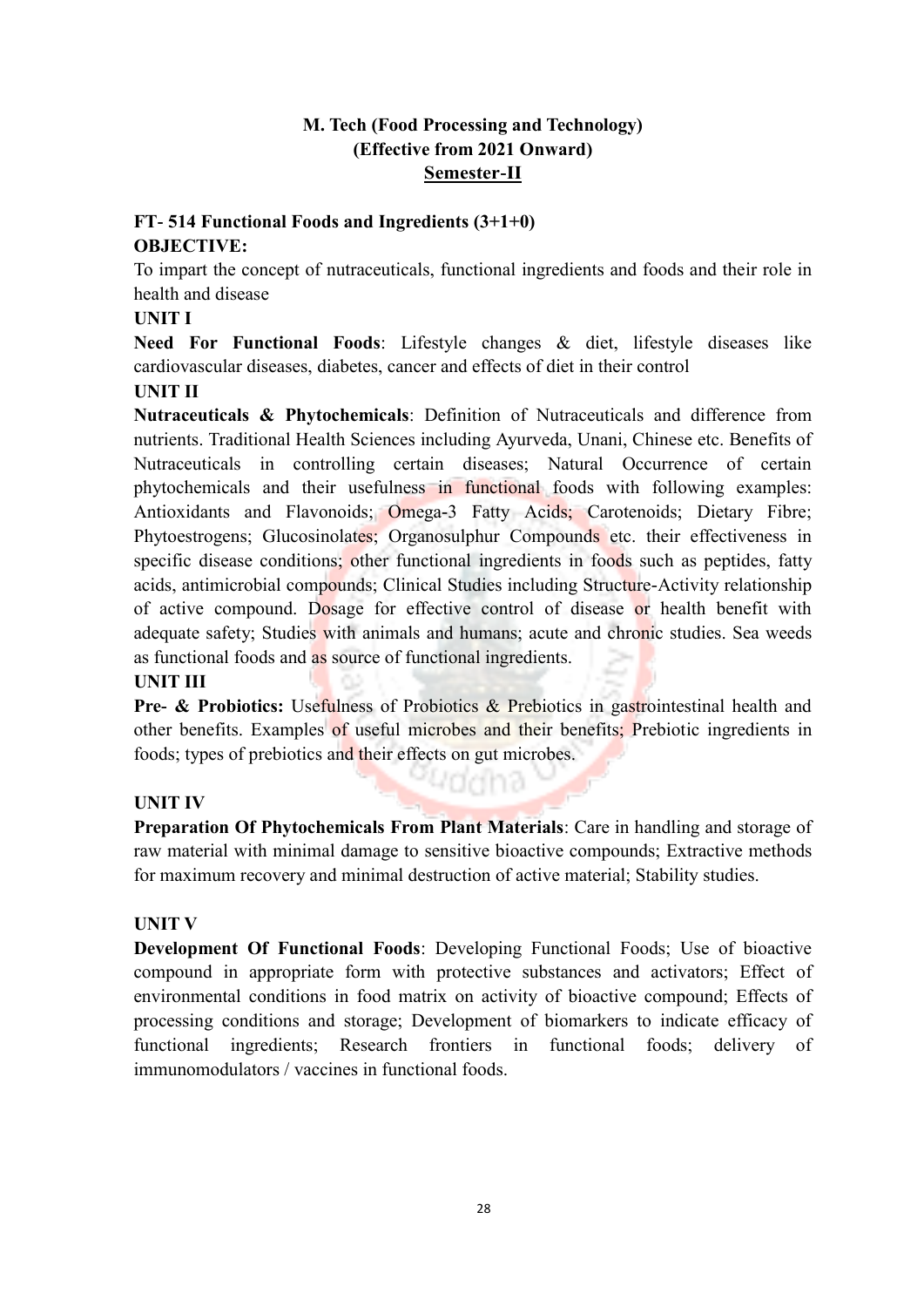### **OUTCOME**

#### **No of Lecture: 60**

 To understand the different nutrient and non-nutrient functional ingredients and their sources

 To understand the role of phytochemicals and nutraceuticals in health and their therapeutic applications

#### **Books Recommended**

1. Wildman, Robert E.C. "Handbook of Nutraceuticals and Functional Foods", 2nd Edition, CRC/Taylor & Francis, 2007

2. Schmidl, M.K. and Labuza, T.P. "Essentials of Functional Foods", Aspen Publications, 2000

3. Vaclavik, V.A. and Christian, E.W. "Essential of Food Science", 2nd Edition, Springe

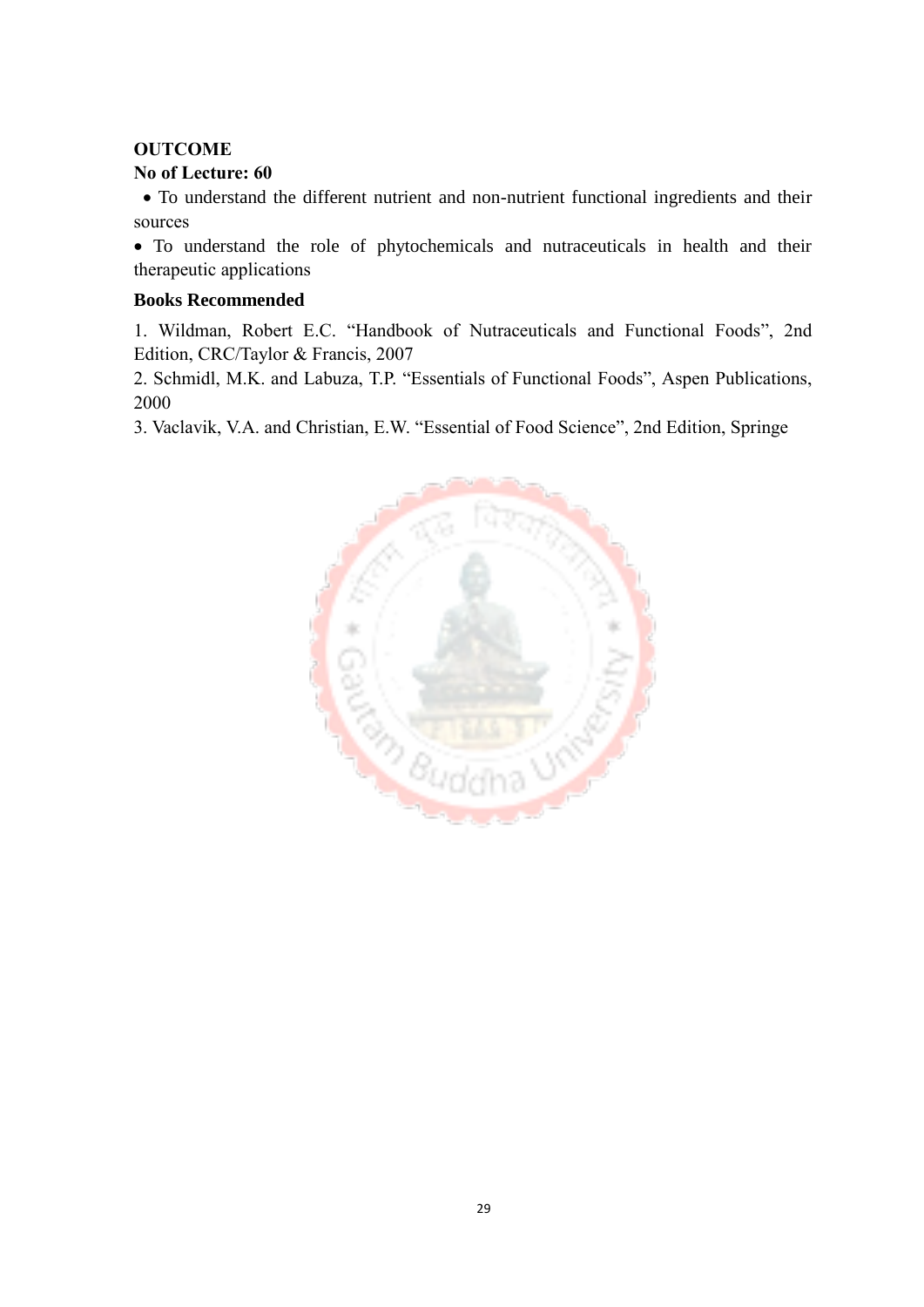### **M. Tech (Food Processing and Technology) (Effective from 2021 Onward)**

#### **Semester-III**

#### FT-512 **Food additives, Contamination and Toxicology**

**OBJECTIVES:** Food toxicology is concerned with assessing the injurious effects on living systems of chemicals present in foods. The chemical agents can be man-made (e.g., pesticide residues, food additives, contaminants originating with processing machinery, or packaging materials) or of natural origin (e.g., microbial, animal or plant toxins)

**Unit I Introduction to food toxicology:** classification, dose, determinants of toxins in foods; naturally occurring toxins from animals, bacterial and fungal and seafood sources. Risk assessment in food toxicology; laws and regulation of safety assessment of foods including food additives, environmental contaminants, pesticides and antibiotic residues.

Unit II Allergens, toxic constituents and anti-nutritional factors of plant foods (enzyme inhibitors, trypsin and chymotrypsin inhibitor, amylase inhibitor, flatulence causing sugars, phytolectins).

**Unit III Agricultural and industrial contaminants in foods:** pesticides residues in fruits and vegetables, metal contaminants in foods and their toxicity in human body; animal drug residues in food and water, dioxins and related compounds in food; metals such as lead, arsenic and mercury.

**Unit IV Food additives as toxicants**: Food colour (natural and artificial).Pigments their importance and utilization as food colour. Taste and flavour inducer, potentiater. Food preservatives and their chemical action. Role mode of action salt, chelating agents stabilizers and thickners, polyhydric alcohol, anticaking agent, firming and colouring agent, flour bleaching agent, antioxidants, nonnutritional sweetness and antimicrobial agents. preservatives, sweeteners; toxicants formed during food processing such as nitrosamines, maillard reaction products acrylamide, benzene, heterocyclic amines and aromatic hydrocarbons and irradiation; risk of genetically modified food, food supplements, persistent organic pollutants, toxicity implications of nanotechnology in food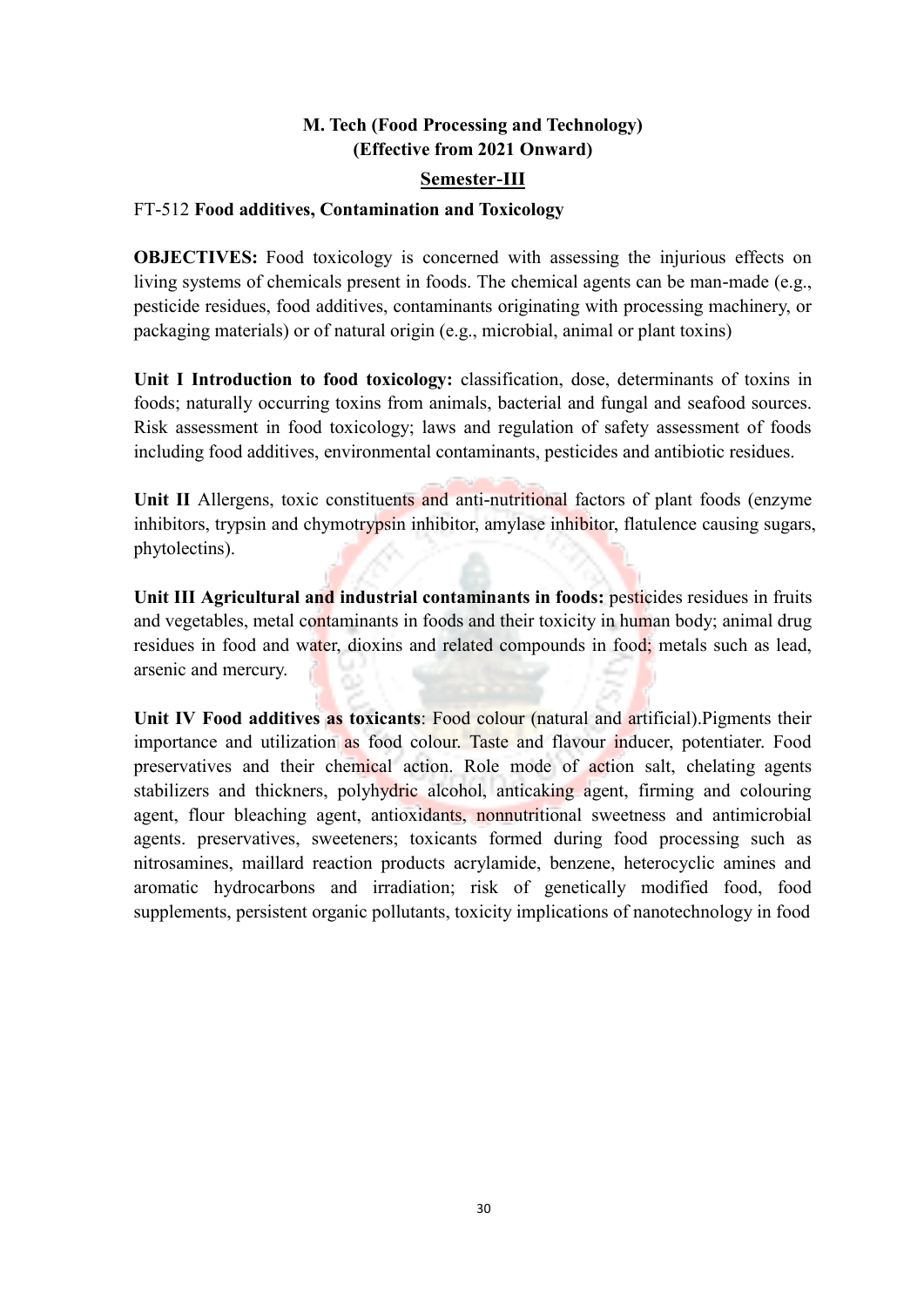### **Recommended Books:**

- 1. Principle method of toxicology by Andrew Wallace Hayes, 2001
- 2. Food toxicology by William Helferich, Karl Winter, 2001 The food safety information handbook by Cynthia A. Robert, 2009
- 3. Deshpande, S.S. (2002). Handbook of Food Toxicology, Marcel Dekker Inc. NY ISBN 0- 8247-0760-5
- 4. William H. W., Essentials of Environmental Toxicology. Taylor & Francis, Philadelphia, PA. ISBN 1-56032-470-4
- 5. Fennema, O, Food Chemistry. Marcel Dekker 1997.
- 6. Potter, N.N. 1978. Food Science. 3rd Ed. AVI, Westport.
- 7. Branen A.L. and Davidson, P.M. 1983. Antimicrobials in Foods. Marcel Dekker, New York.
- 8. Furia, T.E. 1980. Handbook of food additives. Vol I and Vol II

### **OUTCOMES:**

### **No. of Lecture: 60**

After the completion of the course, the students will be able to:

- Analyze different types of hazards associated with foods and risk assessment for the hazards and safety evaluation systems
- Explain the principles of toxicity testing in foods, role of additives in toxicity, and define sources of food allergens

*<u><sup>Buddha*</u></u></sup>

- Analyze the action of different toxic compounds of chemical and biological origin
- Interpret the mechanisms of action of various microbial toxins in foods
- Suggest appropriate detoxification strategies for microbial toxins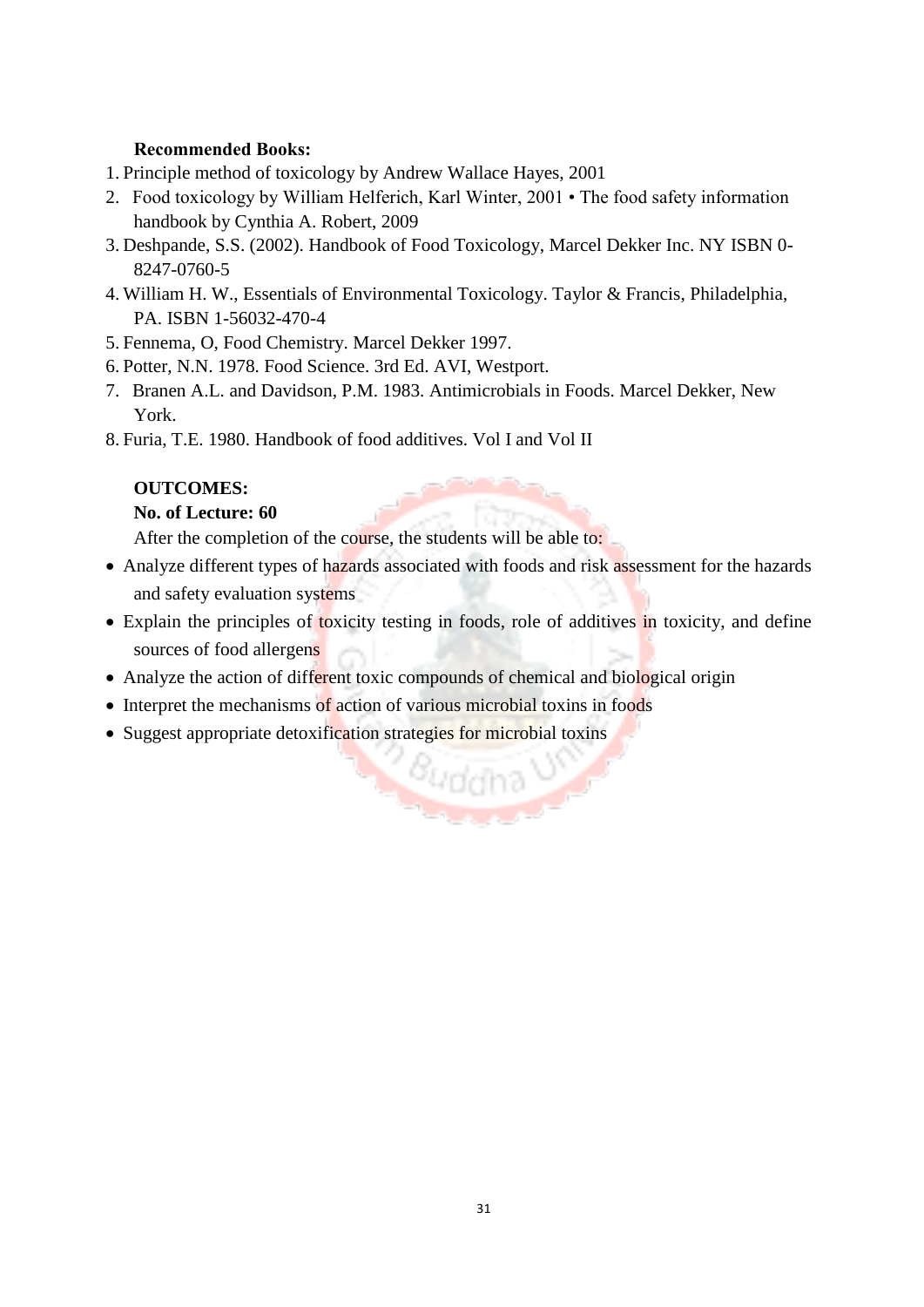### **M. Tech (Food Processing and Technology) (Effective from 2021 Onward)**

### **Semester-III**

### **FT-601 Advanced Food Packaging (3+0+0)**

### **OBJECTIVE**

The course aims to develop the knowledge of students in the area of packaging of foods and the related technology used. This course will enable students to appreciate the application of scientific principles in the packaging of foods.

### **Unit – I**

Active Packaging Techniques and intelligent Packaging Techniques, current use of novel Packaging Techniques, consumers and novel Packaging.

Oxygen Scavenging Technology: Selecting right types of Oxygen Scavenger, Ethylene Scavenging Technology, Carbon Dioxide and other Scavengers, Antimicrobial Food Packaging: Antimicrobial agents, Constructing an antimicrobial packaging system, Factors affecting the effectiveness of antimicrobial packaging.

### **Unit – II**

Non-migratory bioactive polymers (NMBP) in food packaging: Advantages of NMBP, Inherently bioactive synthetic polymers: types and application, Polymers with immobilized bioactive compounds and their applications.

Time-temperature indicators (TTIs): Defining and classifying TTIs, Requierments for TTIs, Development of TTIs, Maximizing the effectiveness of TTIs, Using TTIs to monitor shelf life during distribution. *<sup>Buda*na V</sup>

### **Unit – III**

The use of freshness indicator in packaging: Compounds indicating the quality of packaged food products, Methods for Spoilage Detection: Biosensors, Electronic nose.

Packaging-flavour interaction: Factors affecting flavour absorpstion, role of food matrix, role of differing packaging materials, **flavour modification and sensory quality**. **Moisture regulation: Silica gel, clay, molecular sieve, humectants, salts, irreversible adsorption** 

Developments in modified atmosphere packaging (MAP): Novel MAP applications for fresh prepared produce, Novel MAP gas, testing novel MAP applications, Applying high oxygen MAP, **Combining MAP with other preservative techniques.**

### **Unit – IV**

Recyling packaging materials: Recyclability of packaging plastics, improving the recyclability of plastics packaging, testing safety and quality of recycled materials, using recycled plastics in packaging. Green plastics for food packaging: Problems of plastic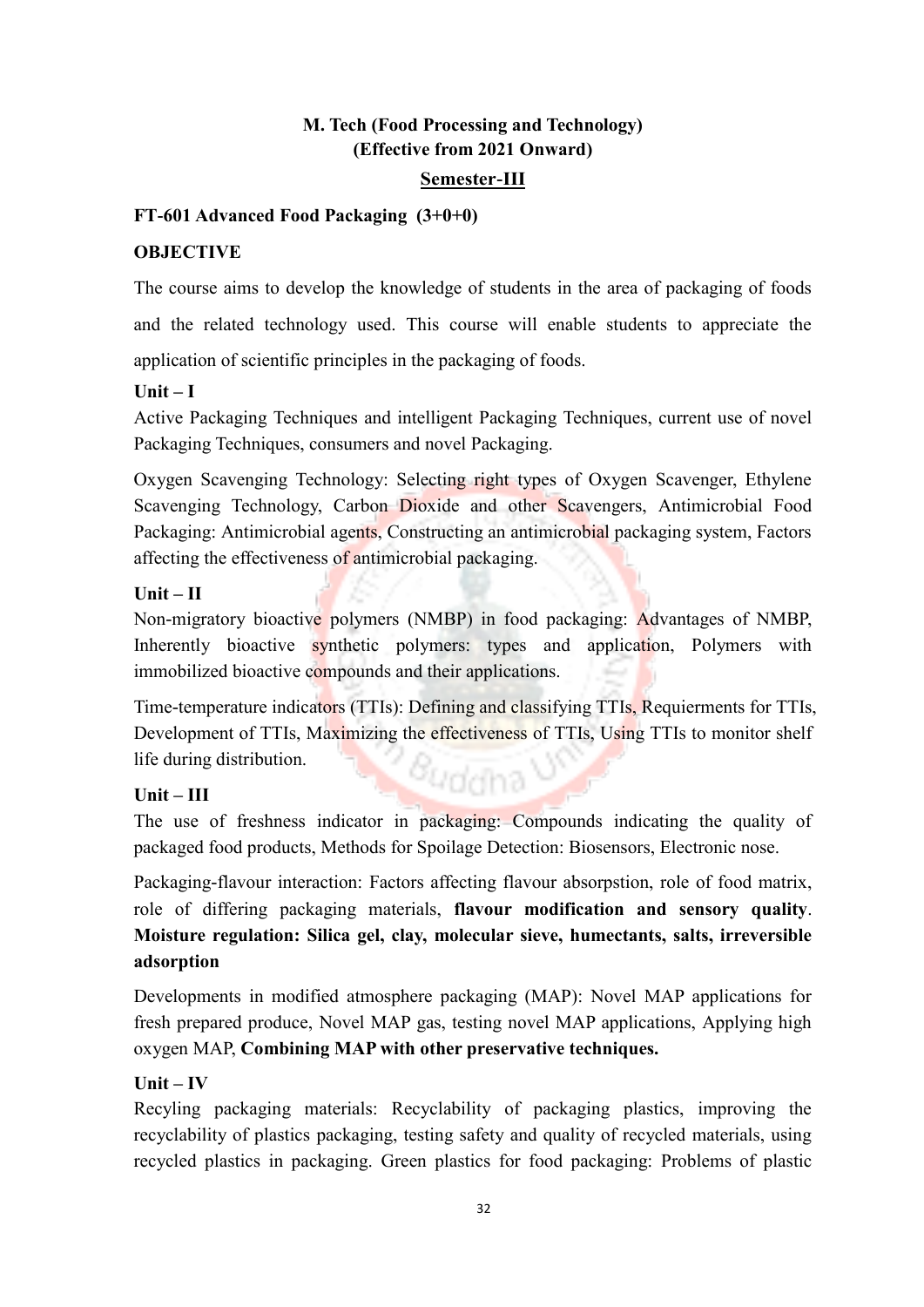packaging wastes, range of biopolymers, developing novel biodegradable materials. Creating Intelligent packaging, storage and distribution: alarm systems and TTIs, Traceability: radio frequency identification, Safety and legislative aspects of packaging: Regulatory considerations, plastic, metal, paper and glass packaging

#### **OUTCOME:**

#### **Number of Lectures: 45**

The students will gain knowledge on

- The different types of materials and media used for packaging foods.
- Hazards and toxicity associated with packaging materials and laws, regulations and the

Buddha UN

monitoring agencies involved in food safety, labeling of foods

Methods of packaging, shelf life and food factors affecting packaging

#### **Books Recommended**

- **1.** Novel Food Packaging Techniques by Ahvenainen
- **2.** Food Packaging by Robertson
- 3. Handbook of Package Engineering by Hanlon, Kelsey & Forcinio
- 4. A Handbook of Food Packaging by Paine and Paine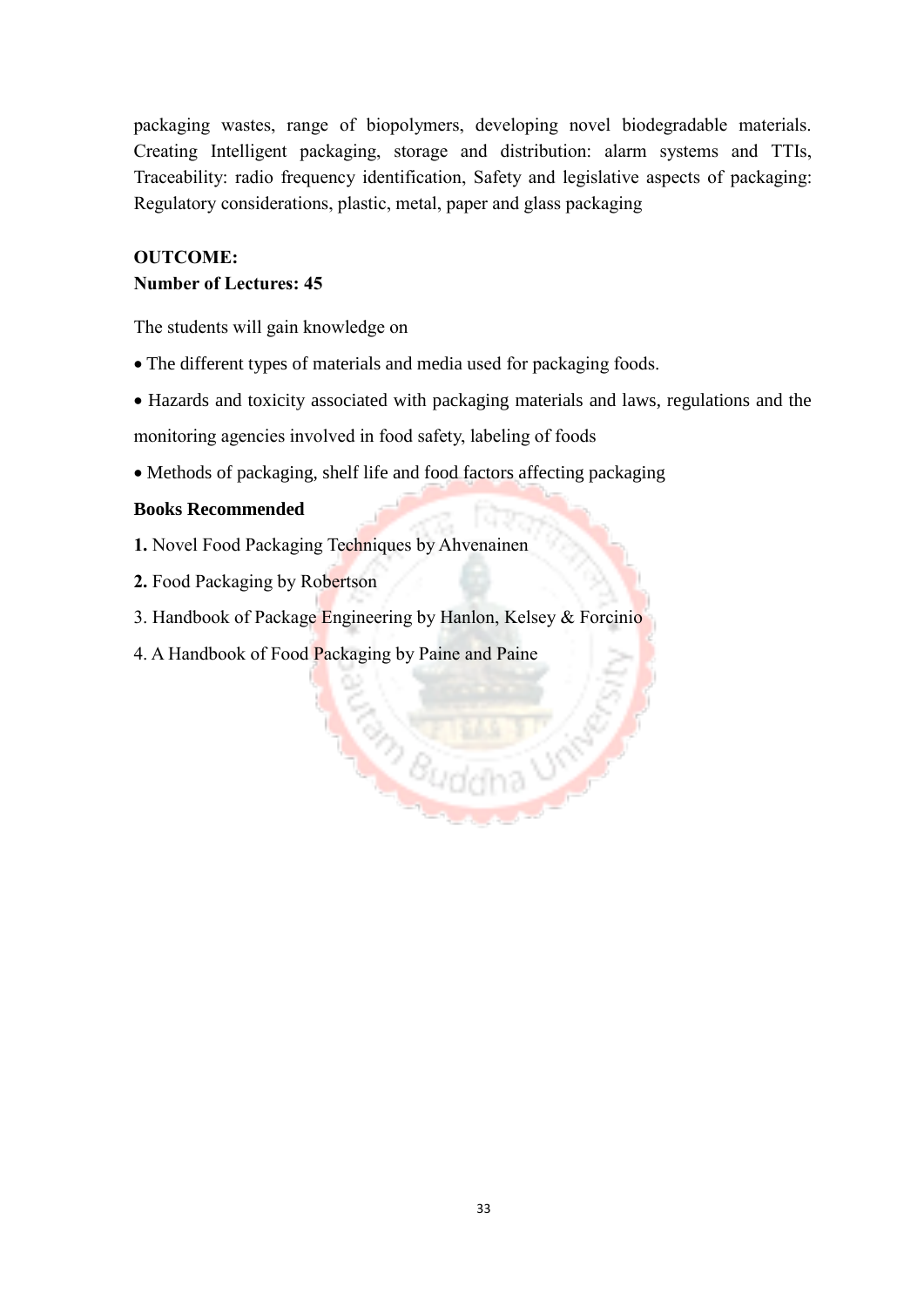## **M. Tech (Food Processing and Technology) (Effective from 2021 Onward)**

#### **Semester-III**

#### **FT-603 Instrumental Techniques in Food Analysis (3+0+0)**

**OBJECTIVE** To enable the students to understand the principles and methods of advanced techniques in the analysis of foods

#### $Unit - I$

Principles of techniques used in food analysis: Classical methods: Titrimetric analysis, Gravimetric procedures, Solvent extraction methods, Refractometry, Polarimetry.

Methods of analysis: Proximate constituents: Total fat, crude fiber, protein, moisture, minerals analysis. Adulterations, Rheological analysis, Textural profile analysis of foods.

#### **Unit – II**

Spectroscopy: UV-Visible spectroscopy, Atomic absorption spectroscopy, Flame photometry, Fluorescence spectroscopy, Emission spectroscopy, Mass-spectroscopy, Fourier Transform Infra-Red. Methods of separation and analysis of biochemical compounds and macromolecules: Principles and applications of Gas Chromatography, Mass Spectroscopy, High Performance Liquid Chromatography, HPTLC (high-performance thin layer chromatography), Thin layer chromatography, gel permeation, ion-exchange, *Buddha* U

#### **Unit – III**

Microscopic techniques: Light microscopy, Scanning electron microscopy, Transmission electron microscopy, particle size analysis, Thermal techniques in food analysis: Differential scanning calorimetry and Thermo gravimetric analysis.

#### **Unit – IV**

Electrophoresis: Different kinds of electrophoresis, western blotting, gel documentation, DNA analysis: DNA purification, PCR-based analysis, DNA fingerprinting.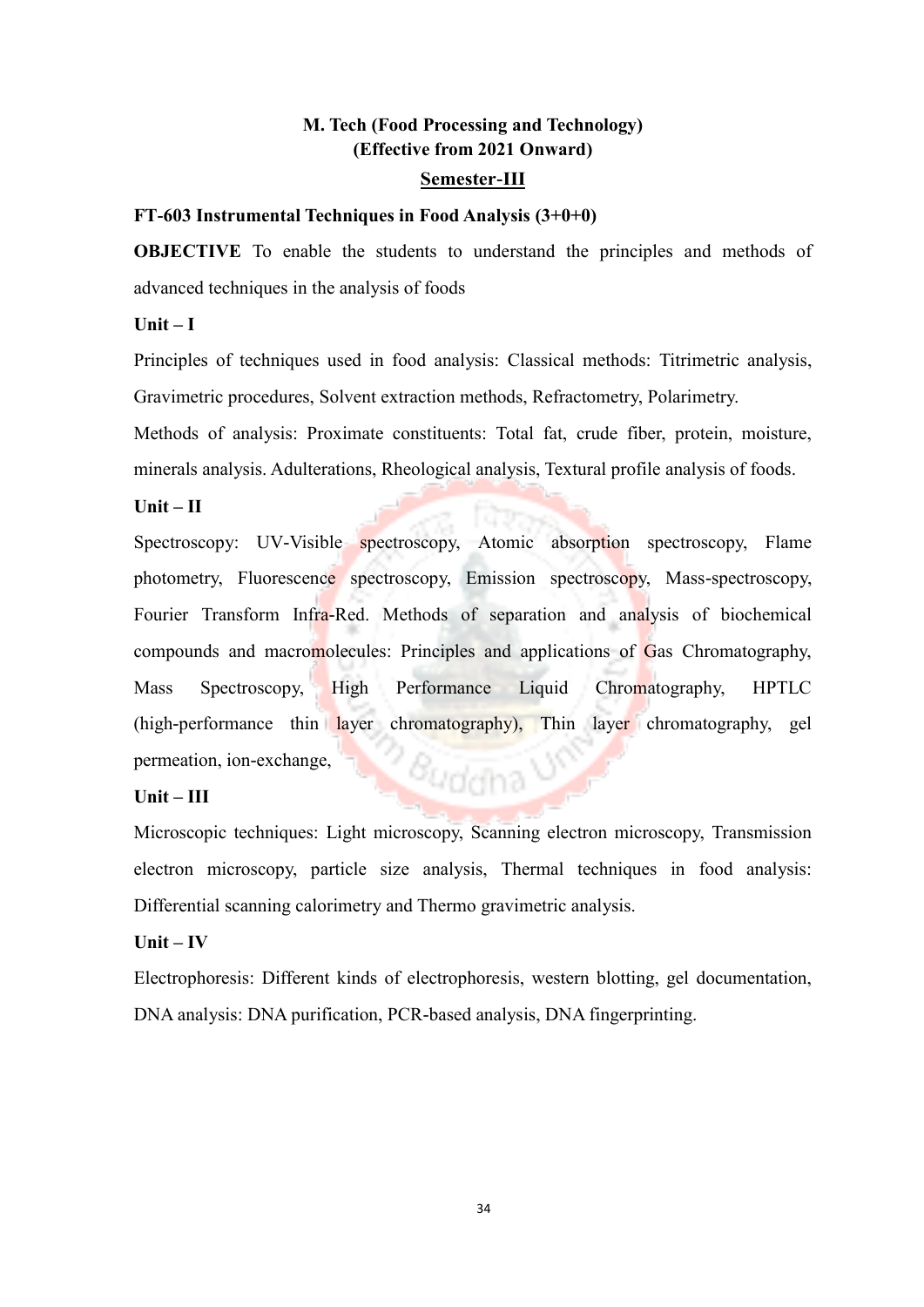### **OUTCOME**

#### **Number of Lectures : 45**

The students will learn the following skills:

- To apply different methods of extracting food components
- To use different types of spectrophotometers
- To use instruments that analyze the physical properties of foods

#### **Books Recommended:**

1. Pare, J. R. J. and Bélanger, J. M. R. (2015). *Instrumental Methods of Food Analysis*: Elsevier

2. Pomeranz, Y. and Meloan, C. E. (1996). *Food Analysis: Theory and Practice* (3 ed.): CBS Publications, New Delhi.

- 3. Winton, A. L. (2001). *Techniques of Food Analysis:* Agrobios, Jodhpur.
- 4. Sharma, B. K. (1994). *Instrumental Methods of Chemical Analysis*: Krishna, Meerut.

5. Skoog, D. A., Holler, F. J. and Nieman, T. A. (1998). *Principles of Instrumental Analysis* (5 ed.): Harcourt, Singapore.

6. Spectral method in food analysis by Magdi Mossoba, 1999

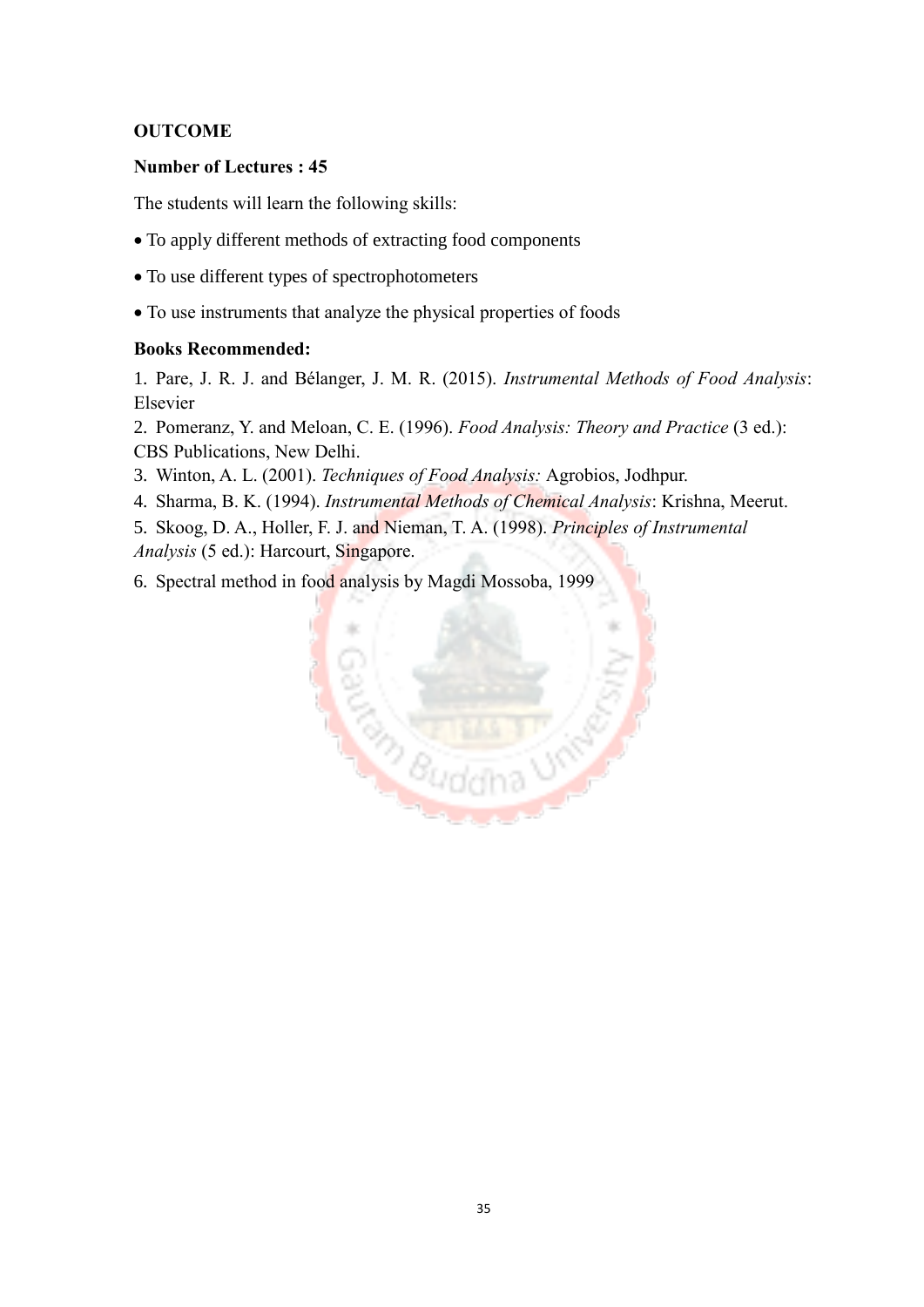### **M. Tech (Food Processing and Technology) (Effective from 2021 Onward) Semester-III**

### **FT-611 Flavour Technology (3+0+0)**

**OBJECTIVE** This course aims to explain the flavour, Spice and Plantation crops application in food industry

#### **Unit I**

Introduction:Fundamentals of flavour, Classification of food flavour, Source of flavor (natural, processed and added), volatile and non-volatile flavouring compounds and their sensory characteristics. Chemical compound classes and their flavour responses; factors affecting flavours, bioflavor & reconstituted flavor. Flavour Extraction:Methods of flavour extraction & isolation.

#### **Unit – II**

Flavour Precursors: Flavour Compounds from Carbohydrates and Proteins, Lipid oxidation

Flavour intensifiers: Flavour intensifiers and their effects, Chemistry and technology of various flavour intensifiers. Flavour Biogenesis: Fruit aroma, vegetable aroma, Methyl ketones, diacetyl, acetaldehyde, lactones, terpenes, esters, pyrazines, vanilla flavour, enzyme and fermentation flavours

#### **Unit – III**

Process Flavours: Effect of processing on flavour compounds, Non enzymatic browning, heat reaction flavours. Food Flavours: Flavour constituents: Onion, garlic, cheese, milk, meat, wine, coffee, tea, chocolate etc.

#### **Unit – IV**

Flavour encapsulation and stabilization: Principles and techniques of flavour encapsulation, types of encapsulation, factors affecting stabilization of encapsulated flavour and their applications in food industry, Packaging and flavour compounds interaction, Storage, processing, transportation and environmental effects on flavour components / constituents.

### **OUTCOME**

### **Number of Lectures: 45**

 To understand the flavor profiling, analytical and processing techniques, quality aspects of flavor, spices and plantation products

To acquire knowledge about stability studies on storage, processing, transportation

#### **Books Recommended:**

1. Source Book of Flavours by Reineccius, G.

- 2. Flavour chemistry and technology by Heath, H. B.
- 3. Food Flavour by Morton, I. D., Macleod A. J.
- 4. Bioprocess Production of Flavour, Fragrance, and Color Ingredients by Gabelman, A.
- 5. Food Flavourings by Ashurst P. R.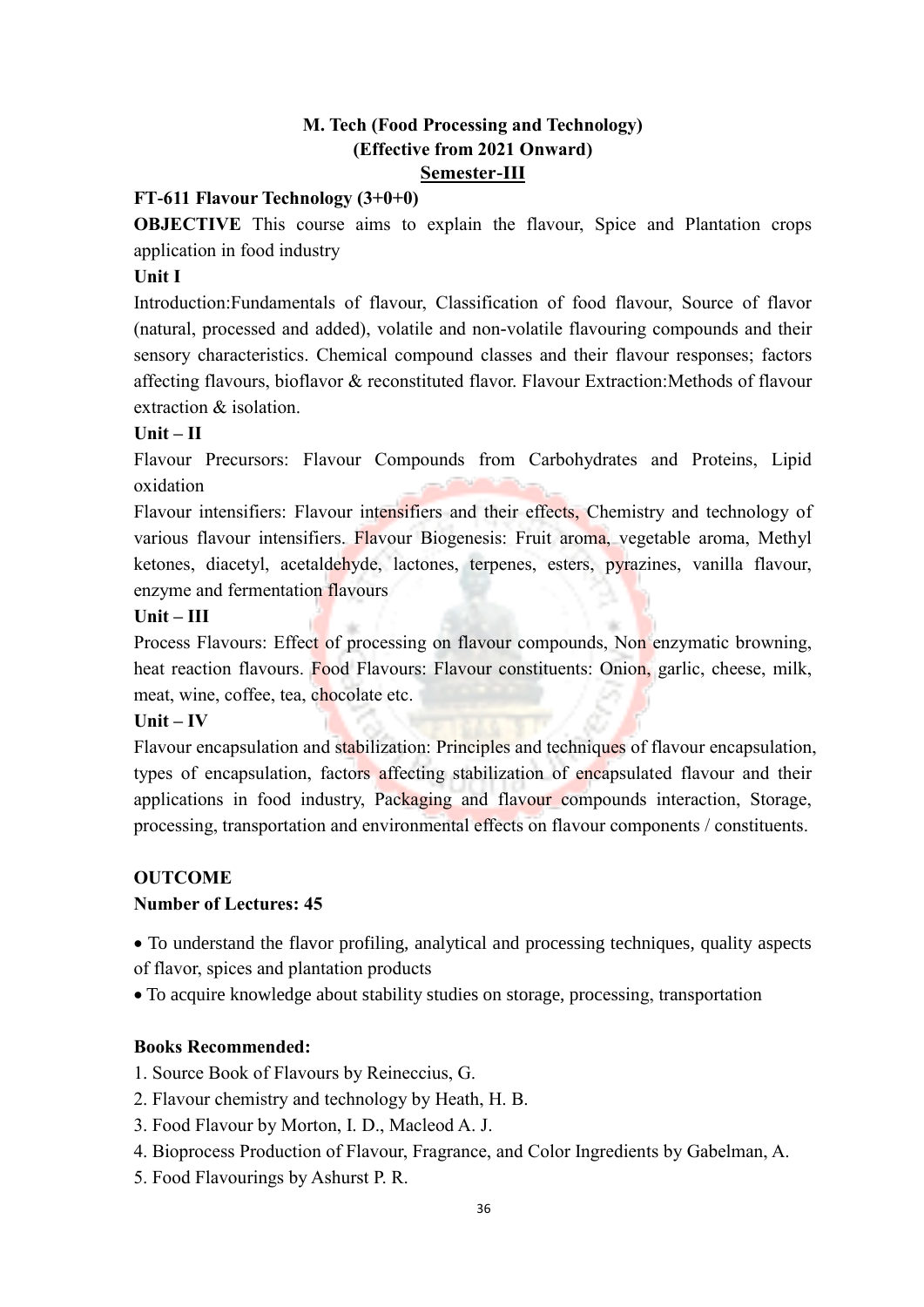### **M. Tech (Food Processing and Technology) (Effective from 2021 Onward) Semester-III**

### **FT-605 Frozen Foods and Cold Chain Management(3+0+0) OBJECTIVE**

To provide an introduction to the concepts and tools of supply chain management in the food and beverage industry

### **Unit -I**

**Fundamentals and innovation in freezing**: Fundamentals of freezing: Glass transition in frozen foods, microbiology of frozen foods, thermo-physical properties of frozen foods, Freezing load and freezing time calculations, Innovation in freezing process.

### **Unit -II**

**Cold chain management system:** Facilities for the cold chain: freezing methods and equipment, cold store design and maintenance, transportation of frozen foods, retail display equipment and management, household refrigerators and freezers, monitoring and control of the cold chain. Stages and points of control in cold storages and structures. Cryogenic system in food application: introduction to cryogenic system, low temperature properties of engineering materials, cryogenic fluid storage and transfer systems.

### **Unit-III**

**Quality and safety of frozen foods:** Quality and Safety of Frozen Foods: Quality and Safety of frozen meat and meat product, Quality and safety of frozen poultry and poultry products, Safety and quality of fish, Shellfish and related products, Quality and safety of frozen vegetables, fruits, dairy products, ready meads, bakery products, Eggs and eggs products.

### **Unit –IV**

**Monitoring and measuring techniques:** Monitoring and measuring techniques for quality and safety: Chemical measurements, sensory analysis of frozen foods, Food borne illnesses and detection of pathogenic microorganisms, shelf life prediction of frozen foods. Time indicators (TTI), Time, Temperature, Correlation, The kinetic approach, Effective temperature Transportation regulation

### **Unit-V**

Packaging of frozen foods: Packaging of frozen foods: Introduction to frozen food packaging, plastic packaging of frozen foods, paper and card packaging of frozen foods, Packaging of frozen foods with other materials, Packaging machinery. Role of packaging in cold chain, MAS, MAP, CAS, CAP etc.

### **OUTCOME**

### **No. of Lecture: 45**

 To demonstrate an awareness of the role of supply chain management in competitive strategy in the food and drinks industry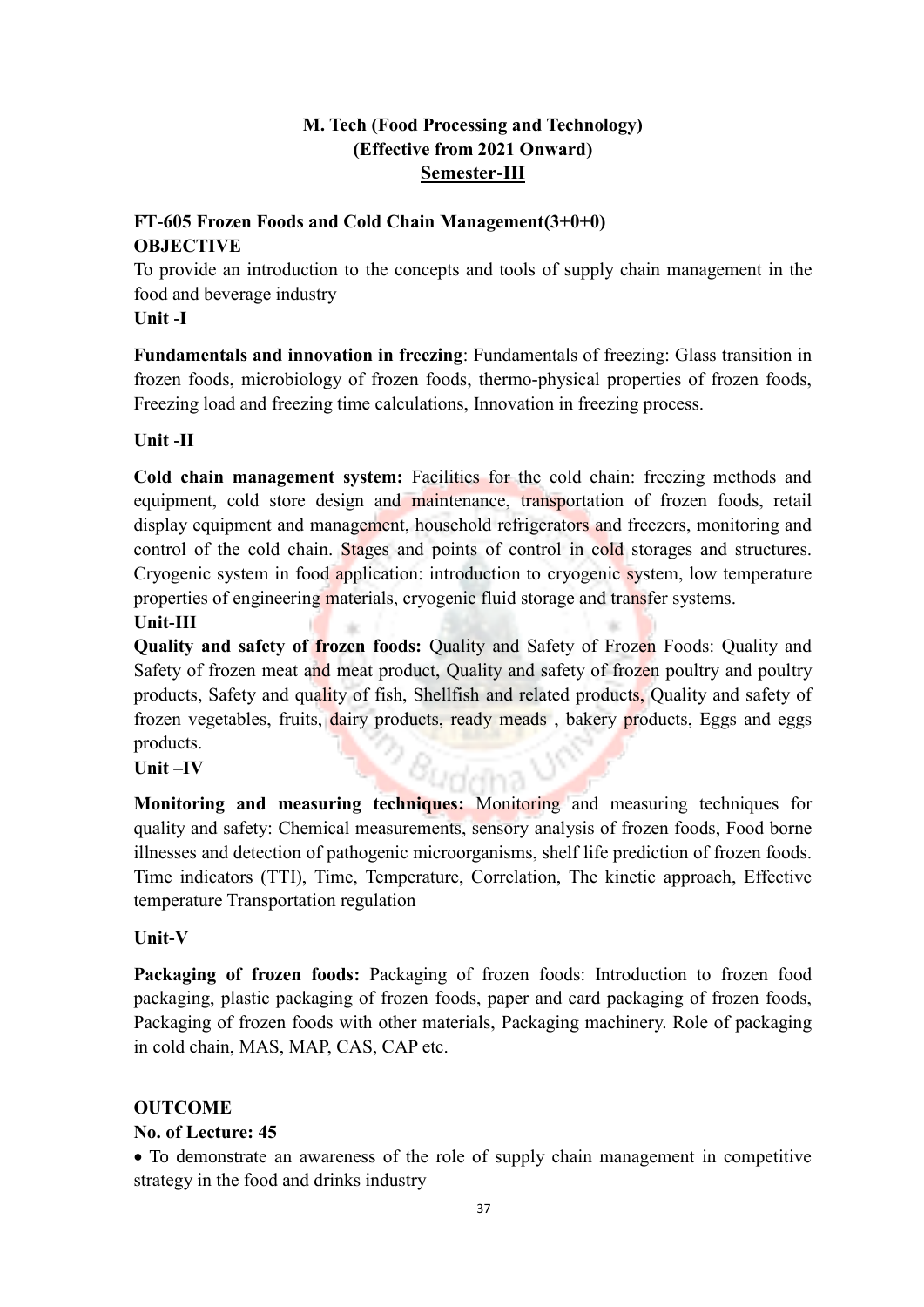- To get a critical understanding of the buyer-supplier relationship debate
- To be aware of the challenges involved in identifying, acquiring and managing the various resources required in food supply chains
- To Develop a conceptual appreciation of the key supply chain management processes and their role in satisfying customer demands

#### **Books Recommended:**

- Food Processing Technology –Principles and application by Fellows, P.J
- The Freezing Preservation of Foods by Tressler D.K.& EversC.F
- Cold and Chilled Storage Technology by Clive DellinoD.J
- Frozen Food Technology by Ed.Mallet C.P

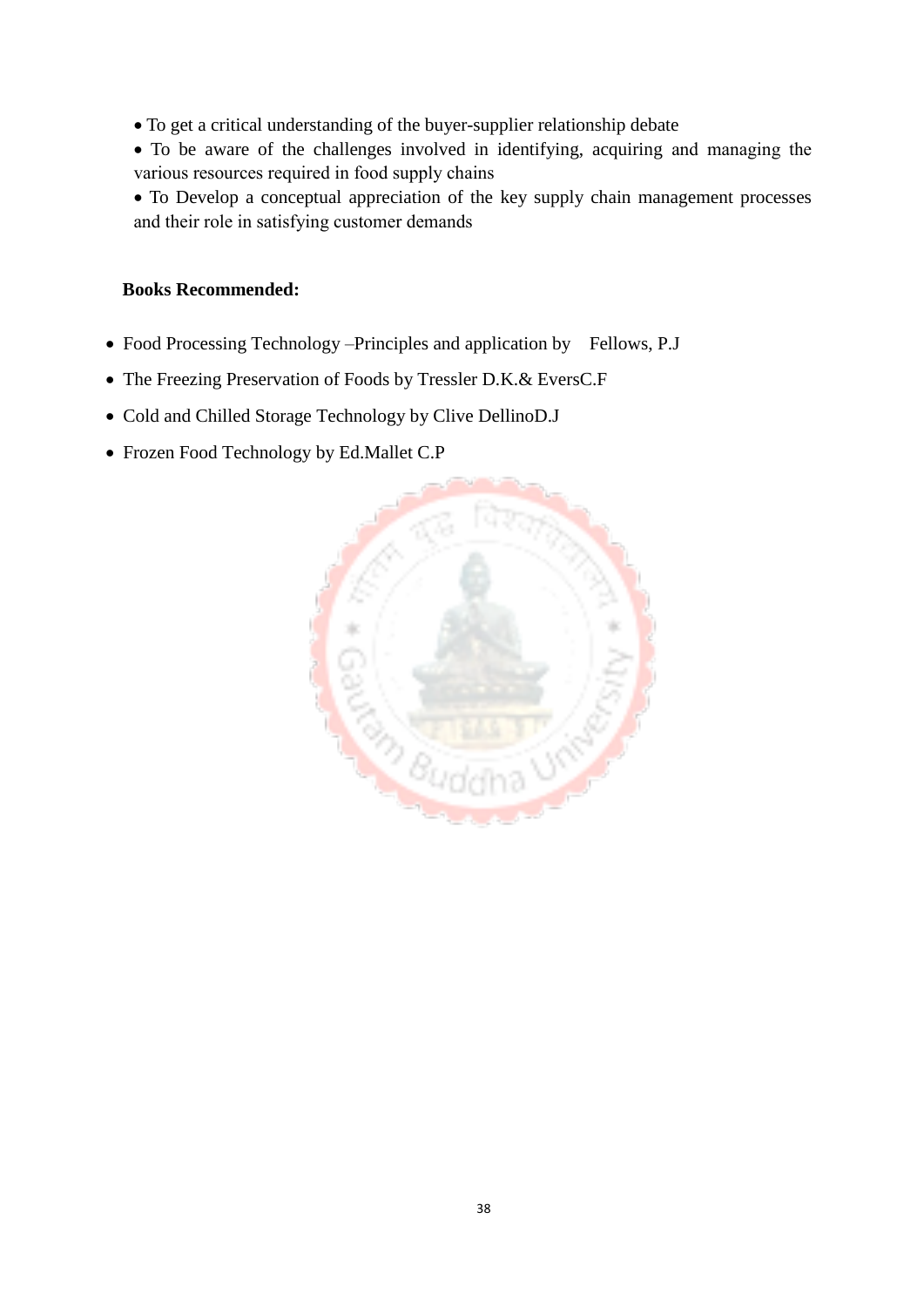## **M. Tech (Food Processing and Technology) (Effective from 2021 Onward) Semester-III**

## **FT-609 Food Industry Waste Management (3+0+0)**

**OBJECTIVE**: To create awareness about environmental issues in food industry

**Unit-I** Characterization and utilization of by-products from cereals, pulses, oilseeds, fruits, vegetables, plantation,dairy processing industries,and fermented food industries

**Unit-II** Primary treatments: Screening, sedimentation, floatation, Various types of biological reactions occurring in biological oxidation (Methanogenesis, nitrification, denitification, blamase, synthesis, endogenous respiration, photosynthesis, type of air diffusers, lagoons, oxidation ditches, rotating biological contactor, trickling filters.

Unit-III Effect on characteristic parameters of effluents in treatments using lagoons, trickling filters, activated sludge process, oxidation ditches, rotating biological contracters and their variations and advanced modifications.

**Unit-IV** Advanced waste water management systems: Physical separations-Micro-strainers, Filters, Ultra filtration and reverse osmosis, Physico-chemical separations: activated carbon adsorption, Ion- exchange electro-dialysis and magnetic separation, Chemical oxidations and treatment: Coagulation and flocculation, Disinfection, handling and disposal of sludge.

**Unit-V** Standards for emission or discharge of environmental pollutants from food processing industries covered under PFA Act., 1986.

### **OUTCOME Number of Lectures : 45**

To acquire knowledge about Environmental pollutions, its measurements and management To initiate projects on methods of utilizing wastes to make value added products To understand and design Air duct and room air distribution for the basic control of Air Quality, Waste Water Treatment

#### **Books Recommended:**

- 1. Water technology by N.F.Gray.
- 2. Environmental pollution by K.C.Agrawal.
- 3. Industrial microbiology by L.E.Casida Jr
- 4. Environmental pollution control engireering by C.S. Rao.
- 5. Food processing waste management by green and Kramer (AVI)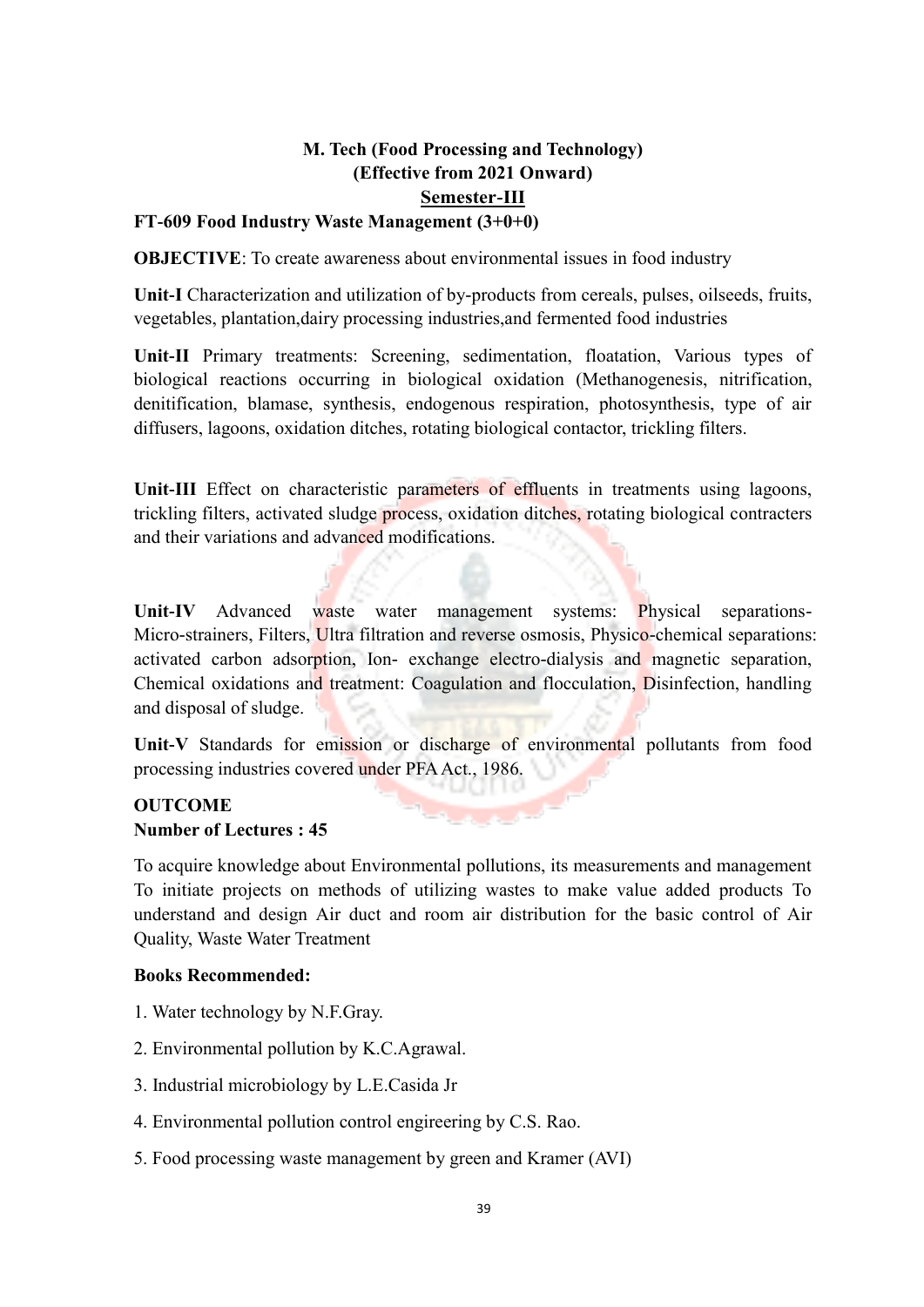### **M. Tech (Food Processing and Technology) (Effective from 2021 Onward) Semester-III**

#### **FT-607 Advances in Dairy Engineering and Technology (3-0-0)**

**OBJECTIVE** To provide in-depth knowledge in various unit operations and basic concepts in dairy processing

**Unit – I** 

**Introduction:** Engineering and Physicochemical properties of milk and milk products and its application in processing and equipment design.

**Homogenization of milk:** Principle of homogenization, single and double stage homogenizers, care and maintenance of homogenizers, design principles of homogenizers, application of homogenization in dairy industry

**Unit – II** 

**Tanks, Pumps, Stirrer mixtures:** Designs and equipment of tank, types of tanks, pumps in dairy industry, Agitation and mixing, construction of agitators, patterns of flow & power consumption

**Thermal processing of milk:** Pasteurization of milk; batch, flash and continuous pasteurizer, HTST pasteurizer and design principle and thermal death kinetics, care and maintenance, UHT processing of milk, quality changes during processing of milk

173

#### **Unit – III**

**Concentration of milk:** Evaporator, types of evaporator, machineries, heat and mass balance in single and multiple effect evaporator, performance characteristics of evaporators and their selection criteria, steam economy.

#### **Unit – IV**

**Spray and drum drying**: Theory of drying, estimation of drying rates and drying time, drying equipments, particle size calculation, design of spray and drum dryer.

40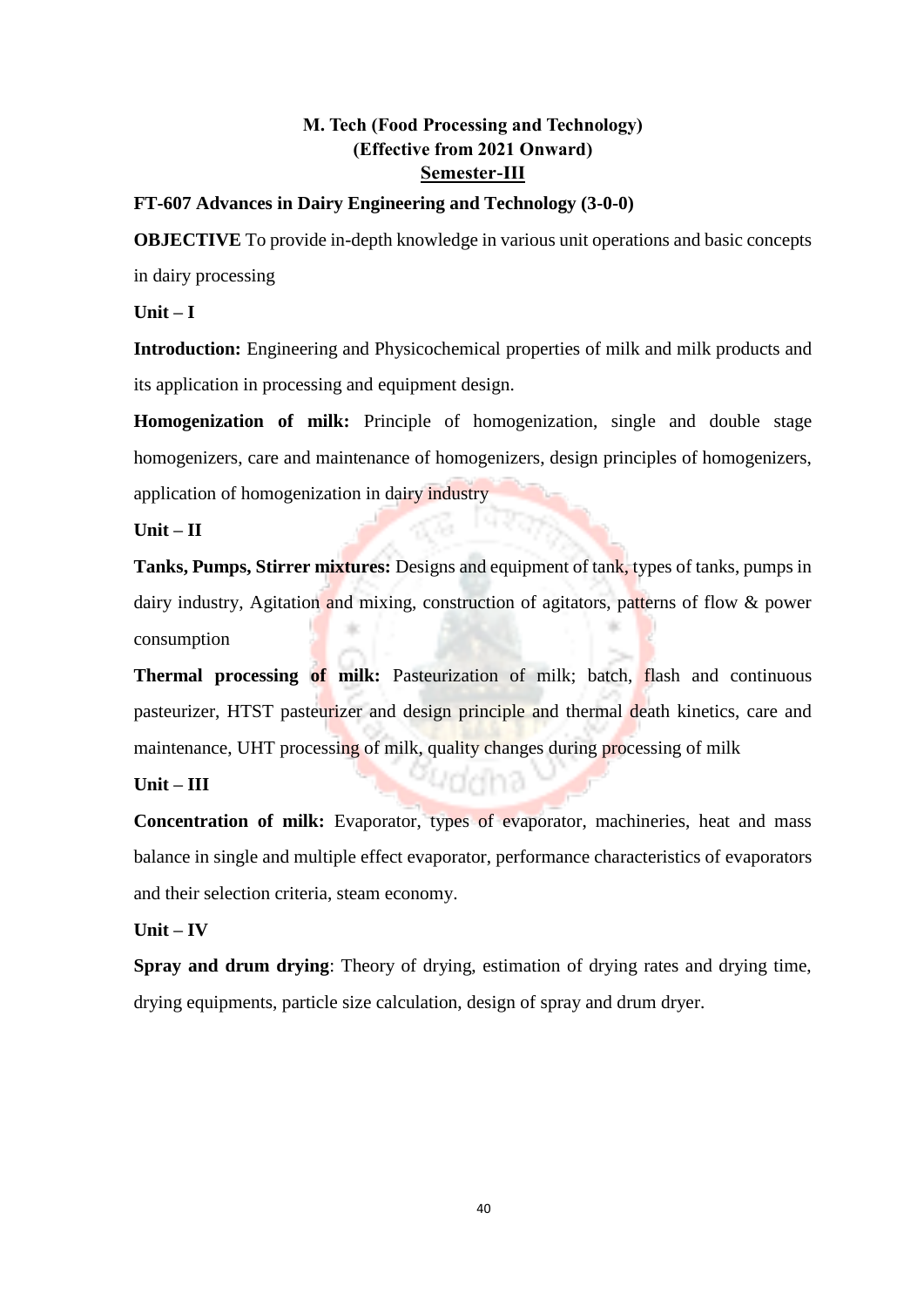## **Number of Lectures: 45 OUTCOME**

To understand the principle and significance of

 Various Processing Methods (both thermal and emerging non-thermal) of market milk and milk product in dairy plant

- Dairy engineering inputs to dairy plant
- Dairy products analysis, Sanitation and Hygiene requirements

### **Books Recommended:**

- 1. Dairy products by Lampart, Lincoln M.
- 2. Milk and Milk Products by Eckles, Comb and Macy
- 3. Dairy Engineering by John T Bowen

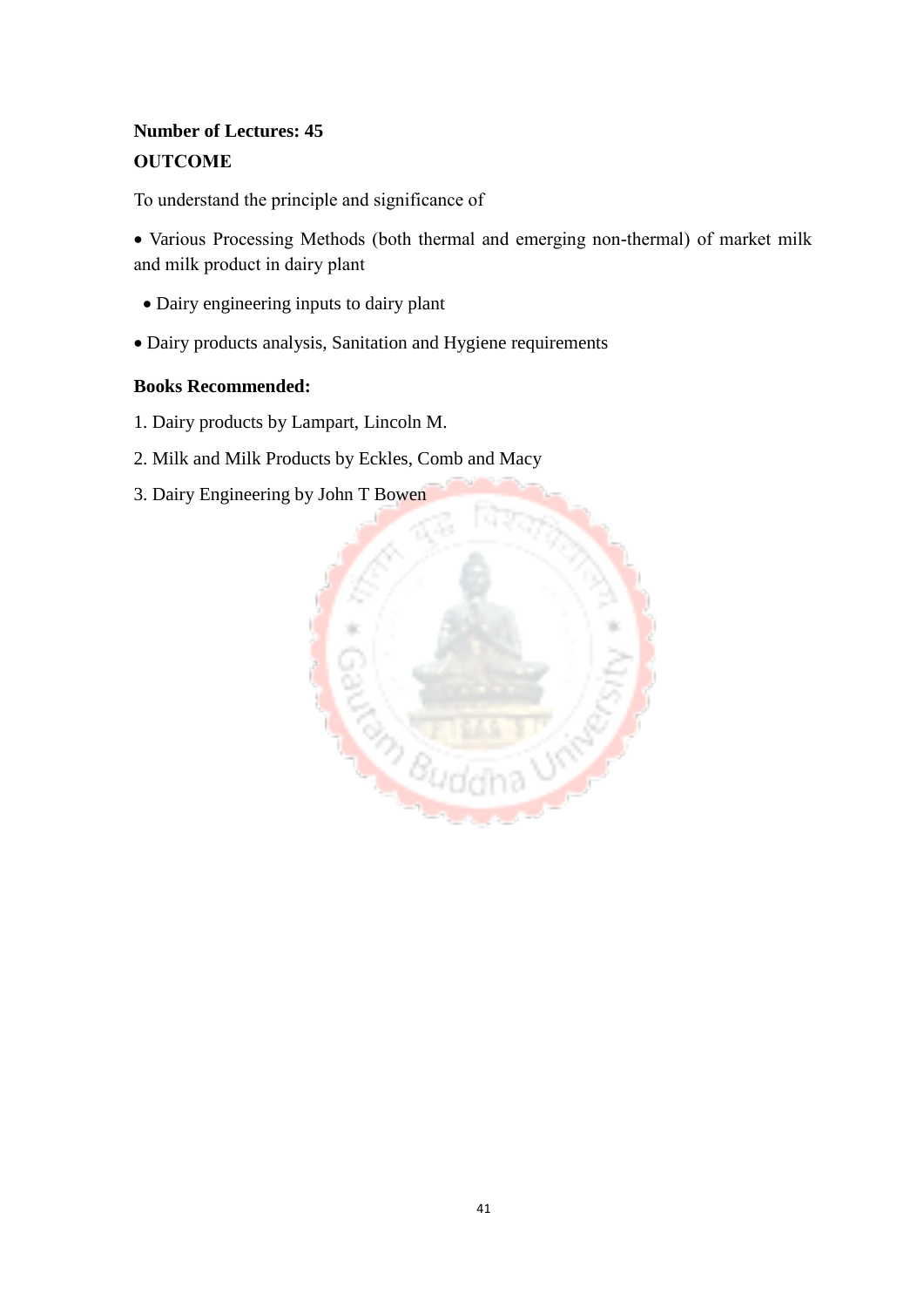### **M. Tech (Food Processing and Technology) (Effective from 2021 Onward) Semester-III**

#### **FT-617 Therapeutic Foods** (3+0+0)

#### **OBJECTIVE**

To impart the concept of nutraceuticals, functional ingredients and foods and their role in

health and disease

#### **Unit I**

Nutrition and therapeutic foods. RDA / RDI. Utilization of nutrients in Human body. Balanced Diets, Theraputic diets, Infant and baby foods, Adolescent / Teen-age foods.

### **Unit II**

Geriatric foods, Functional foods and Probiotics. Calorie, and Sodium modified/ restricted foods/ diets. Amino acids and purine restricted foods/ diets. Foods / Diets in metabolic disorders and disturbances. Foods for allergic and ulcerous conditions.

#### **Unit III**

Foods for pregnant ladies and nursing mothers. Foods in Gastrointestinal disorders; Fever and Infection; Liver, gallbladder and pancreatic disturbances.

#### **Unit IV**

Foods and Diets in blood, circulatory and cardiac diseases; Urinary and Musculoskeletal diseases.

8uddha

### **OUTCOME**

#### **No. of Lectures: 45**

 To understand the different nutrient and non-nutrient functional ingredients and their sources

 To understand the role of phytochemicals and nutraceuticals in health and their therapeutic applications

#### **Books Recommended:**

- 1. Human Nutrition : Benzamin T. Burton
- 2. Dietetics : B. Srilakshmi
- 3. Nutrition and Dietetics: Shubhangini A. Joshi
- 4. Nutritive value of Indian Foods : C. Gopalan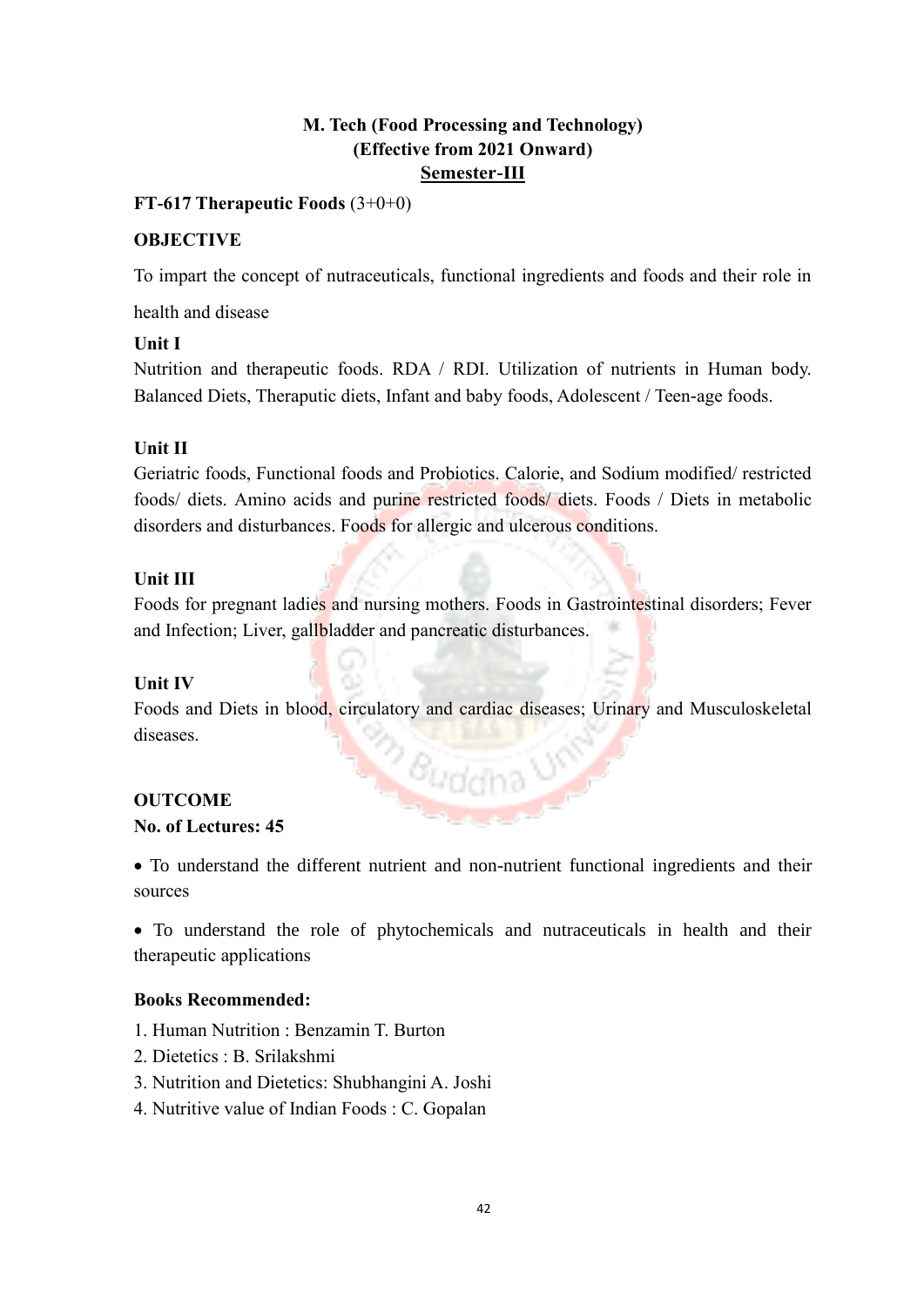### **M. Tech (Food Processing and Technology) (Effective from 2021 Onward) Semester-III**

## **FT-613 Fermented Foods and Bioprocess Engineering (3-0-0) OBJECTIVES:**

- To understand the Enzyme kinetics, Inhibition kinetics, Immobilization
- To understand the concept of basic fermentation processes and its control systems etc.
- To help students acquire a sound knowledge on diversities of foods, food habits and patterns in India with focus on traditional foods.

#### **Unit-I**

Fermentation process. Importance of Fermented products. Isolation and maintenance of pure culture. Preparation of substrates/media, inoculums. Rate of microbial growth and death. Fermentation kinetics, Mushroom cultivation

### **Unit-II**

Types of fermentation sub-merged/solid state, Batch /continuous fermentation. Fermenter design, operation, measurement and control in fermentation. Process variables and its control, recovery of fermentation products and conversion into marketable /storage forms. Aeration and agitation in fermentation: Oxygen requirement, measurement of adsorption coefficients, sterilization of air and media; scale up in fermentation.

### **Unit-III**

Production of bakers yeast, food yeast, Single Cell Protein, beer, wine, cider, vinegar, organic acids and enzymes Lactic acid fermentation of milk, vegetables, cereals and meat, mixed fermentation of cereal legumes and milk. Alcoholic fermentation of fruit juices, sugar and starch substrates.IMFL/ distilled spirits.

### **Unit-IV**

Oriented Fermented Products, soy sauce, pickles, fermented milks and cheeses. Microbial fats.

Indian traditional sweet, savoury and snack food products: Sweets, Namkins, Papads, wari, Idli, Dosa, Dhokla etc.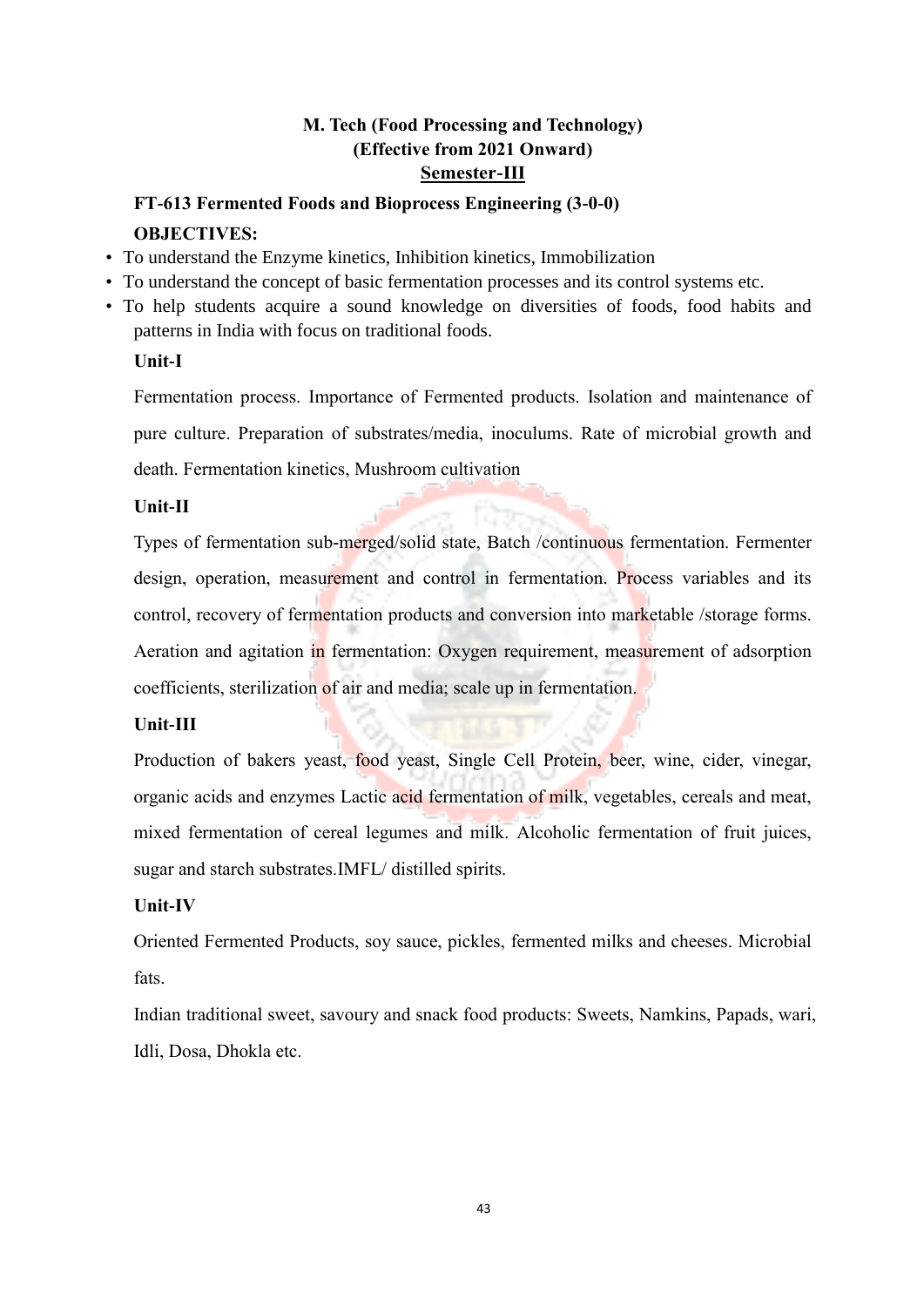### **OUTCOMES: No. of Lecture: 45**

The student will be able to

 Understand the fundamentals of Enzyme kinetics, Inhibition kinetics and Immobilization Understand the concept of basic fermentation processes and its application during scaleup operations.

#### **Books Recommended:**

- 1. Industrial Microbiology Prescott and Dunn
- 2. Industrial Microbiology L.E. Casida
- 3. Principle of Fermentation Technology Whittaker and Stanbury

**EN SELFERE** 

- 4. Handbook of Indigenous Fermented Foods K.H. Steinkrus
- 5. Food Microbiology Adams and Moss
- 6. Mushroom Cultivation J. N. Kapoor, ICAR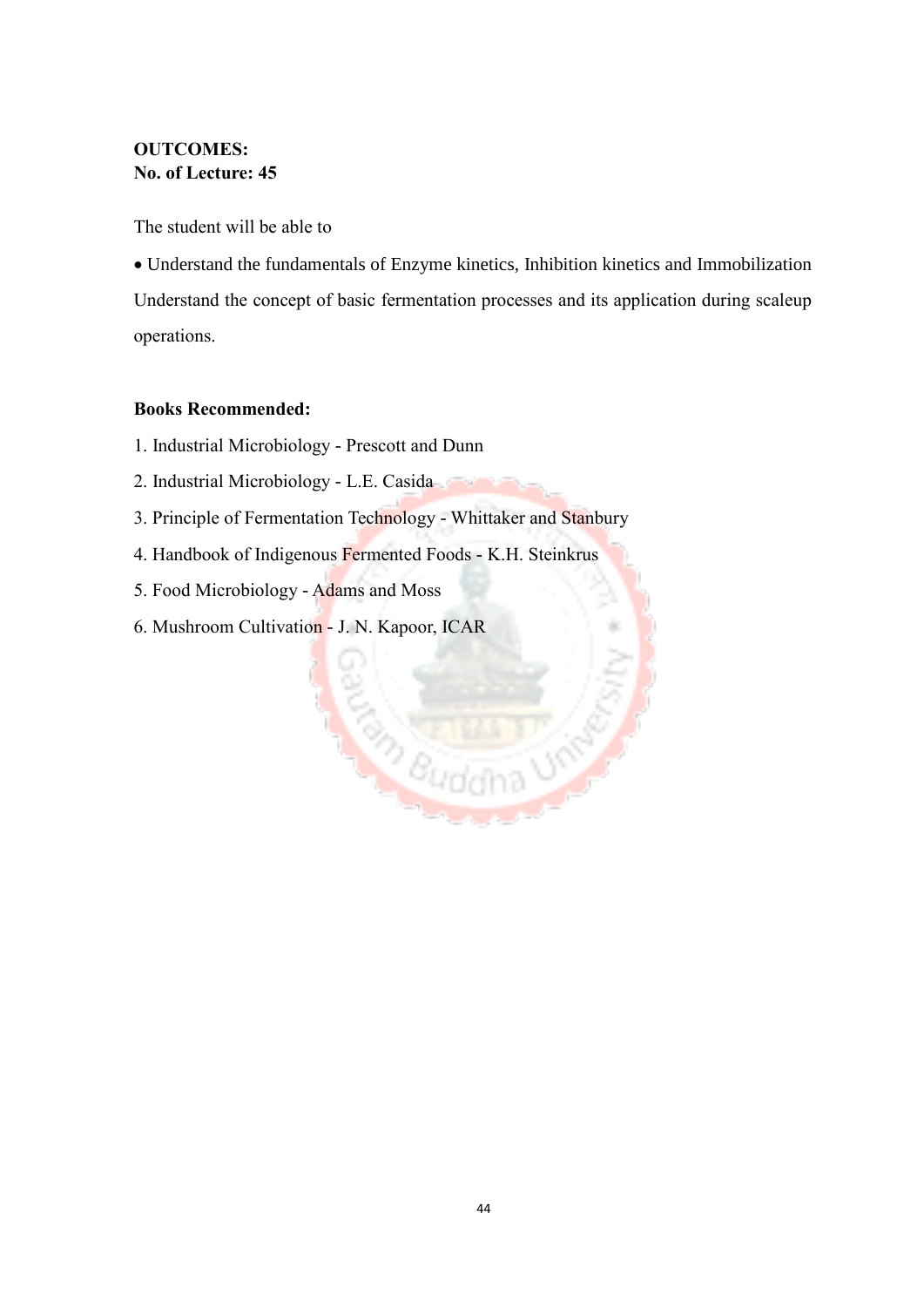### **M. Tech (Food Processing and Technology) (Effective from 2021 Onward) Semester-III**

### **FT-615 IPR and Patenting in Food technology (3-0-0) OBJECTIVES:**

- Follow research ethics
- Understand relevance and significance of IPR

### **Unit-I**

Concept of property, rights, duties and their correlation; History and evaluation of IPR; Copyrights and related rights. Distinction among various forms of IPR.

### **Unit-II**

Patent rights/protection and procedure; Infringement or violation; Remedies against infringement; Indian Patent Act 1970 and TRIPS; Geographical indication and Industrial design.

### **Unit-III**

International Registration systems; WIPO treaties; Unfair competition; Protection of new plant varieties;

### **Unit-IV**

Legal implications and public concerns in genetic modification of foods; National policies on food security.

### **OUTCOMES:**

### **Number of Lectures : 45**

At the end of this course, students will be able to

- Understand research problem formulation.
- Analyze research related information

### **Books Recommended:**

1. Santaniello, Evenson, Ziberman, Carlson – Agriculture and Intellectual Property Rights, Univ. Press, 1998

2. S. K. Chakraborty : Values and Ethics in Organization, OUP

3. A. N. Tripathi : Human Values, New Age International

4. Economic Reforms And Food Security: The Impact of Trade and Technology

in South Asia by Suresh Chandra Babu, Haworth Press

5. Intellectual property rights in Agricultural Biotechnology; Edited by Erbisch, Maredia; CABI